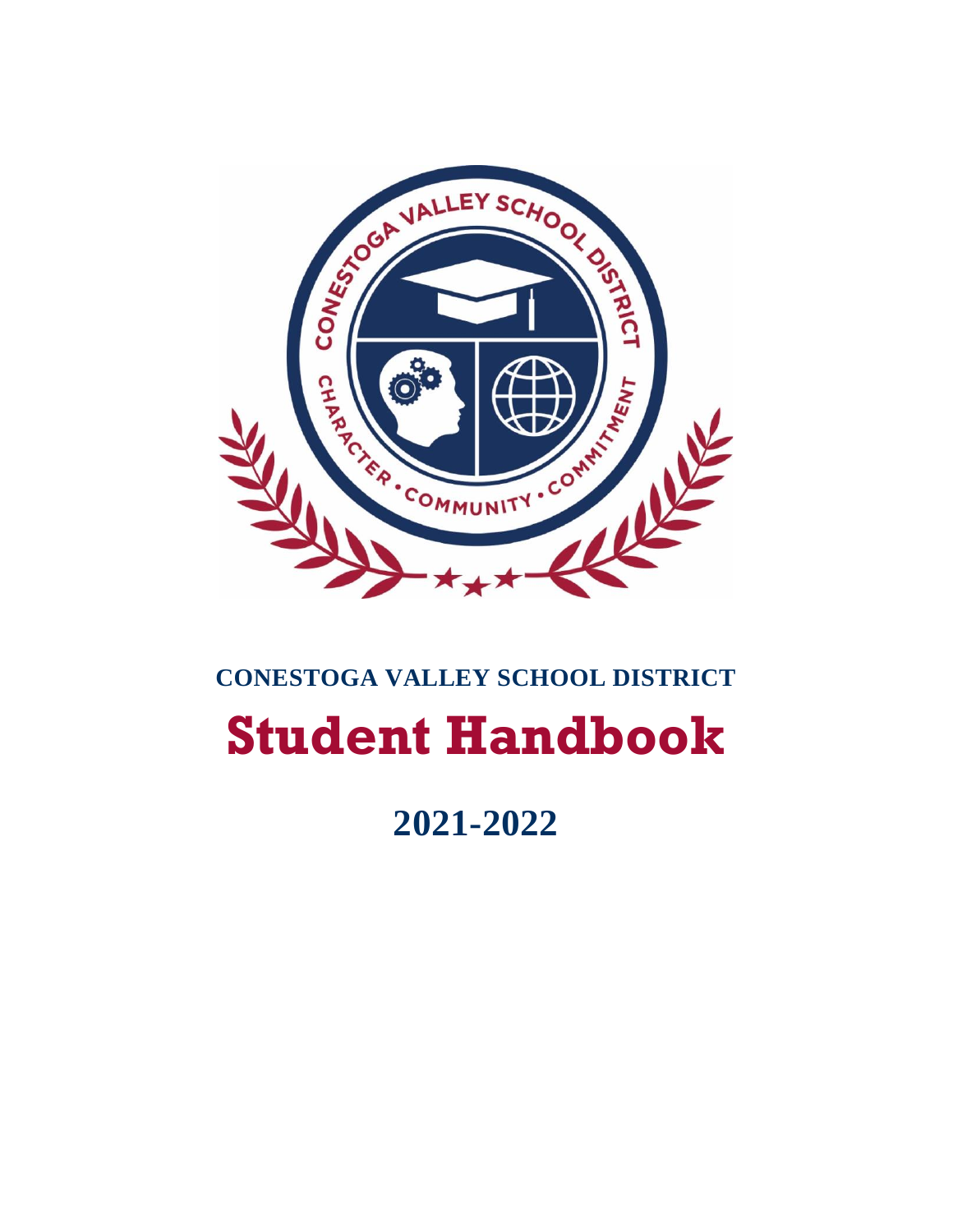# **Table of Contents**

<span id="page-1-0"></span>

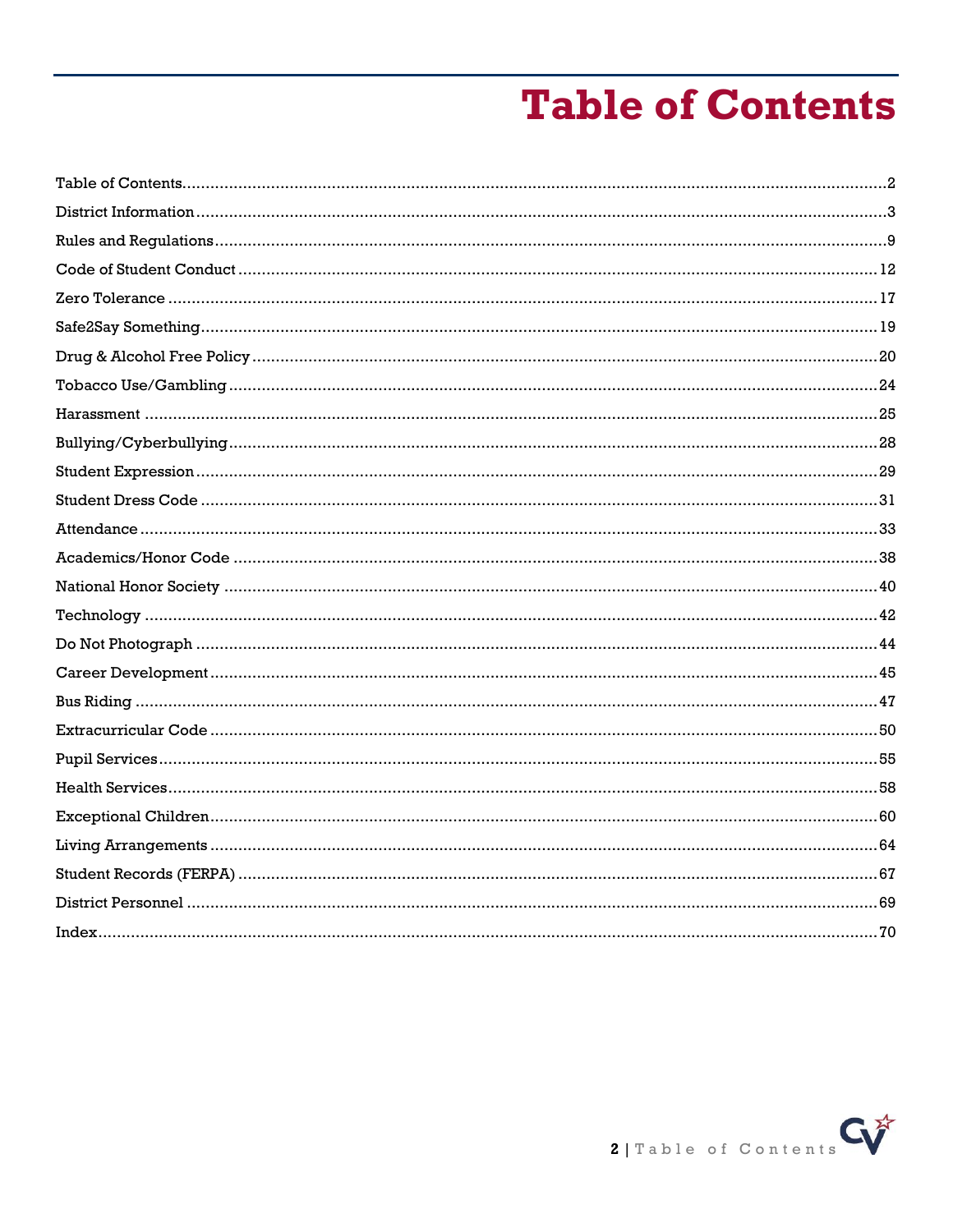# **District Information**

## <span id="page-2-0"></span>**SCHOOL HOURS**

| Middle School  7:35 a.m. - 2:45 p.m.  |  |
|---------------------------------------|--|
|                                       |  |
| Secondary early dismissal  12:24 p.m. |  |
| Elementary early dismissal  1:15 p.m. |  |

# **BUILDING SECURITY**

### **Surveillance cameras in use**

Surveillance cameras are in daily use in CV Schools. Additional cameras may be added throughout the year.

### **Doors locked during school day**

All district buildings are locked during the school day and remain so until dismissal. Parents, visitors, and late students shall enter the building only through designated entrances. Students violating this policy, or assisting others to violate this policy, will be subject to disciplinary action. Other unauthorized persons may be prosecuted for trespassing.

### **Visitor/parent registration required**

All visitors/parents/salespersons are required to register at the office and to obtain a visitor's pass to be worn at all times while they are in the building. Failure to register may result in prosecution for trespassing.

### <span id="page-2-1"></span>**Emergency and weather-related announcements**

Emergency information and weather-related announcements will be made using an automated phone/text/email system and posted on the CV district website, *[www.ConestogaValley.org](http://www.conestogavalley.org/)*, as well as CV's **[Facebook](http://www.facebook.com/conestogavalley) page**. Information will also be shared with the following radio and television stations:

| <b>WGAL-TV</b>  | WJTL-FM (90.3) |
|-----------------|----------------|
| WPMT-TV         | WDAC-FM (94.5) |
| WROZ-FM (101.3) | CBS-21         |
| WLAN-FM (96.9)  | $ABC-27$       |

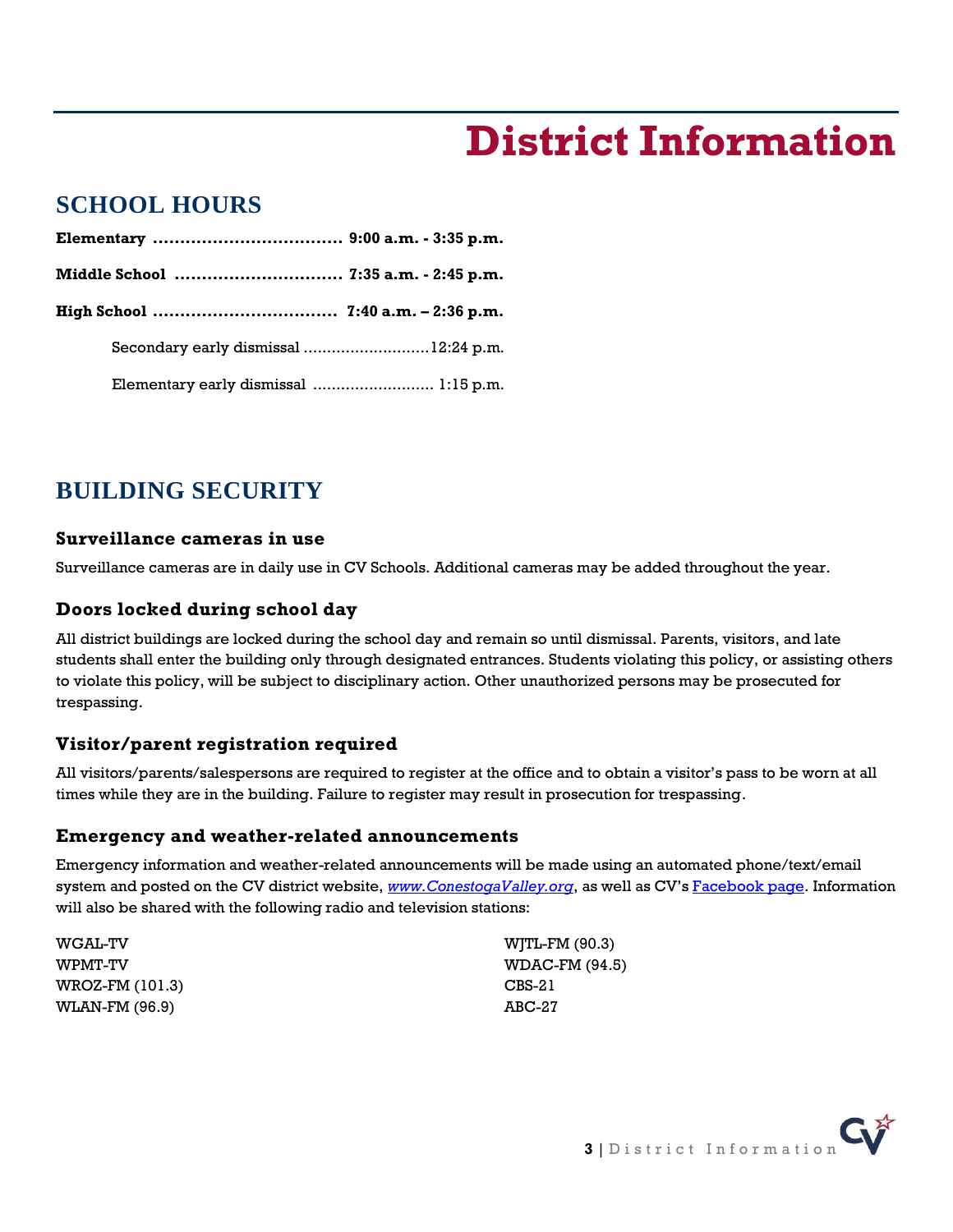## **PARENTS, Should a School Emergency Occur...**

- As difficult as it may be, please do not rush to the school. Emergency vehicles must have unrestricted access to and from the school. Your child's safety is of primary concern to staff and emergency workers.
- Please do not phone the school. This ties up phone lines and, even if you get through, the person answering may not have the authority to release information to the public.
- Please listen to the radio/TV and the automated phone message from your child's principal to hear status reports and to learn when you are permitted to come for your child.
- Please follow directions for parking when you come to the school. Randomly parked vehicles may hinder emergency procedures.
- Please follow directions from the staff and/or emergency personnel for entering the building or locating your child.
- Please be patient! We must account for your child before releasing him or her to you. No child will be released to anyone other than the parent unless there is present written permission signed by the parent or the person(s) named on the child's emergency card.

For the latest information, visit *www.ConestogaValley.org*.

## **CV's Buildings are Accessible to All**

All our buildings are accessible to wheelchairs. If you have a disability that requires other accommodations, call the building principal to discuss how we can best address your needs.

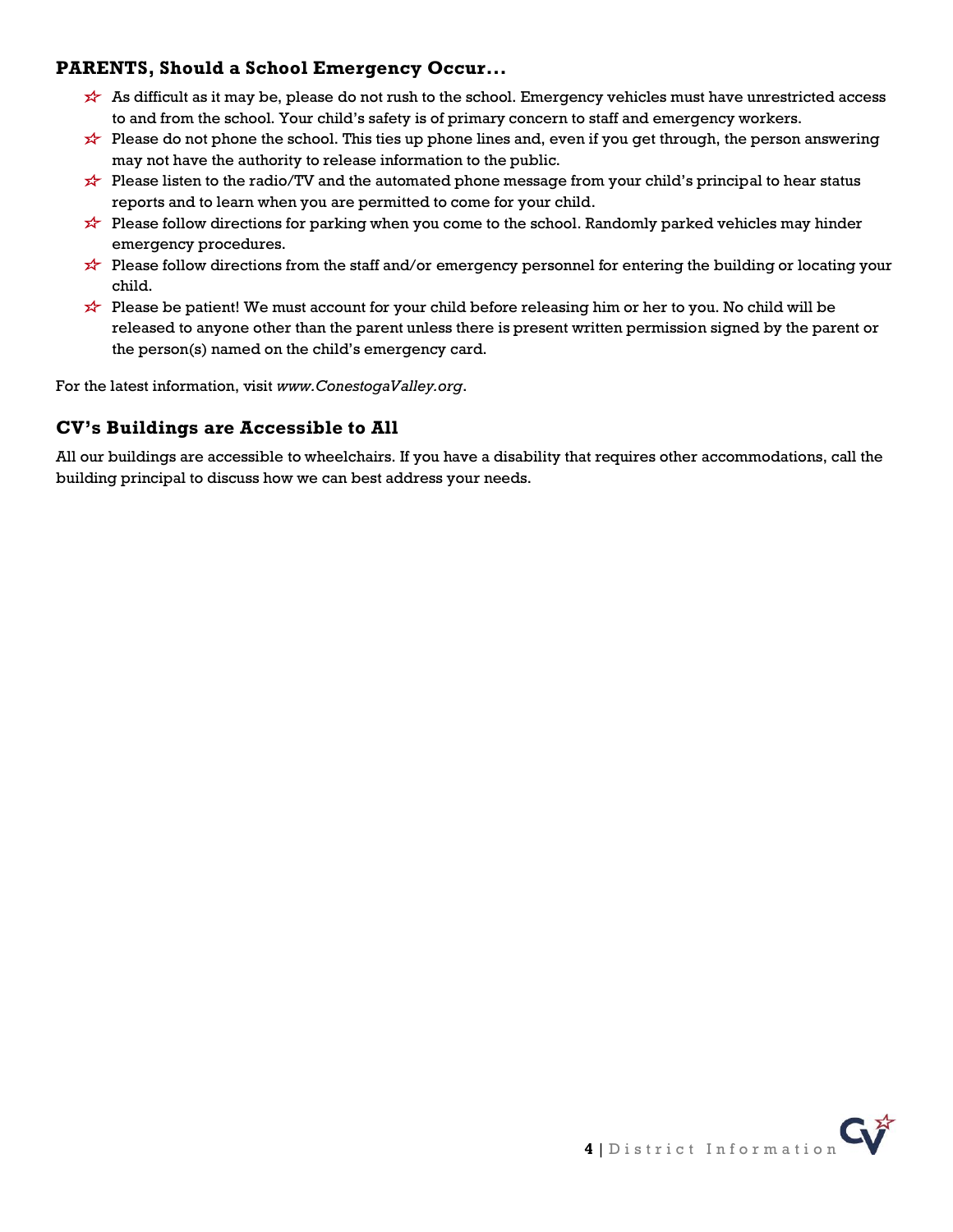# **CHARACTER EDUCATION: TRAIT OF THE MONTH**

Character education is a districtwide emphasis on those values held to be important by our community.

Each month in this calendar has a character education trait as a theme of the month.

Parents are encouraged to discuss these traits with their children and to use everyday examples to reinforce them.

| <b>August</b>                                                                                                   | <b>September</b>                                                                                   | <b>October</b>                                                                                             | <b>November</b>                                                                       |
|-----------------------------------------------------------------------------------------------------------------|----------------------------------------------------------------------------------------------------|------------------------------------------------------------------------------------------------------------|---------------------------------------------------------------------------------------|
| Integrity<br>having the inner strength<br>and commitment to do<br>what is right even when no<br>one is looking. | Responsibility<br>think before you act;<br>consider the<br>consequences on all<br>people affected. | <b>Respect</b><br>recognizing a sense of the<br>worth or excellence of a<br>person, thing, idea, etc.      | Courtesy<br>respect for and<br>consideration of people<br>and property.               |
| <b>December</b>                                                                                                 | <b>January</b>                                                                                     | <b>February</b>                                                                                            | <b>March</b>                                                                          |
| Caring<br>sensitivity to others' needs.                                                                         | Dependability<br>fulfilling one's obligations<br>and promises.                                     | <b>Tolerance</b><br>being respectful toward<br>those whose opinions and<br>practices differ from<br>yours. | Honesty<br>telling the truth.                                                         |
| April                                                                                                           | <b>May</b>                                                                                         | <b>June</b>                                                                                                | July                                                                                  |
| Perseverance<br>persistence/determination<br>to overcome challenges.                                            | <b>Trustworthiness</b><br>demonstrating reliability,<br>truthfulness and loyalty.                  | <b>Patience</b><br>willingness to wait.                                                                    | <b>Character</b><br>the ability to know what is<br>right and the courage to<br>do it. |



## **Character Ed**

The logo for character education is a puzzle drawing of a person. The puzzle represents the many facets of character that make up the whole person.

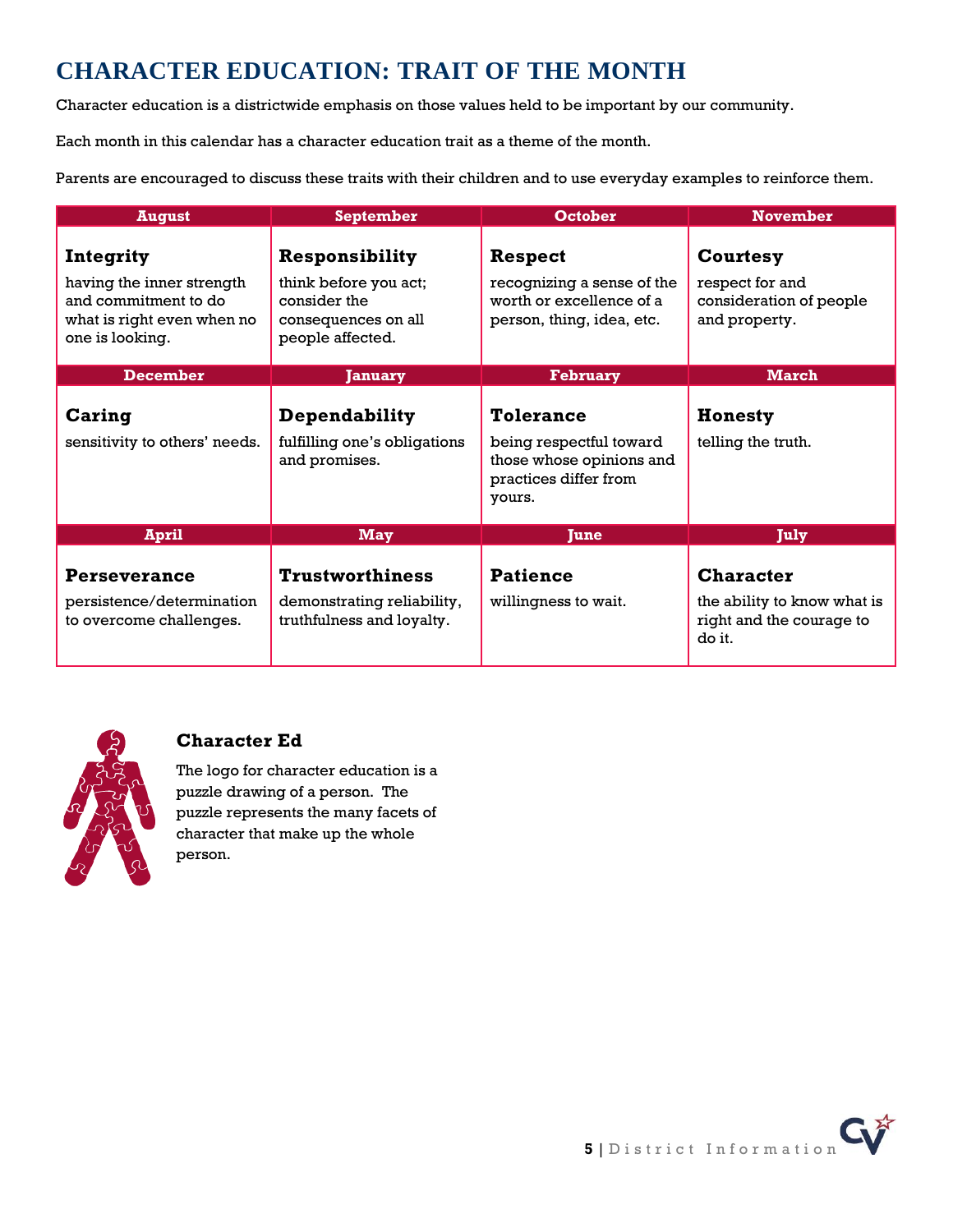# **CONESTOGA VALLEY BOARD OF EDUCATION**

Philip Benigno Idette B. Groff Dr. Diane Martin Dana G. Mead, Ph.D. Diana Rodriguez Todd D. Shertzer

Michael G. Talley Lisa Whitacre Kesha Morant Williams, Ph.D.

### **School Board Meetings: Policy for Public Participation**

District residents, taxpayers, and parents may speak before the board following the policy outlined below. Nonresidents will need to request, in advance, to be placed on the agenda.

Person(s) wishing to be on the agenda shall contact the superintendent's office one week prior to the board meeting and give the nature of the presentation and the name and address of each speaker.

There will be a period for public comment at the beginning of the meeting and a period at the end of the meeting.

**Media personnel:** The placement of microphones, lighting and technical equipment shall be approved by the board and be handled in such a manner that the meeting is not disrupted.

Electronic recording of meetings is permitted with advance notification.

### **Guidelines for Addressing the Board**

- $\overrightarrow{x}$  Speakers must give full name and address before speaking.
- $\overrightarrow{x}$  Each person may speak only once.
- **Presenters will be given a maximum of five minutes (individual) or twenty minutes (group).**
- $\overrightarrow{x}$  No placards, signs, or banners are permitted in the board room.
- All comments shall be addressed to the presiding officer. Questions may not be directed to individual board or administrative personnel.
- The presiding officer reserves the right to interrupt, terminate or declare any person(s) out of order if they speak longer than the allotted time, stray from the stated topic, or become loud, obscene, abusive or slanderous.
- $\overrightarrow{x}$  The board may set a maximum time for discussion.

The board reserves the right to delay response to comments until a later meeting. Any or all portions of this policy may be waived by a majority vote of the board.

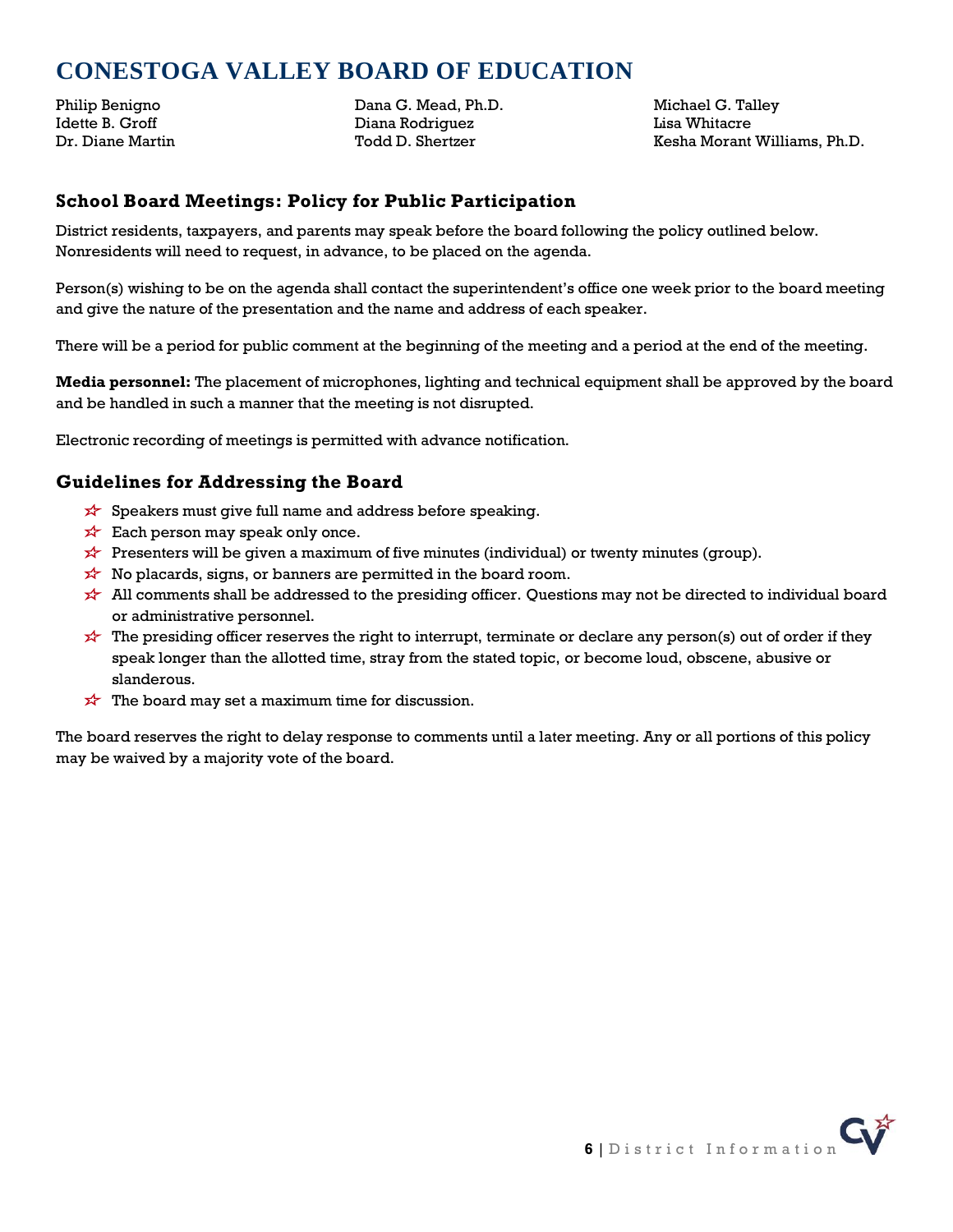# **COMMUNITY USE OF FACILITIES**

### **I. Scheduling and fees**

Outdoor recreation areas, including the all-weather track, may be used free by residents so long as their behavior and activities are appropriate and do not interfere with school programs. **Stadium and turf field usage must be approved by the athletic department.** Fees will be determined on an individual basis. Priority for use of baseball fields will be extended to those organizations having approval from the Board. Tennis courts are available when play does not conflict with school use.

Indoor facilities (classrooms, auditoriums, and gyms) are also available for community use. Fees will be determined on an individual basis. For additional details on rental policies or to reserve a date, contact the school building where space is needed. Any fees collected for the use of district athletic facilities will be designated to a special fund for their improvement.

All CVSD libraries offer research assistance and many excellent print and online resources. District library resources, including ebooks and databases, can also be accessed from home by visiting the library homepage, [Destiny.ConestogaValley.org.](http://destiny.conestogavalley.org/) Students who have a library card from the public library can access free databases at [www.lancasterlibraries.org](http://www.lancasterlibraries.org/) by clicking on the POWER Library icon.

**Fundraising Activities:** Parent booster groups or PTOs should review any plans for fundraising activities with their building principal before implementing any projects from which proceeds are directly raised for or by our students. All groups must submit a [Fundraising Request Form,](https://www.conestogavalley.org/cms/lib/PA02203609/Centricity/Domain/116/Fundraiser%20Request%20Form%202021-22.pdf) found under the "Current Students – Clubs & Organizations" link on the CV High School website.

#### **II. Inappropriate Behavior**

Any person whose conduct is considered to be inappropriate may be removed from the premises by police. Where appropriate, they shall be prosecuted and may be denied future access. Smoking, vaping, and e-cigarettes are prohibited for any individual in all school facilities and on all school grounds.

#### **III.Vehicles and Animals**

Motor-driven and horse-drawn vehicles must be parked on designated macadam areas. Horses may not be ridden on school grounds, nor may vehicles or animals be raced on school property. Bicycles, wagons, and similar vehicles may be ridden on macadam areas when such areas are clear of traffic and are not being used for other scheduled activities. Recreational and other unlicensed motor vehicles are not permitted on grounds except in emergencies. School grounds may not be utilized for personal parking of cars, trucks, or other vehicles.

#### **IV. Driving/Parking on Grass – Prohibited**

Drivers may be prosecuted for driving or parking on the grass unless directed to do so by parking lot attendants. All persons using outdoor facilities shall drive and park only on macadam areas.

#### **V. Observe All Yellow Lines and Fire Zones**

Violation of any of the above may result in prosecution and/or loss of privilege to use facilities.

#### **VI. Access Road**

Use of Pritchard Way, the road connecting CV High School and Gerald Huesken Middle School, is not permitted between the hours of 7:15-7:45 a.m. and 2:15-3 p.m. to allow for bus traffic. Parking on or along Pritchard Way is not permitted at any time.

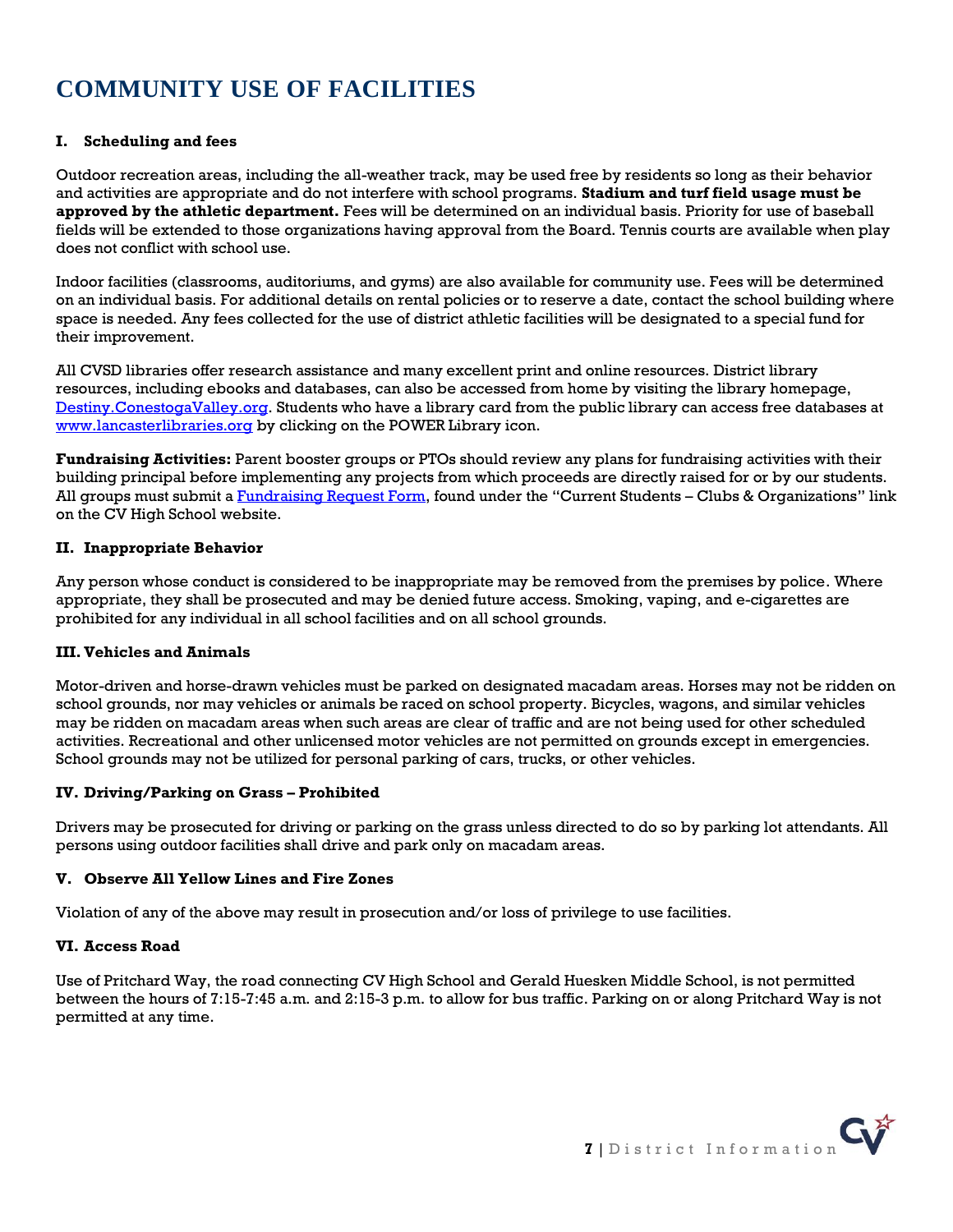# **COMMUNITY ANNOUNCEMENTS & POSTING ON BULLETIN BOARDS**

Conestoga Valley will post community announcements on its website under the "Community" tab. All announcements for community activities shall:

- $\overrightarrow{x}$  Clearly identify the activity and sponsor.
- $\overrightarrow{x}$  Be sponsored by a nonprofit organization rather than an individual.
- $\overrightarrow{x}$  Relate to a group within the school.
- $\overrightarrow{x}$  Not be a fundraising activity.
- Include the name of an adult contact person.
- $\overrightarrow{x}$  Completely describe the activity including time, place, location, and cost.

### **Conestoga Valley is an equal opportunities educational institution.**

Conestoga Valley School District is an equal opportunity education institution and will not discriminate on the basis of race, color, national origin, gender and disability in its activities, programs or employment practices as required by Title VI, Title IX and Section 504. Conestoga Valley's Title IX Coordinator is Superintendent Dr. Dave Zuilkoski.

For information regarding civil rights or grievance procedures, contact the Office of the Superintendent (717-399- 1542) at the Administration Center at 2110 Horseshoe Road, Lancaster, 17601.

## **Community Directory**

### **Community Offices**

| <b>Township Offices:</b> |  |
|--------------------------|--|
|                          |  |
|                          |  |
|                          |  |
|                          |  |
|                          |  |

#### **Educational Support**

CV Education Foundation ...................................717-397-5246 x4851

#### **Community Organizations**

Bareville, Leola, Leacock Lions Club 2nd & 4th Monday Nights, 6:15 p.m. Lafayette Lions Club 1st & 3rd Wednesdays, 6:30 p.m. Paradise Rotary Thursdays, 12:15 p.m. Upper Leacock Twp. War Memorial Association 3rd Wednesday of each month, 7:30 p.m. West Earl Lions Club 1st & 3rd Thursdays of each month, 7:00 p.m. Young At Heart Seniors

2nd Tuesday of each month, 11:45 a.m.

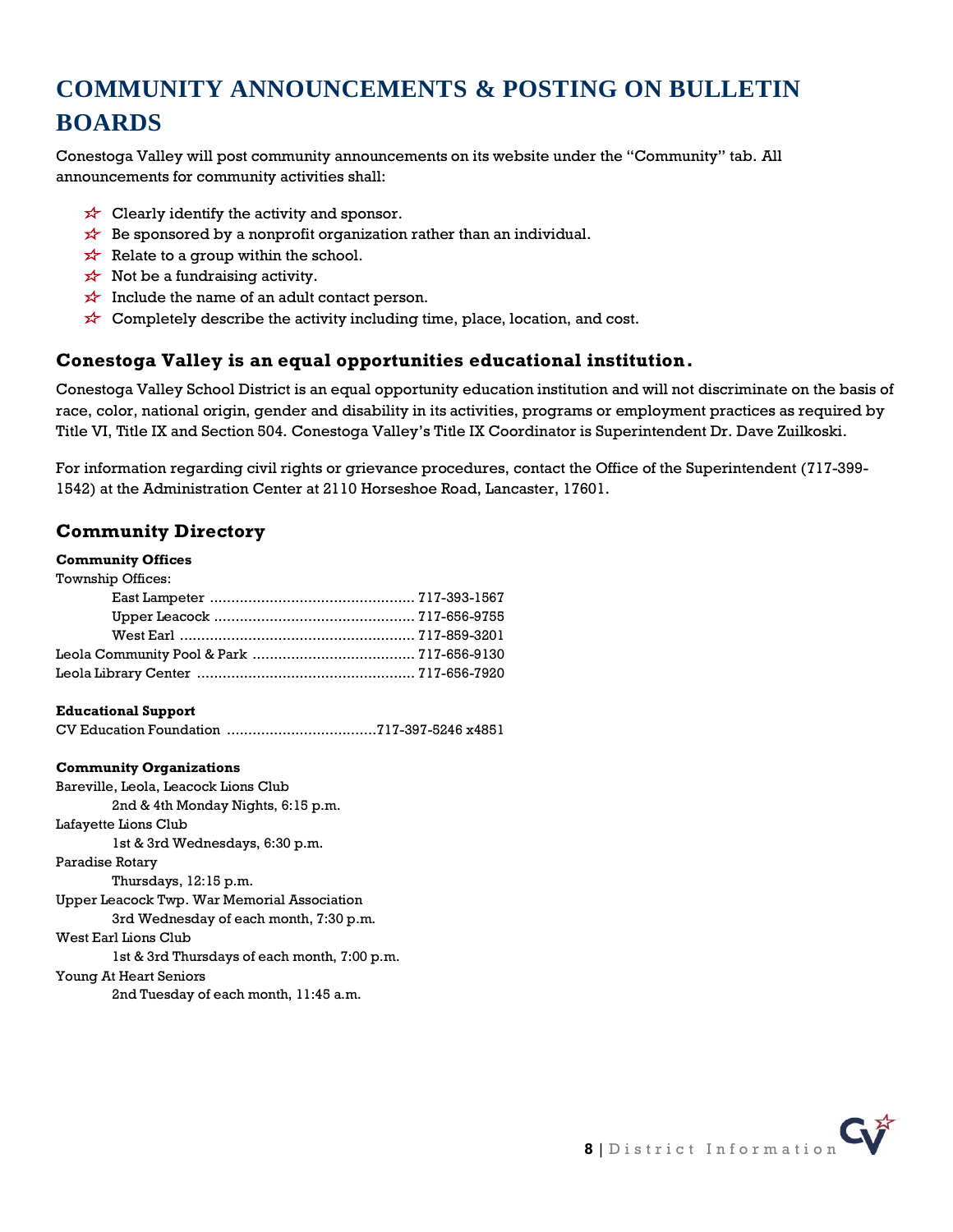# **Rules and Regulations**

## <span id="page-8-0"></span>**EXPLANATIONS OF TERMS**

**Alternative Education:** Alternative education students (placed for disciplinary reasons) may not participate in or attend any school sponsored event on CV school grounds. Administration can exercise discretion in allowing students to participate in select activities.

**Bullying:** A student is being bullied when he or she is exposed, repeatedly over time, to negative actions on the part of one or more students. CV does not accept bullying. CV's rules against bullying are: 1) We will not bully others; 2) We will try to help students who are bullied; 3) We will make a point to include students who are left out; 4) When we know somebody is being bullied, we will tell an adult at school and an adult at home.

**Counseling/Therapy:** Referral for counseling does not make the child immune to disciplinary action by the school.

**Detention:** Teachers may assign students "teacher detentions" with a one (1) day notice to the students. "Administrative detentions" are assigned through a disciplinary referral process by building administrator.

**Disruption of the Educational Process:** Any disruption of the school day by a student may lead to disciplinary action as outlined in the code of student conduct.

**Employee Harassment:** Harassment of the person or property of school employees, on or off school property, will not be tolerated and shall be dealt with according to the school code of student conduct.

**Expulsion:** Expulsion requires the action of the school board after a formal hearing is conducted. Expelled students under the age of 17 must have an educational plan provided by the parents.

**Hearings:** See article on page 12.

**In-School Suspension:** Students removed from class by the principal are assigned to in-school suspension. Students are responsible for their schoolwork during the time in suspension. Failure to serve extended day suspension for any reason not approved by an administrator will result in out-of-school suspension. If in-school suspension exceeds three (3) school days, an informal hearing will be offered. In-school suspensions may normally not exceed 15 school days for the entire year. Anytime beyond the 15 days shall be an out-of-school suspension or a recommendation for assignment to an alternative education program.

**Internet Use:** Behavior on the Internet is monitored at school and governed by board policy, which can be accessed on the CV web site at *www.ConestogaValley.org* or by calling the district office at 717-397-2421.

**Parent Contact:** Parents shall be notified in writing when their child is assigned detention, in-school suspension, or out of school suspension. Elementary principals will send written notice to parents if their child's behavior is becoming a major problem and does not respond to routine disciplinary action.

**Performance Contracts:** A performance contract is a signed agreement between the student and the school specifying expected student behavior during an agreed upon period of time. Parents may be a part of that contract.

**Removal from the Scene:** When it is in the interest of the student and/or the school, a student may be removed from a disruptive situation. Parents may be contacted to come for their child until a full investigation of the matter may be completed.

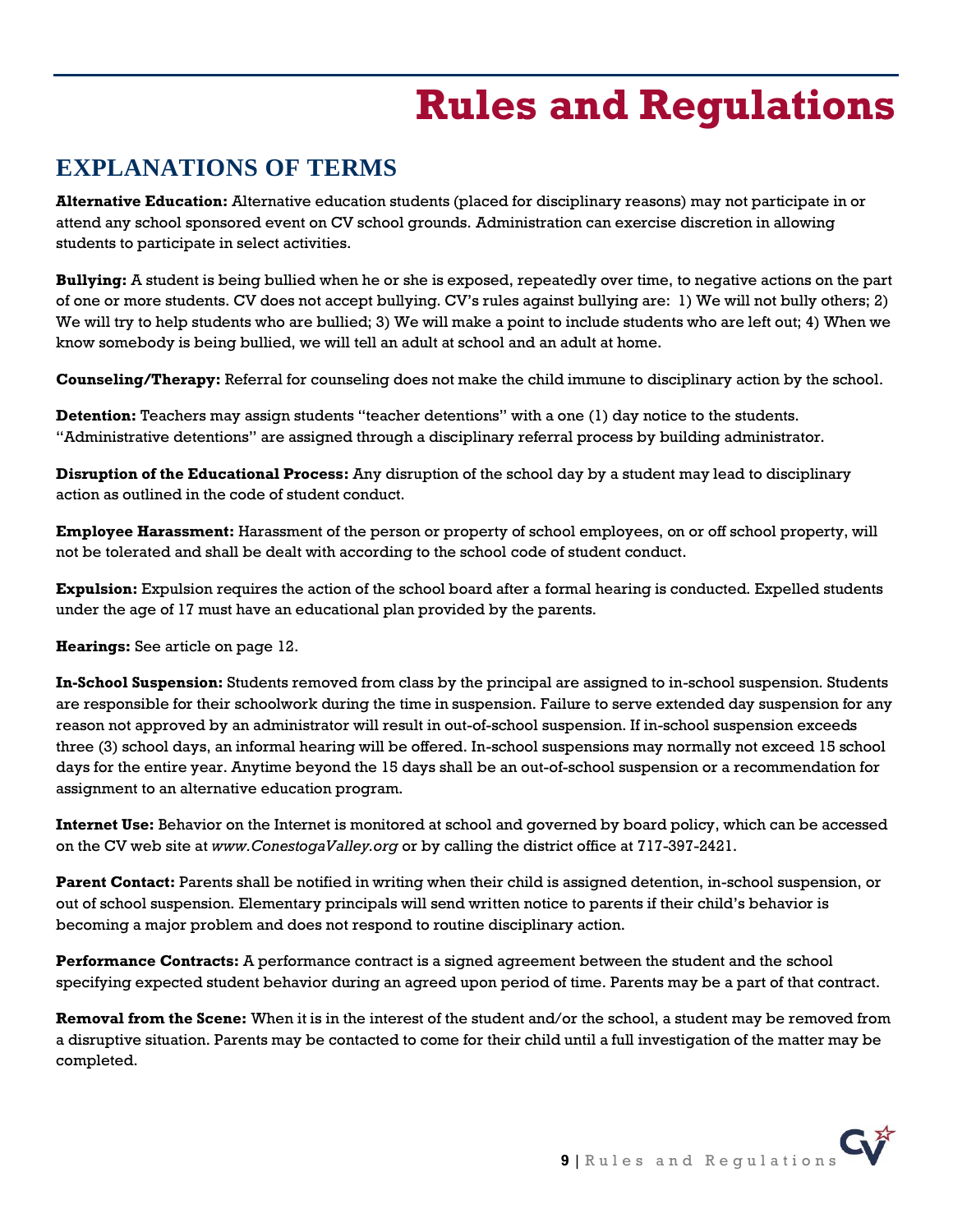**Repeated Infractions:** If misbehavior at any level on the Code of Student Conduct (pages 12-16) continues despite efforts to stop it, the infraction may be classified at the next level and appropriate discipline applied.

**Restitution of Damaged/Stolen Property:** Students are expected to make full restitution for property they've damaged or stolen.

**Social Probation:** A student placed on social probation will be prohibited for a defined period of time from the following school-related activities:

- 1. Participation in or attendance at extracurricular activities (including extracurricular field trips and special events such as athletics, dances, club meetings, and other social events).
- 2. Driving to/from any school property.
- 3. After school non-academic use of facilities.

**Student Assistance Program (SAP):** A team of professional staff persons is available to deal with mental health and drug and alcohol related problems (see page 23).

**Suspension:** A student may be suspended by the principal for three (3) days without a hearing or up to ten (10) days with an opportunity for an informal hearing (see HEARINGS/DUE PROCESS on page 12). Students shall make up missed work. During any suspension, a student is restricted from attending or participating in all school activities both during and after school.

**Violations Occurring Outside School:** The district has no responsibility to take disciplinary action against a student for infractions committed outside school unless that action presents a threat to the health/safety of the student body or if there is a direct nexus that causes a substantial disruption to the educational process. In these cases, appropriate action within school policy shall be taken. Students who commit violations outside the school may be subject to the district's extracurricular/social code (pages 50-54).

## **ADDITIONAL REGULATIONS**

**Driving Privileges:** The operation and parking of vehicles on school district property is regulated by the Pennsylvania Vehicle Code and policies of the school board. In addition to disciplinary action under the Student Code of Conduct and School Board Policy, violators of regulations pertaining to the operation and parking of vehicles may be subject to prosecution.

**School Contact Information:** (Whom do I contact first?) First contacts should be teachers then counselors. If you need more help, contact the Assistant Principal(s), then the Principal.

# **RIGHT TO AN EQUAL EDUCATION**

## **Process to File a Complaint Regarding School District Action**

It is the policy of Conestoga Valley to provide an equal educational opportunity for all students through the programs offered in our schools. This opportunity is offered regardless of race, color, creed, religion, sex, age, ancestry, national origin, or disability.

The administration recognizes that students have the right to request redress of complaints when this policy is thought to be violated. Accordingly, individuals and groups who feel that their access to an equal educational program has been violated may use the grievance process to address their concern. Parties are encouraged to discuss their differences before deciding that an official grievance is the appropriate procedure.

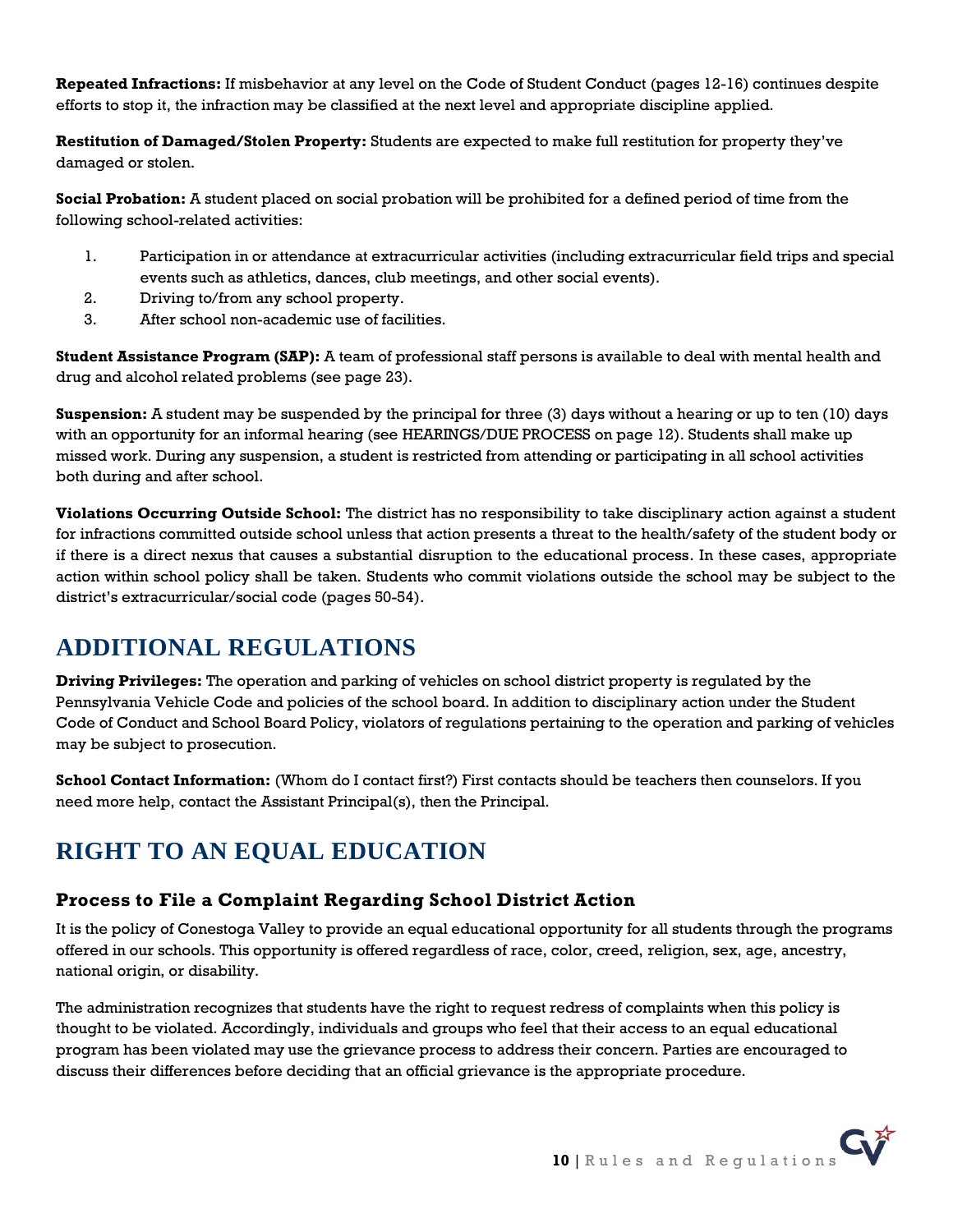A grievance is a written complaint arising out of any actions on the part of the district and/or its employees which directly affects the student's participation in an approved educational program.

The grievance should be filed with the building administration within 90 days of the alleged violation. The administration will appoint a hearing officer within five (5) workdays. The hearing officer has 10 workdays to complete the investigation and file a report.

There shall be no reprisals against any students or their representatives because of participation in a grievance process. Under no circumstances will the procedure constitute a reflection on the student's record.

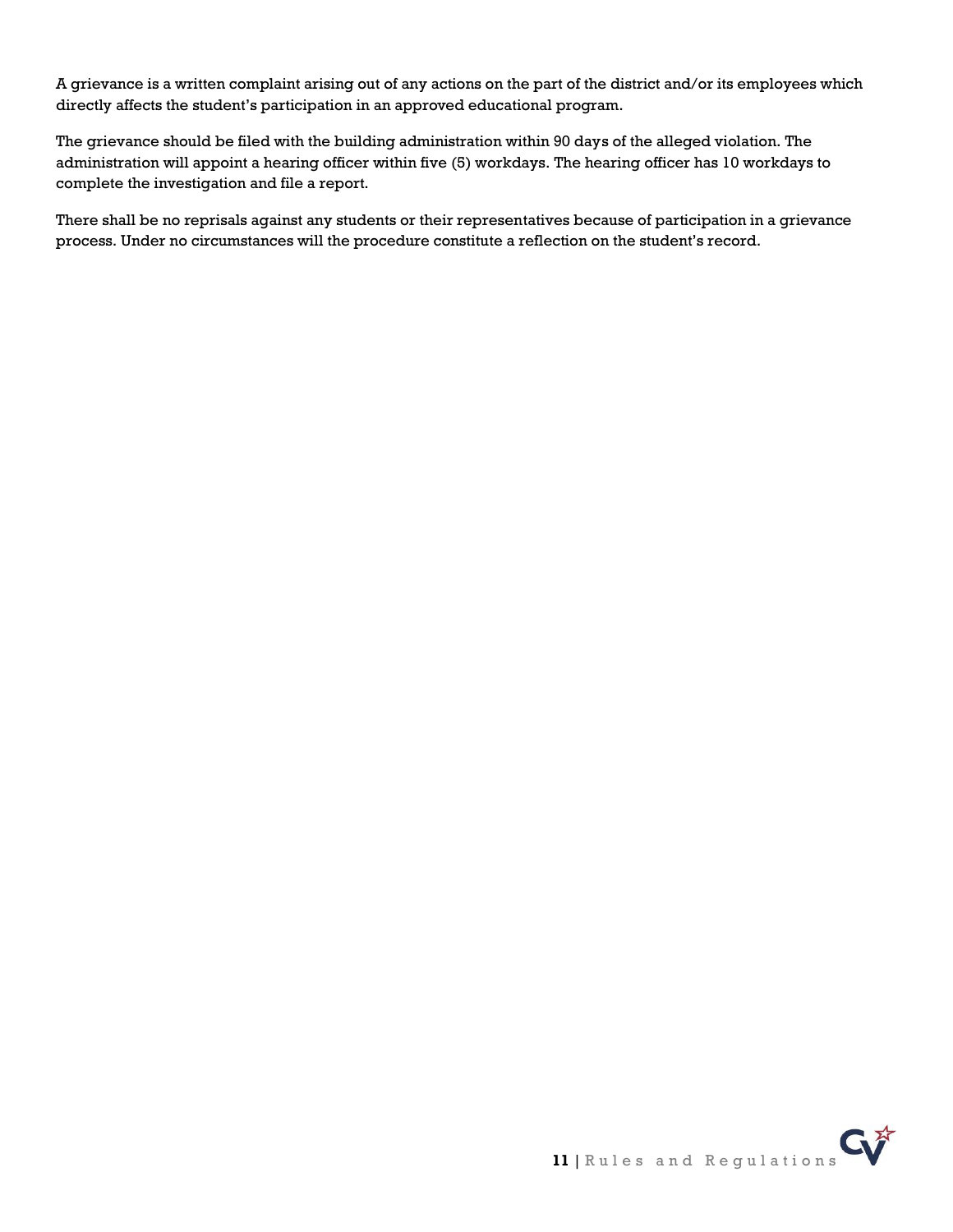# **Code of Student Conduct**

<span id="page-11-0"></span>It is the responsibility of both parents and students to be thoroughly familiar with the information in the Code of Student Conduct.

## **Code is Board Policy**

The Student Handbook is annually approved as referenced in Board Policy 218 – Discipline. The Code of Student Conduct applies to all students and has been developed so that students and their parents are aware of expectations for student behavior. The Code divides infractions into four (4) levels, gives examples of each type, and sets forth various disciplinary options. The Code also includes a minimum penalty for some offenses. The Code is based on Pennsylvania's Regulations and Guidelines for Student Rights and Responsibilities.

### **Building Level Regulations**

Each school in the district has supplemented this Code of Student Conduct with a published set of additional rules and regulations which they feel necessary for the operation of their building. All those regulations become a part of the district's discipline procedure and are an extension of the Code of Student Conduct.

#### **Detention**

School detentions at the secondary level will be held from 3 p.m. until 4 p.m. on Tuesdays and Thursdays only. Work and athletic events are not reasons to be excused from detention. Failure to serve a detention will result in assignment to two additional detentions. Students serving detention and/or their parents/guardians are responsible for transportation.

#### **Reporting Responsibility**

It is the responsibility of all adults and students to report any violation of school rules or any illegal activity to the building administration.

#### **Hearings/Due Process**

In all cases of discipline, communication with the home is essential. Furthermore, certain disciplinary situations entitle students to a due process hearing—either informal or formal.

Informal hearings are offered to students and their parents for suspensions that may extend beyond three (3) days. Informal hearings are opportunities to meet with administration and review the circumstances of behavioral incidents. Parents may waive an informal hearing but are encouraged to participate.

Formal hearings are held before the school board or a committee of the school board and are typically used for cases of expulsion. Parents are notified in writing of the time, place, and purpose of the hearing. They have the right to counsel and/or witnesses if they choose. Unless requested by the parents/student to be public, hearings are private. Expulsion proceedings may also take place before the superintendent using what is known as an expulsion waiver. The school board must approve any agreements reached through the expulsion waiver process.

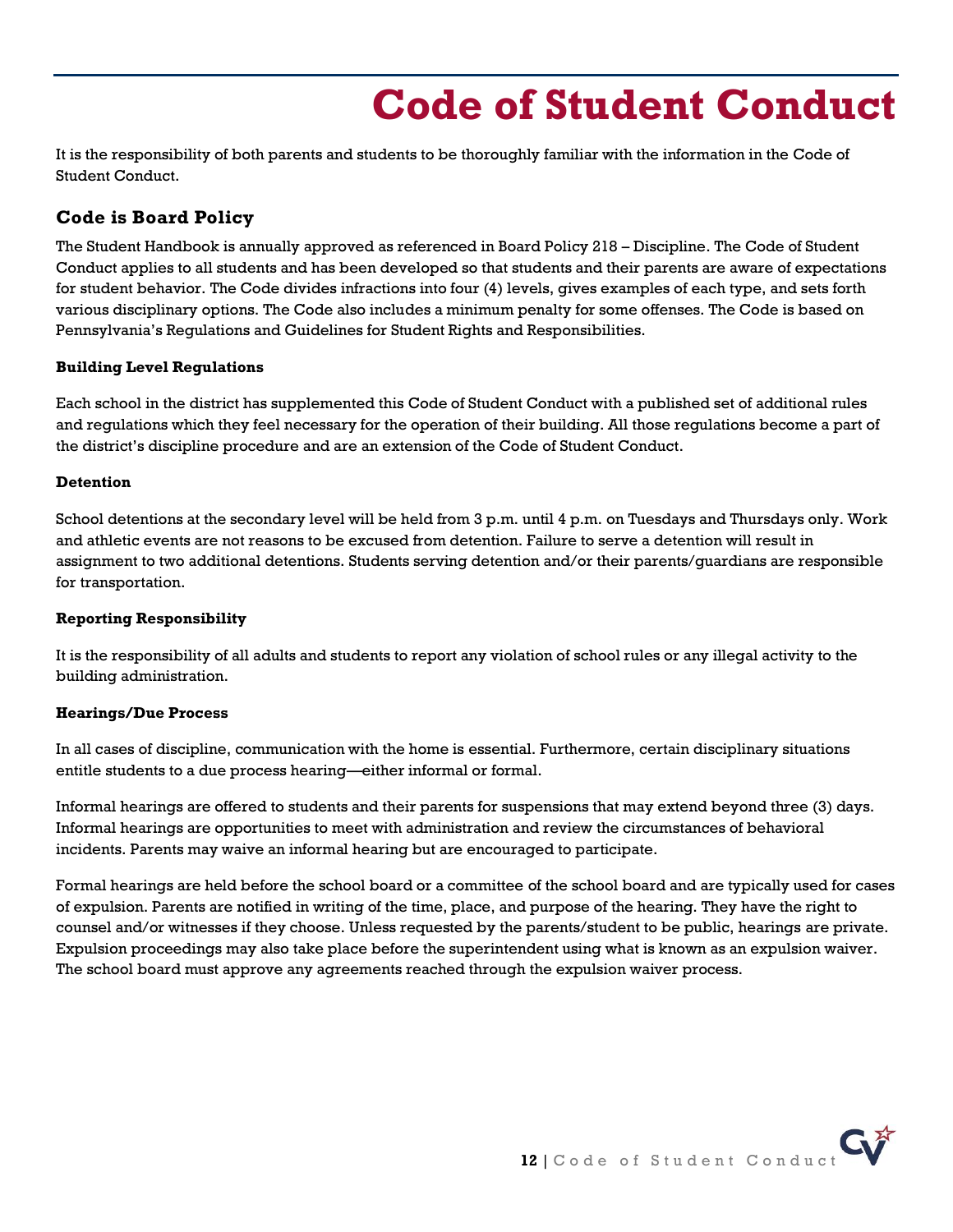#### **Search and Seizure**

Students' possessions and personal/school property can be searched by school officials using the standard of reasonable suspicion. Lockers, desks, and school-issued laptop computers are public school property; therefore, students shall not expect privacy regarding anything stored or placed in these items.

- 1. Lockers/desks may be locked only with locks provided by the school.
- 2. School employees may inspect a student's locker/desk at any time for the purpose of determining whether the locker is being improperly used for the storage of contraband, a substance or object the possession of which is illegal, or any material that poses a hazard to the safety and good order of the schools. Blanket locker and desk searches are also permitted for reasonable suspicion.
- 3. Students' cell phones and personal electronic devices are subject to search using the standard of reasonable suspicion.
- 4. Personal items (purses, wallets, pocketbooks, backpacks, etc.) are subject to search using the standard of reasonable suspicion and may not be searched without reasonable suspicion. Students may, however, be instructed to empty their pockets/shoes and any other area on their person where items can be concealed.
- 5. Automobiles parked on school property are subject to search using the standard of reasonable suspicion. Students may be asked to open their car, glove box, trunk, etc.
- 6. Any illegal materials, items, and/or anything that could be used to disrupt or cause harm to others may be seized during the search and may be used as evidence in determining disciplinary and/or legal action.
- 7. Failure to cooperate with a request to search personal property could result in disciplinary action.
- 8. Searches may also be conducted by police and police specially trained dogs. Dogs are trained to identify illegal drugs, not tobacco. If a student's locker is identified by a drug detector dog during the search, the student will be notified. Depending what is found in the locker, the student will receive consequences if in violation of the Code of Student Conduct. Appropriate search and seizure procedures will be initiated if reasonable suspicion is established following a search utilizing drug detector dog(s). Depending on what is seized during the search, the student can be subject to consequences if in violation of the Code of Student Conduct and/or face legal action.

The administration reserves the right to handle individual cases at its discretion within the parameters of these policies.

## **How to read the Code of Student Conduct:**

- 1. All misbehaviors have been classified under one of four levels. The levels progress from minor infractions through criminal offenses.
- 2. Level I offenses are often handled directly by staff members. However, teachers may choose to refer Level I offenses directly to administration.
- 3. Infractions are listed at the lowest level on which they will generally occur. Administration reserves the right to assign the level of an infraction depending on the seriousness/frequency of the offense.
- 4. The Examples of Infraction section provides examples but is not intended to be complete.
- 5. The Procedures section lists actions required from staff and administration for these offenses.
- 6. Disciplinary Options are examples of the kinds of disciplinary techniques which may be used. Examples listed may be used for offenses at a higher level, but will generally not be used at a lower level.

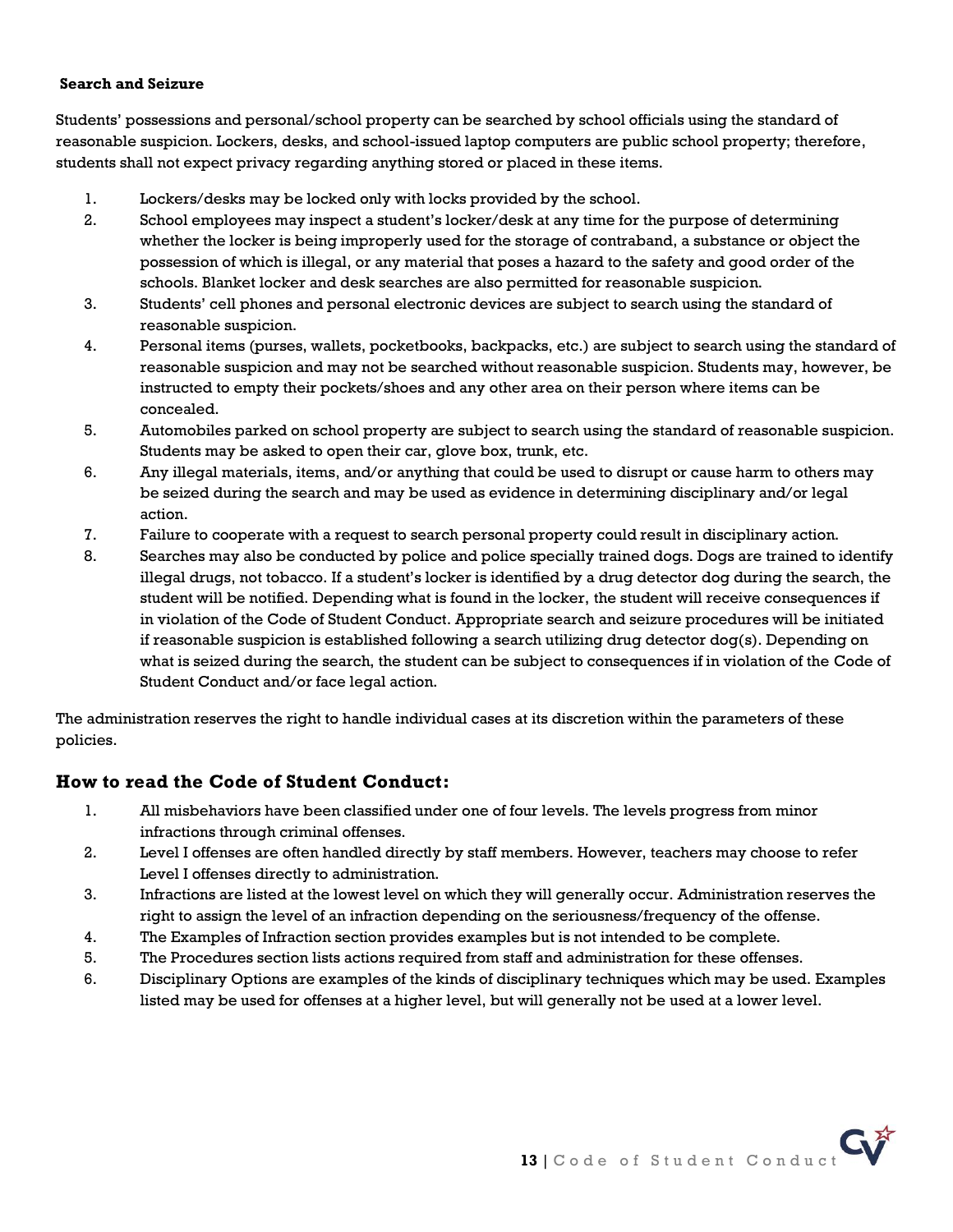# **LEVEL I**

| <b>Infraction</b>                                                                                                                                                                                                                                                                                                                                                                                                                                                                            | <b>Examples of Infractions</b>                                                                                                                                                                                                                                                                                                                                                                                                                  | <b>Required Action</b>                                                                                                                                                                                                                                                                                                                          | <b>Disciplinary Options</b>                                                                                                                                                                                                                                                                                                                                                                                                        |
|----------------------------------------------------------------------------------------------------------------------------------------------------------------------------------------------------------------------------------------------------------------------------------------------------------------------------------------------------------------------------------------------------------------------------------------------------------------------------------------------|-------------------------------------------------------------------------------------------------------------------------------------------------------------------------------------------------------------------------------------------------------------------------------------------------------------------------------------------------------------------------------------------------------------------------------------------------|-------------------------------------------------------------------------------------------------------------------------------------------------------------------------------------------------------------------------------------------------------------------------------------------------------------------------------------------------|------------------------------------------------------------------------------------------------------------------------------------------------------------------------------------------------------------------------------------------------------------------------------------------------------------------------------------------------------------------------------------------------------------------------------------|
| <b>Level I: Conflicts With</b><br>the Orderly Operation of<br>the Classroom/School<br>Misbehavior on the part of<br>the student that impedes<br>orderly classroom<br>procedures or interferes<br>with the orderly operation<br>of school. These<br>misbehaviors shall be<br>handled by the staff<br>member who observes the<br>infraction. Repeated<br>misbehavior becomes a<br>Level II violation. An<br>accurate record of the<br>offenses and disciplinary<br>action is maintained by the | Disrupting the<br>1.<br>educational process<br>Failure to complete<br>2.<br>assignments or carry<br>out directions<br>3.<br>Tardy to class<br>Classroom<br>4.<br>misconduct<br>5.<br>Inappropriate display<br>of affection<br>Failure to follow<br>6.<br>food/drink<br>restrictions<br>7.<br>Hallway passport/hall<br>pass misuse<br>Non-defiant failure to<br>8.<br>follow directions or<br>complete assignments<br>Unprepared for class<br>9. | Staff person<br>1.<br>observing the<br>behavior intervenes<br>and refers to school<br>counselor or<br>administrator for<br>action<br>2.<br>Administrator<br>meets with the<br>student and/or<br>teacher<br>3.<br>Teacher is informed<br>in writing of<br>administrator's<br>action<br>Parents are sent<br>4.<br>written notice of<br>misconduct | Verbal reprimand<br>1.<br>Apology to offended<br>2.<br>party<br>3.<br>Assigned seating<br>4.<br>Clean-up area<br>5.<br>Restriction as<br>appropriate<br>Parent contact<br>6.<br>7.<br>Lunch detention<br>8.<br>Teacher detention<br>Referral to counselor<br>9.<br>10. Performance contract<br>11. Reduction of grade for<br>cheating<br>12. Social probation<br>13. Referral to counselor<br>and/or Student<br>Assistance Program |
| teacher.                                                                                                                                                                                                                                                                                                                                                                                                                                                                                     | 10. Possession of<br>prohibited electronic<br>devices                                                                                                                                                                                                                                                                                                                                                                                           |                                                                                                                                                                                                                                                                                                                                                 |                                                                                                                                                                                                                                                                                                                                                                                                                                    |

# **LEVEL II**

| <b>Infraction</b>                                                                                                                                                                                                                                                                                                                                                                                                                                                                                |                                        | <b>Examples of Infractions</b>                                                                                                                                                                                                                          |                         | <b>Required Action</b>                                                                                                                                                                                      |                                              | <b>Disciplinary Options</b>                                                                                                                                                                                                                                                                                                                                |
|--------------------------------------------------------------------------------------------------------------------------------------------------------------------------------------------------------------------------------------------------------------------------------------------------------------------------------------------------------------------------------------------------------------------------------------------------------------------------------------------------|----------------------------------------|---------------------------------------------------------------------------------------------------------------------------------------------------------------------------------------------------------------------------------------------------------|-------------------------|-------------------------------------------------------------------------------------------------------------------------------------------------------------------------------------------------------------|----------------------------------------------|------------------------------------------------------------------------------------------------------------------------------------------------------------------------------------------------------------------------------------------------------------------------------------------------------------------------------------------------------------|
| Level II: Serious<br><b>Misbehavior that Disrupts</b><br>the Learning Environment                                                                                                                                                                                                                                                                                                                                                                                                                | 1.<br>2.                               | Disrupting the<br>educational process<br>Continuation of LEVEL I<br>infractions                                                                                                                                                                         | 1.                      | Staff person observing<br>the behavior intervenes<br>and refers to school<br>counselor or                                                                                                                   | 1.                                           | Administrator has<br>discretion to use any<br>LEVEL I option if<br>warranted                                                                                                                                                                                                                                                                               |
| Misbehavior, through its<br>frequency or seriousness,<br>that tends to disrupt the<br>learning climate of the<br>school but does not directly<br>affect health and safety of<br>others. These infractions,<br>which usually result from<br>the continuation of LEVEL I<br>misbehaviors, require the<br>intervention of school<br>counselors or personnel on<br>the administrative level<br>because the execution of<br>LEVEL I disciplinary<br>options have failed to<br>correct the situations. | 3.<br>4.<br>5.<br>6.<br>7.<br>8.<br>9. | Multiple LEVEL I<br>infractions<br>Improper dress<br>Cheating & lying<br>Failure to serve<br>detention for a teacher<br>Unauthorized presence<br>Possession of offensive<br>material<br>Cafeteria misconduct<br>(throwing food,<br>removing food/drink) | $2^{\circ}$<br>3.<br>4. | administrator for action<br>Administrator meets<br>with the student and/or<br>teacher<br>Teacher is informed in<br>writing of<br>administrator's action<br>Parents are sent written<br>notice of misconduct | 2.<br>3.<br>4.<br>5.<br>6.<br>7.<br>8.<br>9. | Restricted study hall<br>Detention<br>Clean-up area<br>School/Community<br>service<br>Referral to Student<br>Assistance Program<br>(SAP)<br>Suspension from class<br>Schedule changes<br>Zero for assignments<br>missed (unlawful or<br>class cuts only)<br>10. In-school suspension (if<br>available)<br>11. Social probation<br>12. Hall pass privileges |
|                                                                                                                                                                                                                                                                                                                                                                                                                                                                                                  |                                        |                                                                                                                                                                                                                                                         |                         |                                                                                                                                                                                                             |                                              | revoked<br>13. Driving privileges<br>revoked                                                                                                                                                                                                                                                                                                               |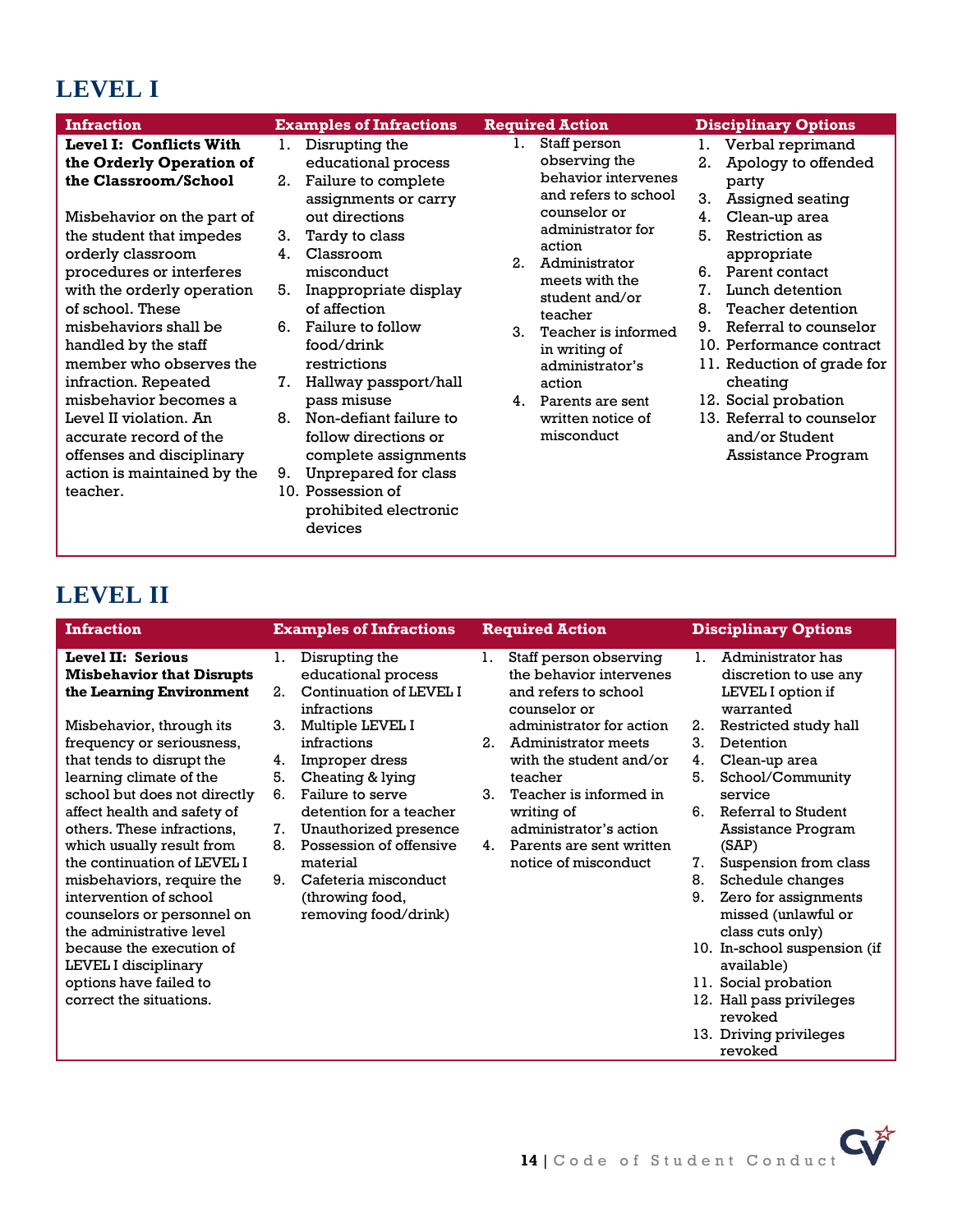# **LEVEL III**

| <b>Infraction</b>                                               | <b>Examples of Infractions</b>                                    |    | <b>Required Action</b>             |    | <b>Disciplinary Options</b>                 |
|-----------------------------------------------------------------|-------------------------------------------------------------------|----|------------------------------------|----|---------------------------------------------|
| <b>Level III: Acts Against</b><br>1.<br><b>Persons/Property</b> | Continuation of unmodified<br>LEVEL I and II infractions.         | 1. | Staff intervention<br>and refer to | 1. | Administration has<br>discretion to use any |
| <b>Which Do Not</b>                                             | multiple LEVEL II infractions                                     |    | administrator                      |    | LEVEL II option if                          |
| <b>Seriously Endanger</b>                                       | 2. Rough/boisterous activity                                      | 2. | Administrator &                    |    | warranted                                   |
| <b>Others</b>                                                   | resulting in bodily                                               |    | staff confer                       | 2. | Removal from class                          |
|                                                                 | harm/property damage                                              |    | 3. Administration                  | 3. | Cell                                        |
| Acts directed against                                           | 3. Continual                                                      |    | meets with the                     |    | phone/electronics                           |
| persons or property but                                         | disobedience/inappropriate                                        |    | student                            |    | restriction and/or                          |
| the consequences of                                             | misconduct/disrupting the                                         | 4. | Disciplinary action                |    | confiscation                                |
| which may not seriously                                         | educational process                                               |    | as appropriate                     |    | 4. Gold Card privileges                     |
| endanger the health or                                          | 4. Possession of items which                                      | 5. | Required                           |    | revoked                                     |
| safety of the individual                                        | may be used to cause                                              |    | conference with                    | 5. | Home instruction                            |
| or others in the school.                                        | bodily harm; i.e. stun guns,                                      |    | parent & student                   | 6. | Referral to Student                         |
| These acts might be                                             | darts, etc.                                                       |    |                                    |    | Assistance Program                          |
| considered criminal,                                            | 5. Acts of violence—fighting:                                     |    |                                    |    | (SAP)                                       |
| but most frequently can                                         | physical contact                                                  |    |                                    |    | 7. Behavioral                               |
| be handled by the                                               | 6. Minor vandalism;                                               |    |                                    |    | Intervention Plan                           |
| disciplinary mechanism                                          | trespassing; theft                                                |    |                                    |    | (BIP)                                       |
| in the school and may                                           | 7. Abusive/obscene language                                       |    |                                    |    | 8. Suspension from                          |
| be referred to law                                              | and gestures, profanity,                                          |    |                                    |    | class                                       |
| enforcement agencies.                                           | indecent conduct, sexual                                          |    |                                    |    | 9. Restitution of                           |
|                                                                 | misconduct                                                        |    |                                    |    | property or damages                         |
| 8.                                                              | Cutting school, cutting                                           |    |                                    |    | 10. Out-of-school                           |
|                                                                 | class, tardy to school                                            |    |                                    |    | suspension                                  |
|                                                                 | (chronic), leaving school                                         |    |                                    |    | 11. Expulsion                               |
|                                                                 | grounds without permission,                                       |    |                                    |    | 12. Involvement of                          |
|                                                                 | truancy, unexcused absence                                        |    |                                    |    | police                                      |
|                                                                 | 9. Bus misconduct                                                 |    |                                    |    | 13. Social probation                        |
|                                                                 | 10. Unauthorized use of parking<br>facilities, violation of state |    |                                    |    | 14. In-school suspension                    |
|                                                                 | vehicle code                                                      |    |                                    |    | (if available)<br>15. Community service     |
|                                                                 | 11. Disrespectful speech                                          |    |                                    |    | 16. Detention                               |
|                                                                 | 12. Open defiance of authority                                    |    |                                    |    | 17. Revocation of                           |
|                                                                 | 13. Harassment—see                                                |    |                                    |    | parking privileges                          |
|                                                                 | <b>Harassment Policy</b>                                          |    |                                    |    | 18. Alternative Learning                    |
|                                                                 | 14. Unacceptable computer use                                     |    |                                    |    | Program                                     |
|                                                                 | 15. Misconduct at school-                                         |    |                                    |    | 19. Prosecution with                        |
|                                                                 | sponsored activities                                              |    |                                    |    | District Justice                            |
|                                                                 | 16. Possession/use of tobacco                                     |    |                                    |    |                                             |
|                                                                 |                                                                   |    |                                    |    |                                             |

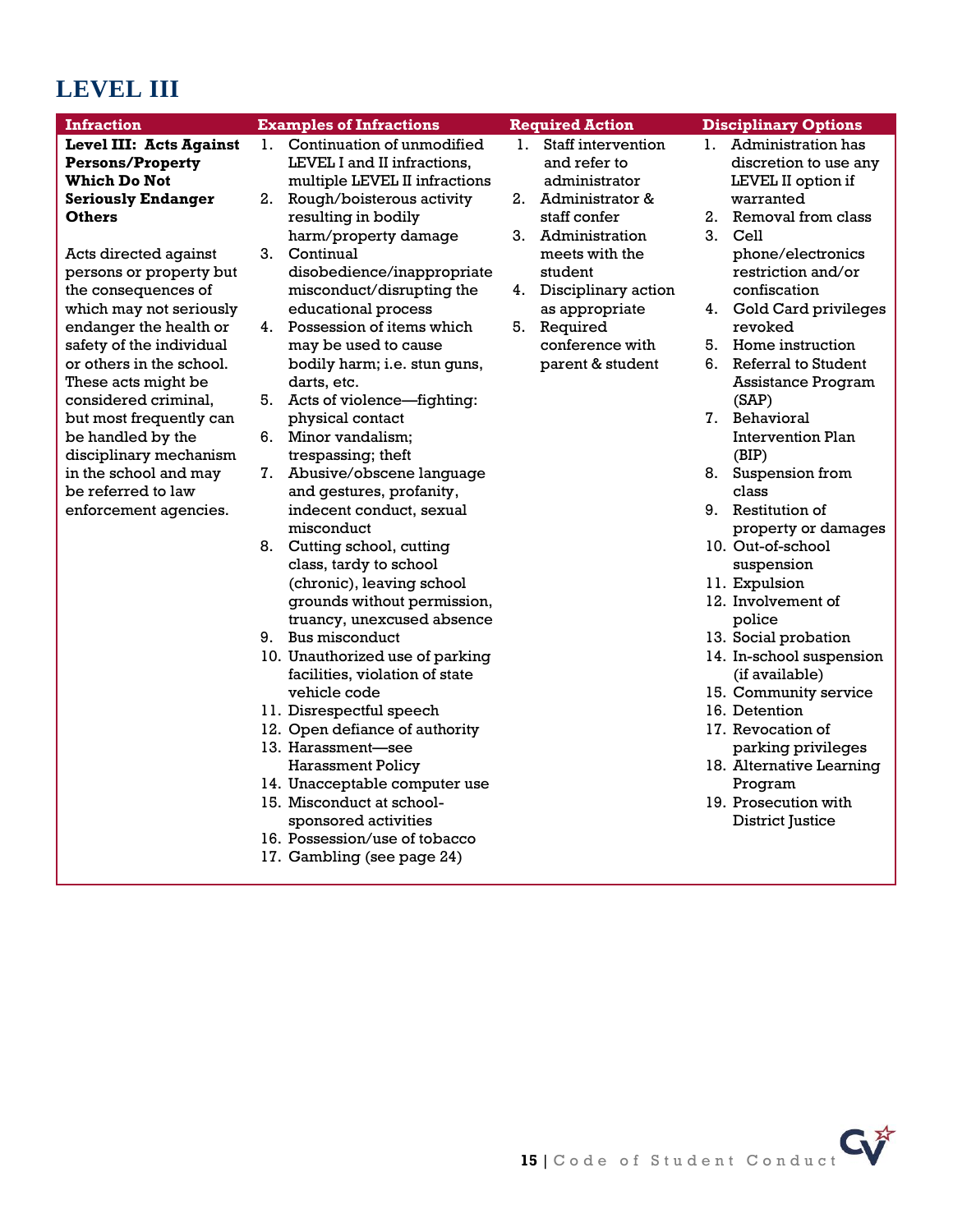# **LEVEL IV**

| <b>Infraction</b>             |    | <b>Examples of Infractions</b> |    | <b>Required Action</b>  |    | <b>Disciplinary Options</b> |
|-------------------------------|----|--------------------------------|----|-------------------------|----|-----------------------------|
| <b>Level IV: Acts Against</b> | 1. | Continuation of LEVEL          | 1. | Staff intervention-     |    | 1. Prosecution              |
| <b>Persons/Property Which</b> |    | I, II, III infractions         |    | administrative referral | 2. | Behavioral                  |
| <b>Seriously Endanger</b>     |    | 2. Aggressive physical         | 2. | Removal from the area   |    | Intervention Plan (BIP)     |
| <b>Property/Others</b>        |    | action toward any              |    | 3. Parent contact       | 3. | Suspension from class       |
|                               |    | district employee              |    | 4. Administration meets | 4. | Expulsion                   |
| Acts which result in          | 3. | Assault and battery            |    | with student            | 5. | In-school suspension        |
| violence to another's         | 4. | Extortion                      | 5. | Required conference     |    | (if available)              |
| person or property or         | 5. | Possession/sale of             |    | with parent & student   | 6. | Involvement of police       |
| which pose a direct threat    |    | stolen property                |    |                         | 7. | Referral for Board          |
| to safety of others. These    | 6. | Possession/use or              |    |                         |    | action                      |
| acts are generally criminal   |    | furnishing/selling             |    |                         | 8. | Out of school               |
| in nature and are so          |    | drugs (including over          |    |                         |    | suspension                  |
| serious that they always      |    | the counter drugs),            |    |                         | 9. | Mandatory completion        |
| require administrative        |    | alcohol or other               |    |                         |    | of the Student              |
| intervention, appropriate     |    | controlled substances          |    |                         |    | Assistance Program          |
| school board referral, and    |    | (see Drug/Alcohol              |    |                         |    | Assessment                  |
| referral to law               |    | Free Policy page 20)           |    |                         |    | 10. Alternative Learning    |
| enforcement agencies.         | 7. | Possession, use, or            |    |                         |    | Program                     |
| Disciplinary options have     |    | transfer of weapons-           |    |                         |    | 11. Prosecution with        |
| failed to correct the         |    | (see page 17).                 |    |                         |    | District Justice            |
| situations.                   |    | Requires referral to           |    |                         |    |                             |
|                               |    | police and board               |    |                         |    |                             |
|                               |    | hearing                        |    |                         |    |                             |
|                               |    | 8. Bomb threat/false fire      |    |                         |    |                             |
|                               |    | alarm. Requires                |    |                         |    |                             |
|                               |    | notification of                |    |                         |    |                             |
|                               |    | police/fire officials          |    |                         |    |                             |
|                               |    | 9. Disruption of the           |    |                         |    |                             |
|                               |    | building or district           |    |                         |    |                             |
|                               |    | educational program            |    |                         |    |                             |
|                               |    | 10. Arson, rape, or other      |    |                         |    |                             |
|                               |    | criminal activities            |    |                         |    |                             |
|                               |    | 11. Disorderly conduct         |    |                         |    |                             |
|                               |    | 12. Possession/use of          |    |                         |    |                             |
|                               |    | fireworks and                  |    |                         |    |                             |
|                               |    | explosives                     |    |                         |    |                             |
|                               |    | 13. Major vandalism or         |    |                         |    |                             |
|                               |    | theft                          |    |                         |    |                             |
|                               |    | 14. Violent threats to cause   |    |                         |    |                             |
|                               |    | harm                           |    |                         |    |                             |
|                               |    |                                |    |                         |    |                             |
|                               |    |                                |    |                         |    |                             |
|                               |    |                                |    |                         |    |                             |
|                               |    |                                |    |                         |    |                             |
|                               |    |                                |    |                         |    |                             |

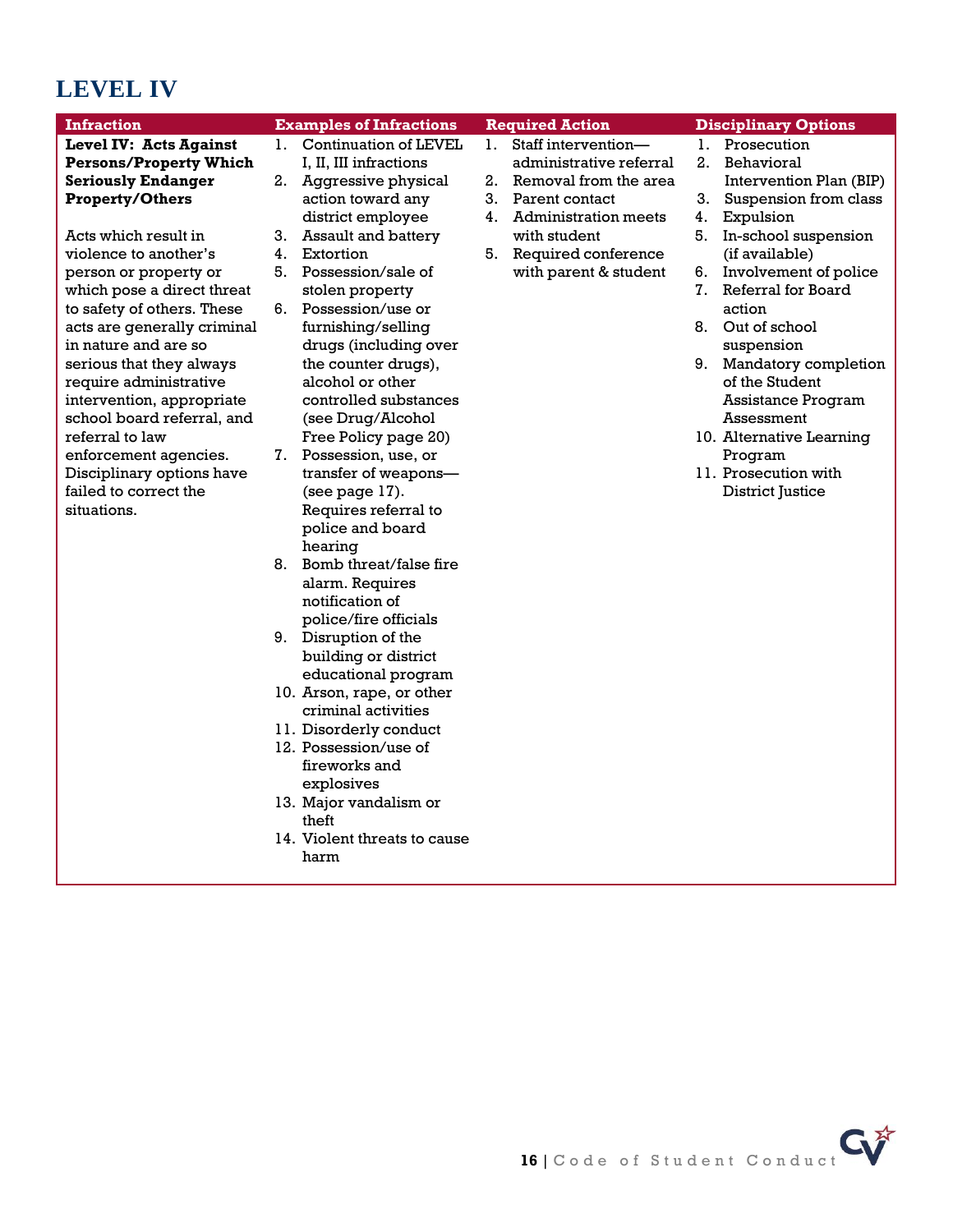# **Zero Tolerance**

## <span id="page-16-0"></span>**PHILOSOPHY**

In response to increased school violence, many schools have a mandated "zero tolerance" policy for serious disciplinary actions. At CV, while we too apply "zero tolerance" to serious disciplinary actions, our policies have been written to allow discretion and consideration of the student's age, circumstances, and other mitigating elements reflected in the individual incident.

Nevertheless, as set forth in the policy section of this student handbook, there are certain student infractions, unacceptable in our school environment, to which we do apply a zero tolerance philosophy. In all cases, whether this behavior takes place on school property, while en route to or from school, or at school-sponsored activities or events, the police will be contacted as a matter of routine. Where appropriate, criminal charges will be filed in addition to any actions outlined in our Code of Student Conduct.

## **Violation of these policies handled under the Pennsylvania Crimes Code**

Students violating part of the Weapons and Acts of Violence policy will be referred to the police for prosecution under the Crimes Code of the Commonwealth of Pennsylvania or of the United States. This includes behavior in or on school property, while en route to and from school or school events, or at school sponsored activities. In addition to criminal prosecution, the student will be subject to disciplinary action as outlined in the Disciplinary Code.

Other serious discipline problems, when appropriate, will be reported to police, and charges will be brought against the student. The school will not attempt to decide if the offense is criminal in nature—that is a police decision. In addition to referral to the police, the school will follow with appropriate disciplinary actions as outlined in this policy.

## **VIOLENT BEHAVIOR AND POSSESSION OF WEAPONS**

## **Possession/use of any type of weapons is prohibited**

Possession of a weapon on school property, while en route to and from school or school events, or at schoolsponsored activities, is a misdemeanor of the first degree, and offenders will be referred to the police for prosecution and be subject to expulsion for up to one (1) calendar year. Students violating this policy will be removed immediately from class, and parents will be contacted.

**Weapon defined:** The definition of a weapon includes but is not limited to:

- Any knife, cutting instrument, cutting tool, nun-chuck stick, firearm, shotgun, BB gun, paintball gun, rifle, and any other tool, instrument, or implement capable of inflicting serious bodily injury.
- A firearm which is not loaded or lacks a clip or other component to render it immediately operable, and components that can readily be assembled into a weapon.
- $\overrightarrow{x}$  Any "look-alikes" of any items listed above.
- The possession of spray mace and/or any other noxious chemicals is NOT a violation of this policy; however, it is not permitted. Possession will result in disciplinary action. Furthermore, its inappropriate use will be considered a violation of this policy.

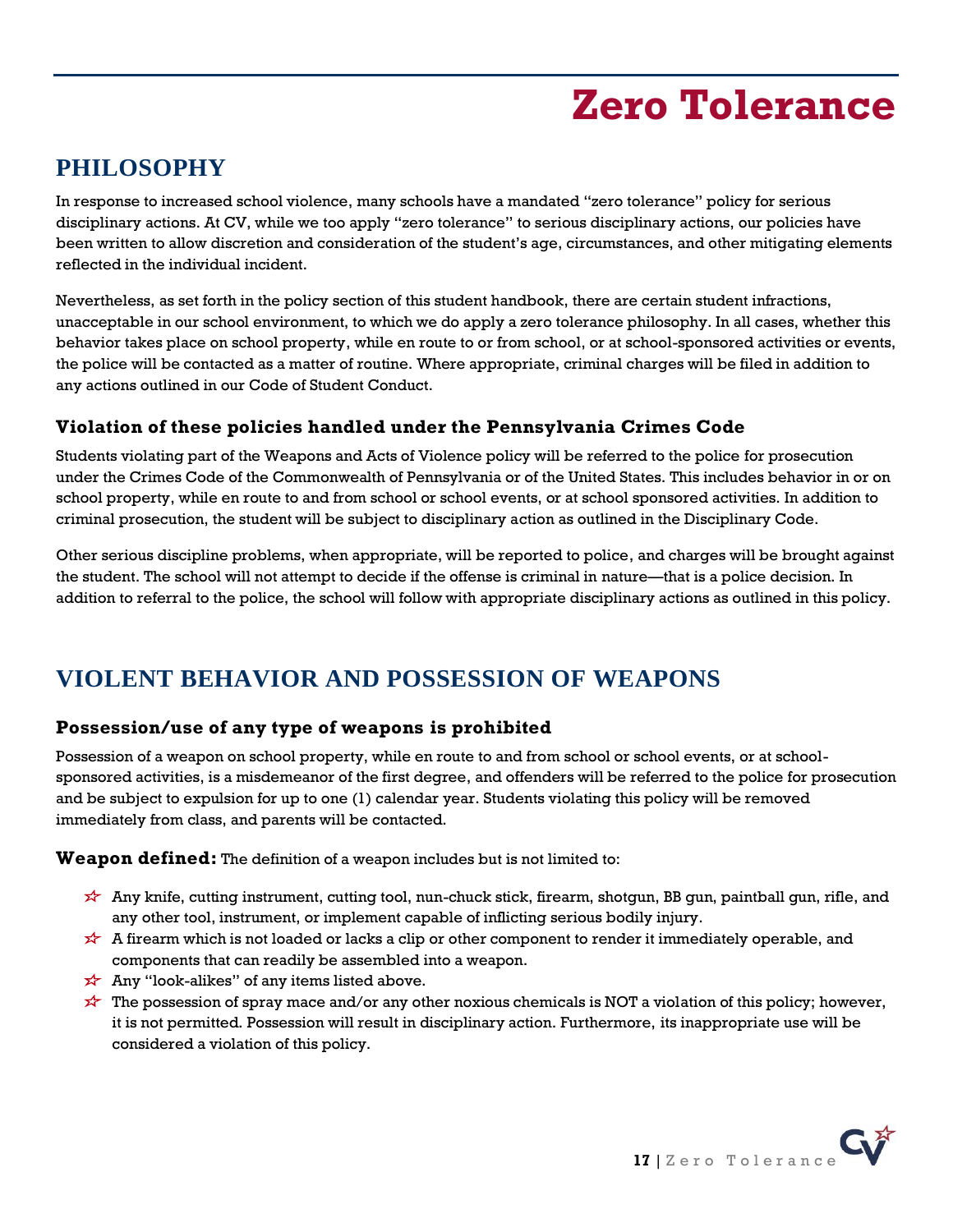Exceptions to the policy include:

- Any weapon that is required for use as a part of an approved course of study or supervised school activity will be given to the teacher of that class/activity immediately upon the student's arrival at school.
- A student who inadvertently brings a weapon to school and immediately, upon arrival, surrenders it to a staff member may be excluded from the requirements of this policy.

## **Acts of violence (fighting)**

Acts of violence (fighting) of any type will not be tolerated on school property, while en route to and from school or school events, or at school-sponsored activities. Violators will be referred to the police for prosecution and may be subject to disciplinary action under this policy including an expulsion hearing before the school board.

**Violence defined:** Any act of physical aggression toward any person that may be of concern for that individual's safety, health, or welfare.

## **Cooperation with police officers**

CV administrators have a sincere desire to work with law enforcement officers but recognize the need to protect and safeguard students' rights and parent interest. All interviews by law enforcement should take place with parent notification:

- Interviews for school-related problems may be held in the school. Parents will be notified and asked to attend the interview.
- In non-school related issues, the administrator will determine the urgency of the request. Only in emergencies will the interview be permitted. If possible, parents will be notified and asked to attend.

**Note:** In cases where a student is a suspect in an investigation, and parents are unable to attend, the building administrator will be present for the interview.

## **School Resource Officer (SRO)**

Finding proactive and effective solutions to issues regarding the safety and welfare of our students has been, and will continue to be, one of the highest priorities of the School Resource Officer (SRO) partnership between the school district and East Lampeter Township. The SRO program is a nationally-accepted program involving the placement of a law enforcement officer within the K to 12 educational environment on several different levels:

- As a visible, active law enforcement figure on campus dealing with any safety and legal issues.
- As a conduit for effective communication between the district and police department and helps establish linkages with local agencies when necessary.
- As a resource to teachers, parents, and students for conferences on an individual basis, dealing with individual problems or questions.

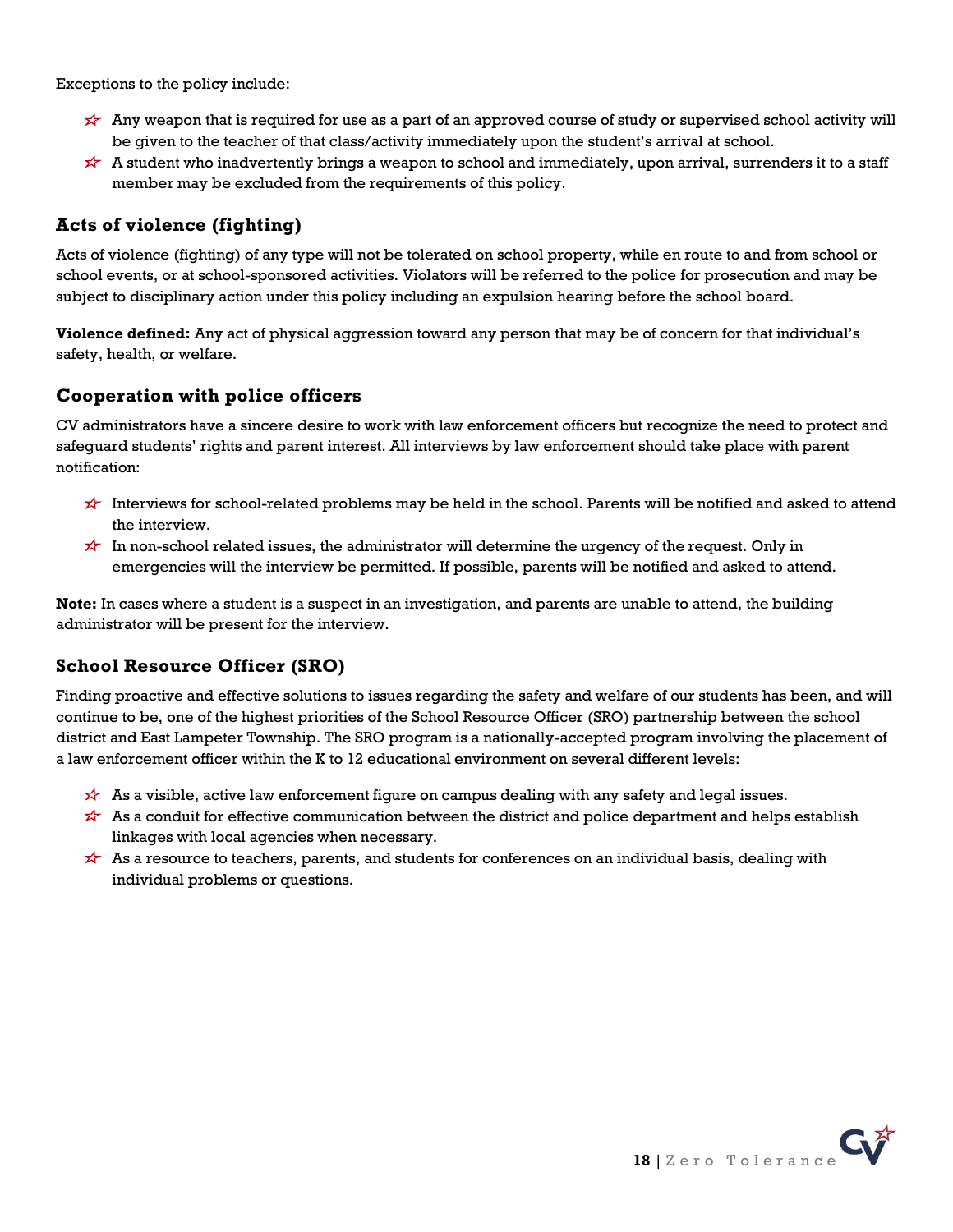# **Safe2Say Something**

<span id="page-18-0"></span>All K-12 schools in Pennsylvania are required by state law to participate the **Safe2Say Something program**. Safe2Say Something is a youth violence prevention program run by the Pennsylvania Office of Attorney General. The program teaches youth and adults how to recognize warning signs and signals, especially within social media, from individuals who may be a threat to themselves or others and to "say something" BEFORE it is too late.

The program requires our school district to train students in our middle and high school how to utilize a 24/7 anonymous tip line, app, and website to submit anonymous tips regarding student and school safety.

Tips are triaged by Analysts in the Office of the Attorney General Crisis Center. They triage each tip to ensure there is enough information to act upon, determine if the tip is life safety or non-life safety, as well as conduct ongoing two-way dialog with the tipster when needed. The crisis center sends all submissions to school administration and/or law enforcement for intervention. If needed, the crisis center may contact the tipster anonymously through the app.

Trained administrators serve on our school district's Safe2Say Team. Training and information is provided to middle and high school. Students in our elementary schools will not be trained, but any student, parent, or community member is able to submit a tip using the Safe2Say Something reporting system.

Information is made publicly available on the Conestoga Valley website's School Safety page: <https://www.conestogavalley.org/Page/3073>

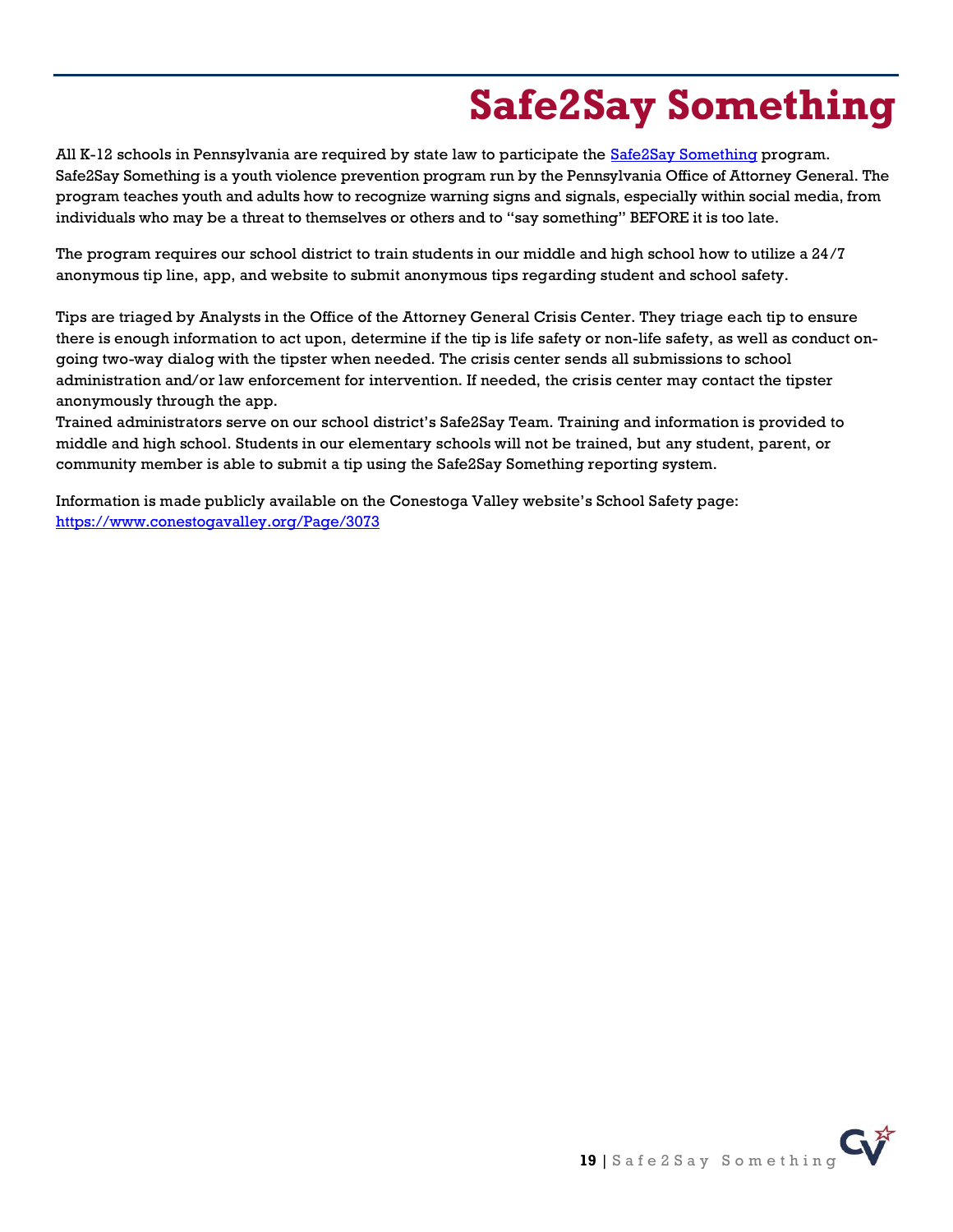# **Drug & Alcohol Free Policy**

## <span id="page-19-0"></span>**District policy prohibits the use of tobacco, drugs, and alcohol by ALL PERSONS, students and adults, at all times in all district buildings, on all district property, and including off-campus school-sponsored activities.**

Conestoga Valley strives to maintain a drug-free school environment. For purposes of this policy, alcohol is considered to be a drug. It is a violation of this policy to use, possess, sell, or be under the influence of any drug or have in your possession drug paraphernalia as defined in this policy. The following rules, regulations, and guidelines apply to violations of this policy.

This policy is built on the philosophy that:

- 1. disciplinary action is required for policy violation;
- 2. rehabilitation and education are equally important in policy enforcement.

## **DEFINITIONS**

**Cooperative Behavior** shall be defined as the willingness of a student to work with staff and school personnel in a reasonable and helpful manner, including following through with any recommendations.

**Distribution** means to deliver, pass, sell, share, or give to another person, or to assist in the distribution of any alcohol, drug, or mood-altering substance.

**Drug/Mood-Altering Substance/Alcohol** shall include any alcoholic beverage, drug, narcotic, and/or other healthendangering substances that include, but are not limited to, tranquilizers, amphetamines, synthetic drugs, steroids, marijuana, hallucinogens, glue, solvent containing substances, "look-alike" drugs, caffeine pills, any medication for which a prescription is required under the law, any substance which is intended to alter mood, and medication (including over-the-counter drugs) not registered with the school nurse and annotated within the student's health record in accordance with the school district policy, and any other substance listed in Act 64 (1972).

**Look-Alike Drugs** are substances manufactured or designed to resemble drugs, mood-altering substances, narcotics, other health-endangering compounds or smoking/tobacco products such as vaporizers.

**Medication Policy:** The district enforces a comprehensive medication policy (see complete Medication Policy on page 57).

**Paraphernalia** includes any equipment, product, material, or item of any kind which, in the school's judgment, can be linked with the use of drugs, alcohol, or mood-altering substances.

**Police Contact**: The school will report the use of drugs and alcohol to the police (see page 18 for the district's policy on police involvement). School disciplinary action is in addition to any charges filed by the police.

#### **Possession:**

- **Active Possession** involves keeping/holding without attempt to distribute any alcohol, drug, or moodaltering substance.
- **Implied Possession** is a person's knowing control and access with other persons to any alcohol, drug, or mood-altering substance.

**Steroid Use Prohibited:** Act 93 of 1989 prohibits the use of anabolic steroids, except for a valid medical purpose, by any pupil involved in school-related athletics. The Act includes minimum penalties, requiring suspension from the team for the remainder of the season.

#### **Student Assistance Program (SAP):** see page 23.

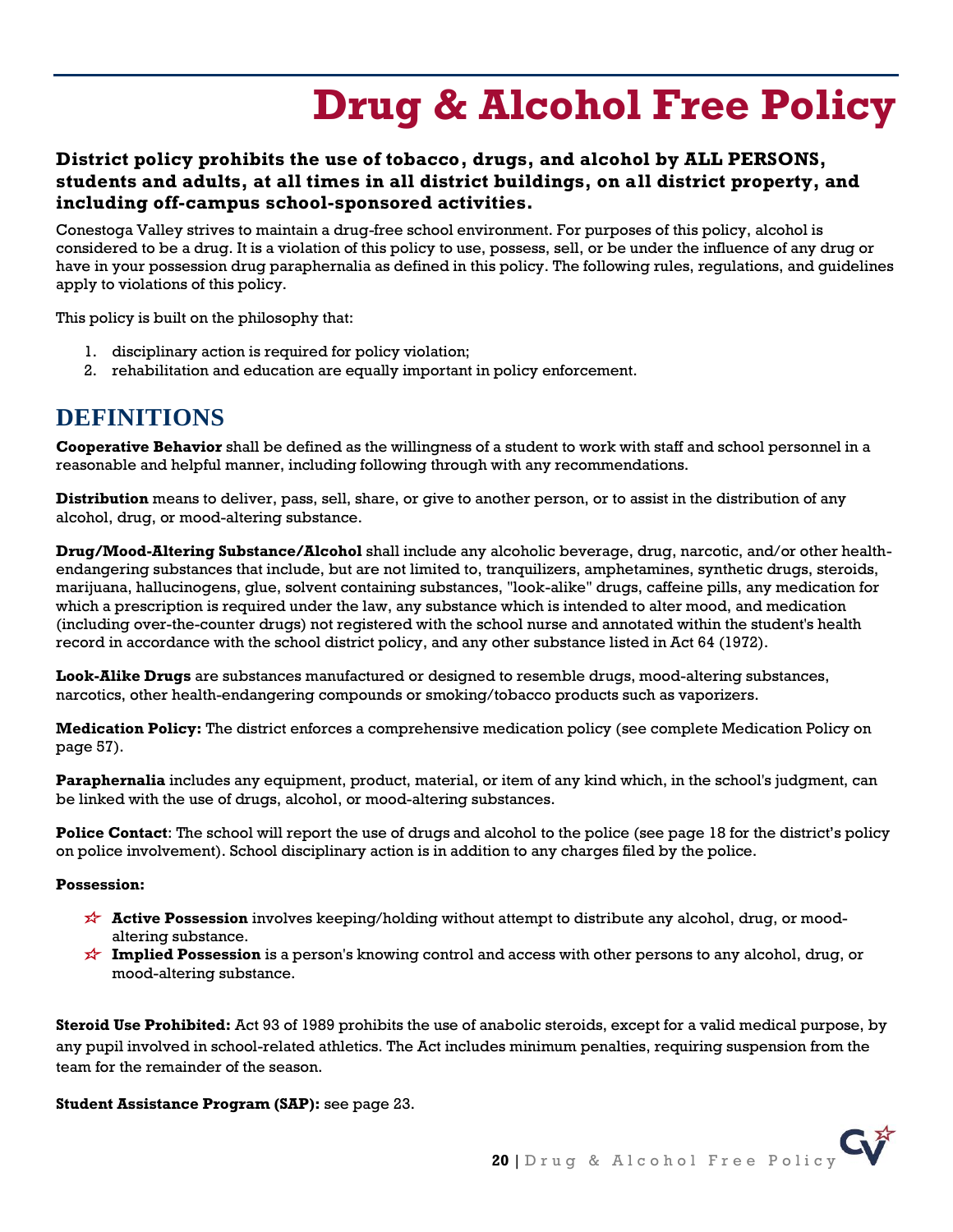**Uncooperative Behavior** is student resistance or refusal (verbal, physical, or passive), to complying with the reasonable requests or recommendations of school personnel, including those in the Student Assistance Program.

### **The Price of Underage Drinking**

We asked our local District Justice about the penalties for underage drinking and received the following information:

- Suspension of driver's license if convicted for: lying about your age to obtain alcohol; purchasing, consuming, possessing, or transporting alcohol; carrying a false ID.
- Suspension for first offense is 90 days; second offense is one year; third offense is two years. If under age 16 when convicted, the suspension of your driving privilege begins after you pass your driver's test.
- $\overrightarrow{x}$  Fine up to \$500
- $\overrightarrow{x}$  Notification of parents
- In addition, you may be required to be evaluated to determine your involvement with alcohol. You may also be required to successfully complete a program of alcohol education and counseling.

### **REMEMBER: You do not have to be in or near a car, have a driver's license, or even be old enough to drive for this law to apply.**

### **Merely being caught with a fake ID, drinking, being intoxicated, transporting alcohol, or having alcohol in your possession will result in the above penalties.**

### **Reminder to Parents:**

Adults who provide alcohol to persons under 21–even their own children–will receive a MANDATORY fine of \$1,000 for the first offense and \$2,500 for second or subsequent offenses **per minor**. For example, providing alcohol to a party involving 10 minors will result in a fine of \$10,000 to \$25,000. Anyone who makes or sells false ID will receive the same penalty.

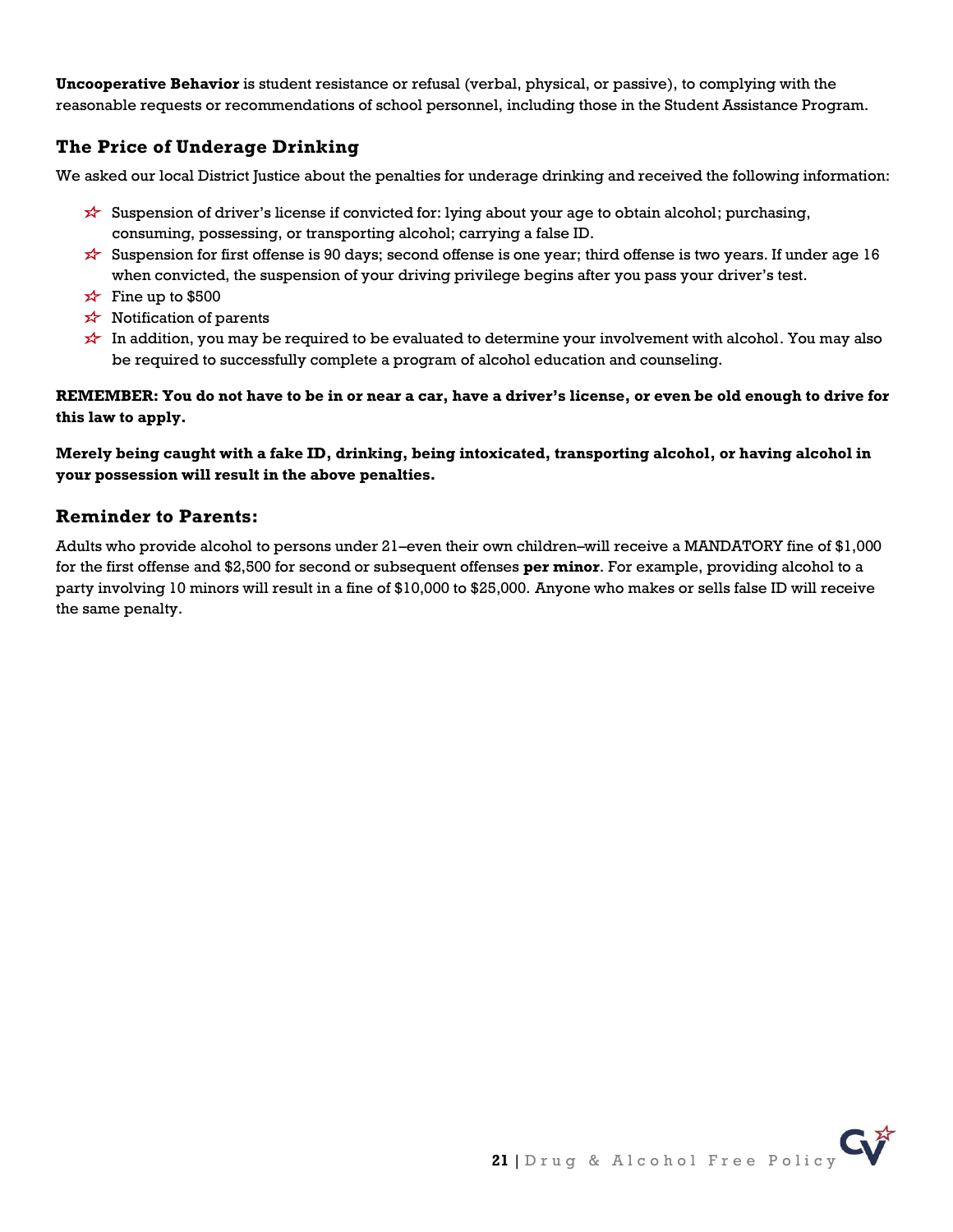# **DRUG AND ALCOHOL DISCIPLINE**

| <b>Offense</b>                                                                                                                                                                       | <b>Consequence</b>                                                                                                                                              | <b>Additional Actions</b>                                                                                      |
|--------------------------------------------------------------------------------------------------------------------------------------------------------------------------------------|-----------------------------------------------------------------------------------------------------------------------------------------------------------------|----------------------------------------------------------------------------------------------------------------|
| Off-campus incident                                                                                                                                                                  | Refer to Extracurricular Code page                                                                                                                              |                                                                                                                |
| School-related violation of Student<br>Medication Policy (includes over-<br>the-counter drugs, caffeine pills,<br>aspirin, etc.)                                                     | Discipline as appropriate, parent<br>contact                                                                                                                    | Referral to SAP, inclusion in student<br>drug-testing program as<br>appropriate                                |
| Possession of drug paraphernalia<br>(school-related)                                                                                                                                 | $3-5$ days suspension <sup>1</sup> , 2-4 weeks<br>social probation (see Extracurricular<br>Code page 50-54), parent contact,<br>possible referral for expulsion | Referral to SAP, D&A assessment <sup>2</sup> ,<br>inclusion in student drug-testing<br>program                 |
| Possession, use, or under the<br>influence:<br>1. School-related:<br>2. 1st offense;<br>3. Cooperative                                                                               | 5-10 days suspension, 6-9 weeks<br>social probation (see Extracurricular<br>Code page 50-54), parent contact,<br>possible referral for expulsion                | Referral to SAP, D&A assessment <sup>2</sup> ,<br>police contact, inclusion in student<br>drug-testing program |
| Possession, use, or under the<br>influence:<br>1. School-related;<br>2. 1st offense;<br>3. Uncooperative                                                                             | Suspension pending hearing,<br>referral for expulsion, 12-18 weeks<br>social probation (see Extracurricular<br>Code page 50-54), parent<br>conference           | Referral to SAP, D&A assessment <sup>2</sup> ,<br>police contact, inclusion in student<br>drug-testing program |
| Possession, use, or under the<br>influence:<br>1. School-related<br>2. 2nd offense                                                                                                   | Suspension pending hearing,<br>referral for expulsion                                                                                                           | Police contact, inclusion in student<br>drug-testing program                                                   |
| Distribution, sale, or furnishing of<br>any drug, look-alike, alcohol, etc. in<br>a school-related context. This<br>definition includes possession with<br>the intent to distribute. | Suspension pending hearing,<br>referral for expulsion                                                                                                           | Police contact, inclusion in student<br>drug-testing program                                                   |

<sup>2</sup> Failure to cooperate with D&A assessment could result in referral for expulsion



<sup>1</sup> Readmission to class based on results of D&A assessment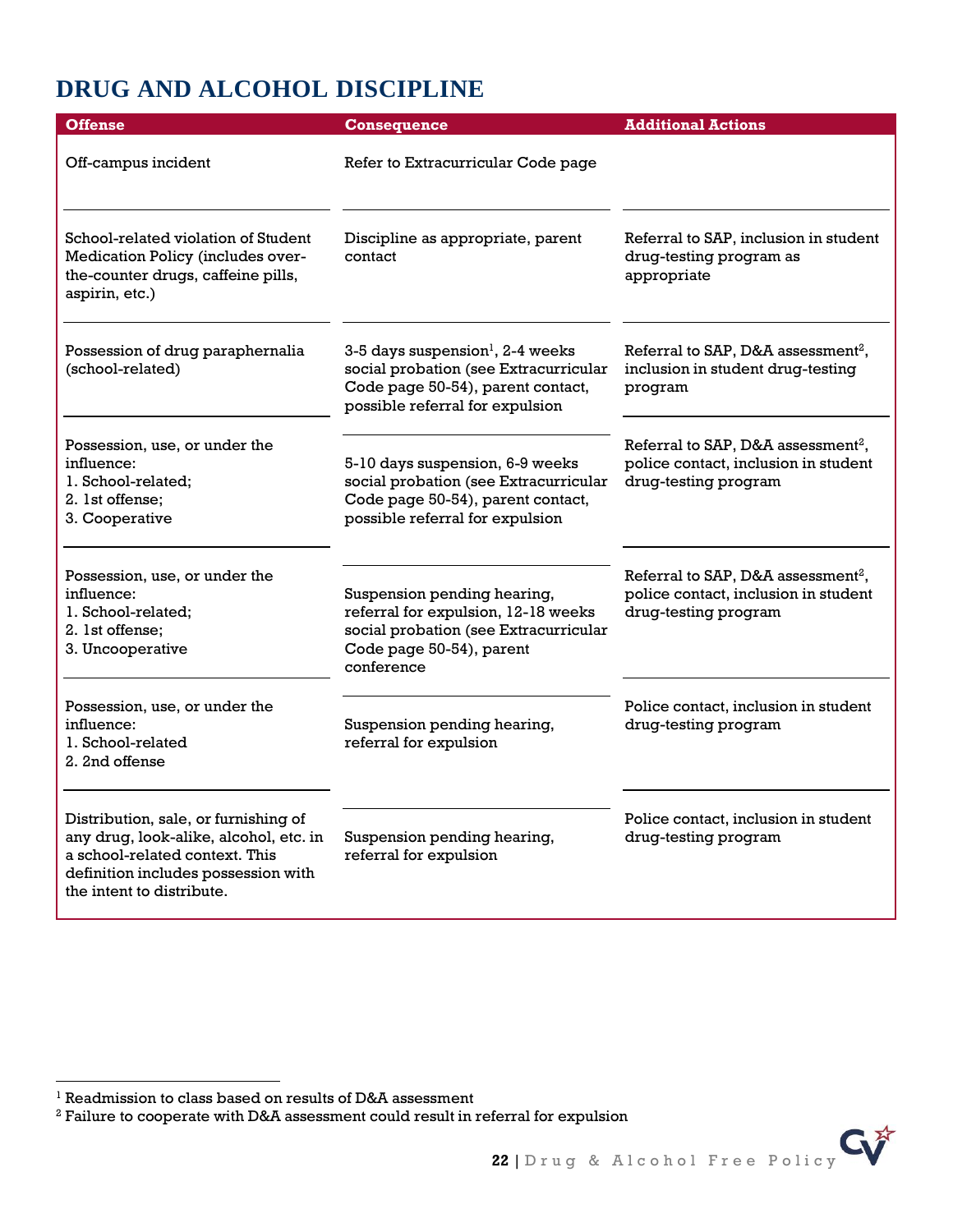## **STUDENT ASSISTANCE PROGRAM (SAP)**

A team of professionally trained staff is available to deal with:

- $\overrightarrow{x}$  Concerns about suicide
- $x +$ Depression
- $\overrightarrow{X}$  Alcohol & related problems
- $\overrightarrow{x}$  Drug use & related problems
- Anger/violence
- $\overrightarrow{x}$  Serious attendance problems

If you suspect that your student is involved with any of the above, you can get help by referring him/her to SAP through contacting your school counselor, or completin[g the CVHS SAP Referral Form](https://docs.google.com/a/conestogavalley.org/forms/d/1A0pW4BoauvWjTPhTTalPclHkhbdMCCODlQl0yweHLIQ/viewform?c=0&w=1) or the GHMS SAP Referral [Form.](https://www.conestogavalley.org/Page/1601)

The team provides an assessment of the problem and may use a formal intervention process with parents and the student to resolve the issues.

You can also get help from the SAP by contacting any professional school employee or, if the student wishes, through self-referral. The actions of the team are held in confidence unless the safety or health of the student or other individuals is at risk.

## **VOLUNTARY DRUG TESTING**

CV has initiated a voluntary drug-testing program for all interested secondary students. Any middle or high school student may participate in this program and has the opportunity to sign up at any time during the school year. The consent of a parent/guardian is also required. Once enrolled, a student remains part of the voluntary drug-testing program until graduation, unless both the parent and student revoke participation through a dated, written statement signed by both. Drug testing will occur on a bi-monthly basis. Students to be screened will be chosen through a random, computer-generated program. Please note that any student who is subject to suspension or expulsion from school as a result of possession, use, or being under the influence of drugs and/or alcohol in violation of the Conestoga Valley School District's Drug and Alcohol Policy will be required, where appropriate, to participate in the random drug-testing program as part of the disposition of discipline.

Additional information can be found on our school website at *[www.ConestogaValley.org/Health](http://www.conestogavalley.org/Health)*. If you have questions, please contact your school nurse. Our intention at Conestoga Valley is to send a clear message that we do not support drug abuse of any kind.

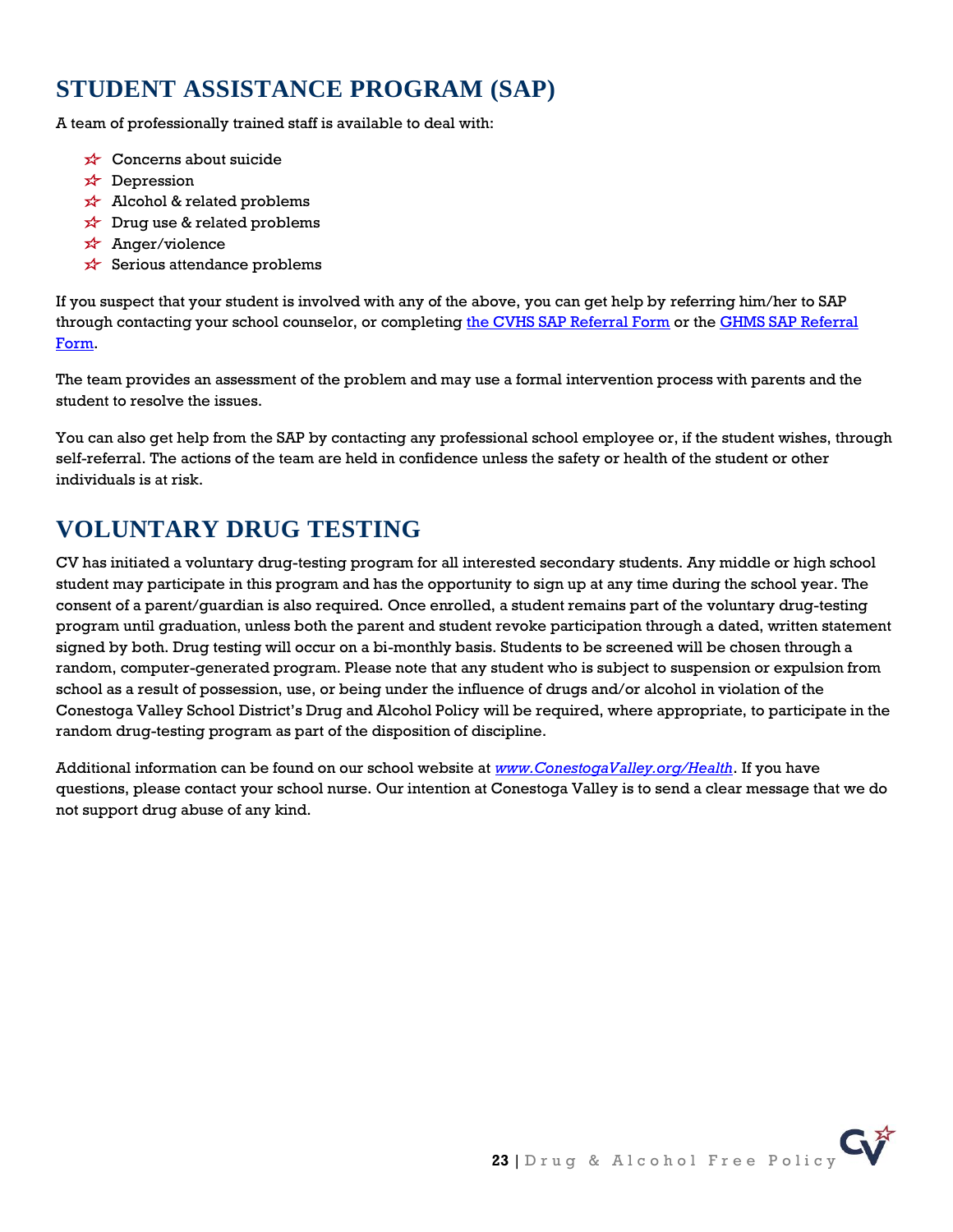# **Tobacco Use/Gambling**

## <span id="page-23-0"></span>**TOBACCO USE & POSSESSION POLICY**

Tobacco use and/or possession by all persons, students or adults is prohibited in all school buildings, school vehicles, and on school property owned by, leased by, or under the control of the school district, including offcampus school-sponsored activities. The following are understood with respect to this policy:

- $\overleftrightarrow{\mathbf{x}}$  Smoking includes possession of a lighted cigarette, cigar, pipe, or other lighted smoking equipment, including electronic cigarettes (e.g. e-cigarettes) and/or vaping devices and chewing tobacco.
- $\overleftrightarrow{\lambda}$  Tobacco possession/use includes all tobacco containing products, including smokeless and chewing tobacco, and vaping related liquids, oils and/or waxes. It also includes lighters, matches, and other materials used to ignite tobacco.

### **Enforcement & Disciplinary Options**

**Confiscation and Proof:** Tobacco products, nicotine products, and/or smoking/vaping equipment discovered in the possession of a student will be confiscated and given to the building principal.

**Reasonable Suspicion** by witness of a student using or possessing tobacco products or smoking/vaping equipment, which may include lighters, matches, electronic cigarettes nicotine products or vaping devices, will justify disciplinary action under this policy. Direct observation of smoking/vaping is not always required.

**Direct Observation of Smoking:** Direct observation of a student or adult in possession of a lighted tobacco product will result in a summary citation being filed before the District Justice, with a fine up to \$50, as per Act 128 of 2000.

**Mandatory Prosecution and Consequences:** Any student who violates this smoking policy will be liable for prosecution and/or disciplinary consequences. School discipline for "direct observation" of smoking, as well as other smoking/vaping policy violations, will be as follows:

### **Other Smoking/Vaping Policy Violations for Students**

1st Offense: 1 day OSS/3 days ISS; parent contact 2nd Offense: 3 days OSS/5 days ISS; counselor referral; parent conference 3rd Offense: 5 days OSS/10 days ISS; parent conference; administrative review

## **CVSD GAMBLING POLICY**

The Conestoga Valley School District supports all federal and state laws regarding illegal gambling. Student gambling is strictly prohibited while in school, on school property, in school vehicles, at any school functions, or while in transit from home to school or school to home. Prohibited activities include but are not limited to betting, wagering, or selling pools on any event, whether professional or amateur; playing card games for money or prizes; possessing any card, book, or other device for registering bets; knowingly permitting the use of your cellular phone, computer or other electronic device for illegal gambling; offering, soliciting or accepting a bribe to influence the outcome of an event; involvement in unauthorized raffles or lotteries. Appropriate discipline will be administered in accordance with the district's Code of Student Conduct and discipline policies.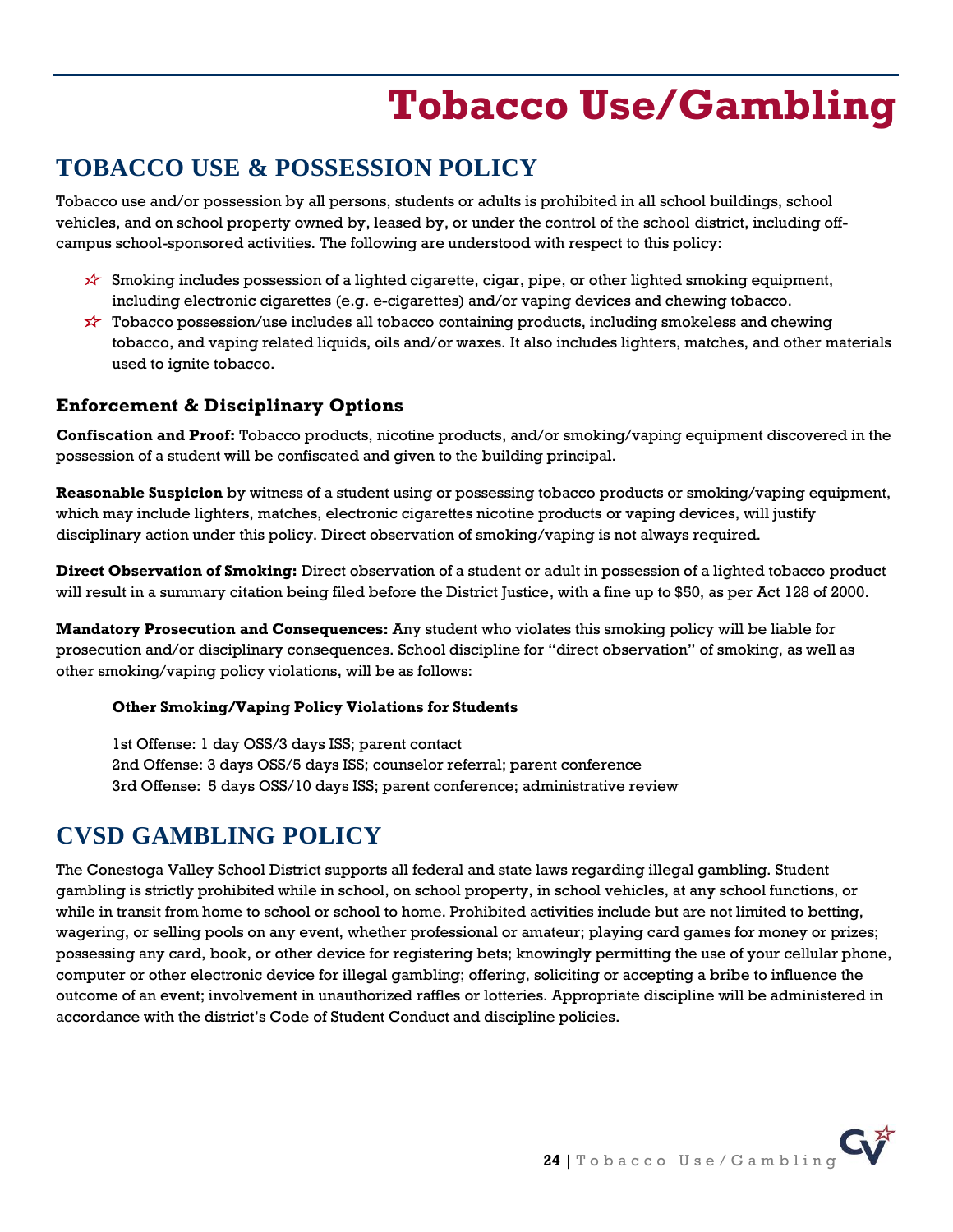# **Harassment**

# <span id="page-24-0"></span>**POLICY SUMMARY**

Everyone has a right to work and learn in a safe place. Being safe means feeling comfortable with all the people around you. The employees of the school district strive to create an atmosphere where all persons feel safe and comfortable. Harassment in any form will not be tolerated. Offenders, both student and adult, will be disciplined.

When anybody, student or adult, makes you feel uncomfortable because of comments or behavior, you should do something about it. If someone talks to you or approach you in a way that makes you feel uncomfortable or afraid, you need to tell someone. This policy on harassment will tell you what to do to stop unwanted behavior.

## **TITLE IX**

**Definition:** In accordance with Title IX, the Board prohibits sexual harassment and discrimination on the basis of sex. Violations of this policy may result in disciplinary action in accordance with the Code of Student Conduct, Board policy, and applicable federal, state, and local law and regulations.

## **Reporting Procedures:**

Any report of sex-based discrimination or harassment will be taken seriously, addressed promptly and with sensitivity. A student may report an incident of sexual discrimination or harassment verbally or in writing to any District employee. All reports shall be directed immediately to the Title IX Coordinator. All non-students can report any incident of sex-based harassment to the Title IX Coordinator. Reports can be made at any time by phone, email, or by completing and submitting the Discrimination/Harassment Incident Reporting Form. Additionally, if the person who received a complain of sexual harassment is a mandated reporter and has reasonable cause to suspect that a student is the victim of child abuse, the incident should immediately be reported to the appropriate agency as directed by state law. This mandated reporting obligation is in addition to a report being made to the Title IX Coordinator, Dr. Dave Zuilkoski.

## **Retaliation/Confidentiality**

This policy prohibits retaliation against an individual who files a complaint in response to conduct that s/he reasonably believes violates this policy, or against an individual who participates or cooperates with an investigation. Confidentiality will be maintained to the extent possible to effectively respond to a reported incident of sexual harassment.

## **Related Policies**

If a reported incident does not fall under the scope of Title IX, the reported incident will be reviewed and appropriate steps taken under other applicable District policies, such as bullying and harassment (Pol. 247 – Hazing; Pol. 248 – Student Harassment; Pol. 448 – Harassment). This Title IX policy runs concurrently with and parallel to all applicable laws, regulations, and existing district policies and procedures to the extent allowable under law.

# **SEXUAL HARASSMENT CHECKLIST**

- $\overrightarrow{x}$  The action must be UNWANTED
- $\overleftrightarrow{\star}$  The action must be sexual in nature and can be VERBAL, NON-VERBAL, or PHYSICAL
- $\overrightarrow{x}$  Tell the person: "STOP, I don't like it!"
- $\overrightarrow{x}$  If the actions continue, tell a teacher, counselor, nurse, or principal.

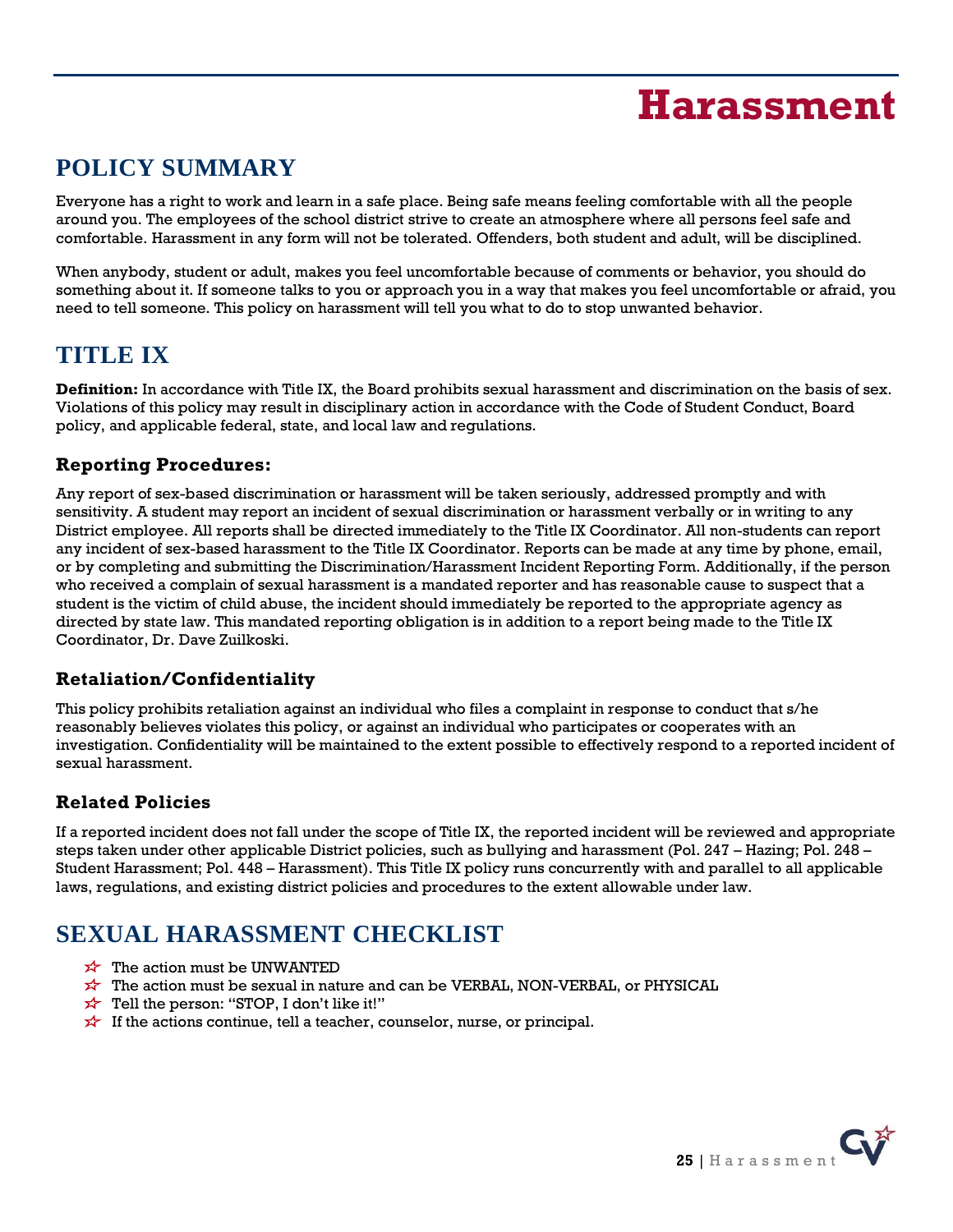# **WHAT IS SEXUAL HARASSMENT?**

The official policy definition of sexual harassment sounds like a legal document. The information on this page is designed to help you fully understand what sexual harassment is and what you can do if you feel that you have been sexually harassed.

Sexual harassment includes, but is not limited to, unwelcome sexual advances, requests for sexual favors, and other verbal, visual, or physical conduct of a sexual nature when:

- $\overleftrightarrow{\mathbf{x}}$  Submission to such conduct is explicitly or implicitly required of the recipient; or,
- Submission to or rejection of such conduct is used as a basis of any school-related decisions affecting the recipient; or,
- The conduct has the purpose or effect of having a negative impact on the student's educational performance or of creating an intimidating, hostile, or offensive educational environment for students.

Consensual sexual activity between employees and students will be considered prohibited sexual harassment under this policy.

### **Examples of Sexual Harassment**

- $\overrightarrow{x}$  Graffiti & being called obscene names
- Inappropriate touching by another person
- $\overrightarrow{x}$  "Dirty" jokes, pictures, stories, cartoons, etc.
- $\overrightarrow{x}$  Physically getting in somebody's way to make the person uncomfortable

### **Examples of Other Harassment**

- $\overrightarrow{x}$  Bullying (see page 26)
- $\overrightarrow{2}$  Hazing
- $\overrightarrow{x}$  Threats (Verbal or written)
- $\overrightarrow{x}$  Pressure to go on a date
- $\overrightarrow{x}$  Gesture of a sexual nature
- $\overrightarrow{X}$  Requests for sexual favors
- $\overrightarrow{X}$  Repeating of malicious gossip
- $\overrightarrow{x}$  Harassment relating to an individual's gender, race, color, sexual orientation, national origin, religion, or disability

## **COMPLAINT PROCEDURES**

**Reporting Unlawful Harassment:** The school district encourages and expects students who are subjected to harassment by another student or a school employee, or who are aware of other students being subjected to harassment, to immediately report the incident to any employee, staff member, or administrator.

If a student's parents believe their child was subjected to unlawful harassment, they may report the incident to the principal or, where appropriate, the superintendent.

**Investigation of Complaints:** Upon receipt of an unlawful harassment complaint, the principal will immediately verify all information in the complaint by talking to the student, the person who filed the complaint, and, where appropriate, the parents. The principal will advise that a complaint is pending and conduct a prompt and thorough investigation. Every effort shall be made to complete the investigation within 15 days of receiving the complaint. If the investigation cannot be completed within the timeframe, the complaining student (and where appropriate, his or her parents) shall be notified of the investigation's status and anticipated completion date.

**Interim Resolution:** The principal will, after consultation with the superintendent and whenever appropriate, be authorized to implement an interim resolution to a complaint pending the outcome of the investigation.

**Corrective Action:** If the investigation results in a substantiated charge of unlawful harassment, the district will take prompt corrective action to redress injury suffered by the complaining student and ensure the unlawful harassment ceases and will not recur.

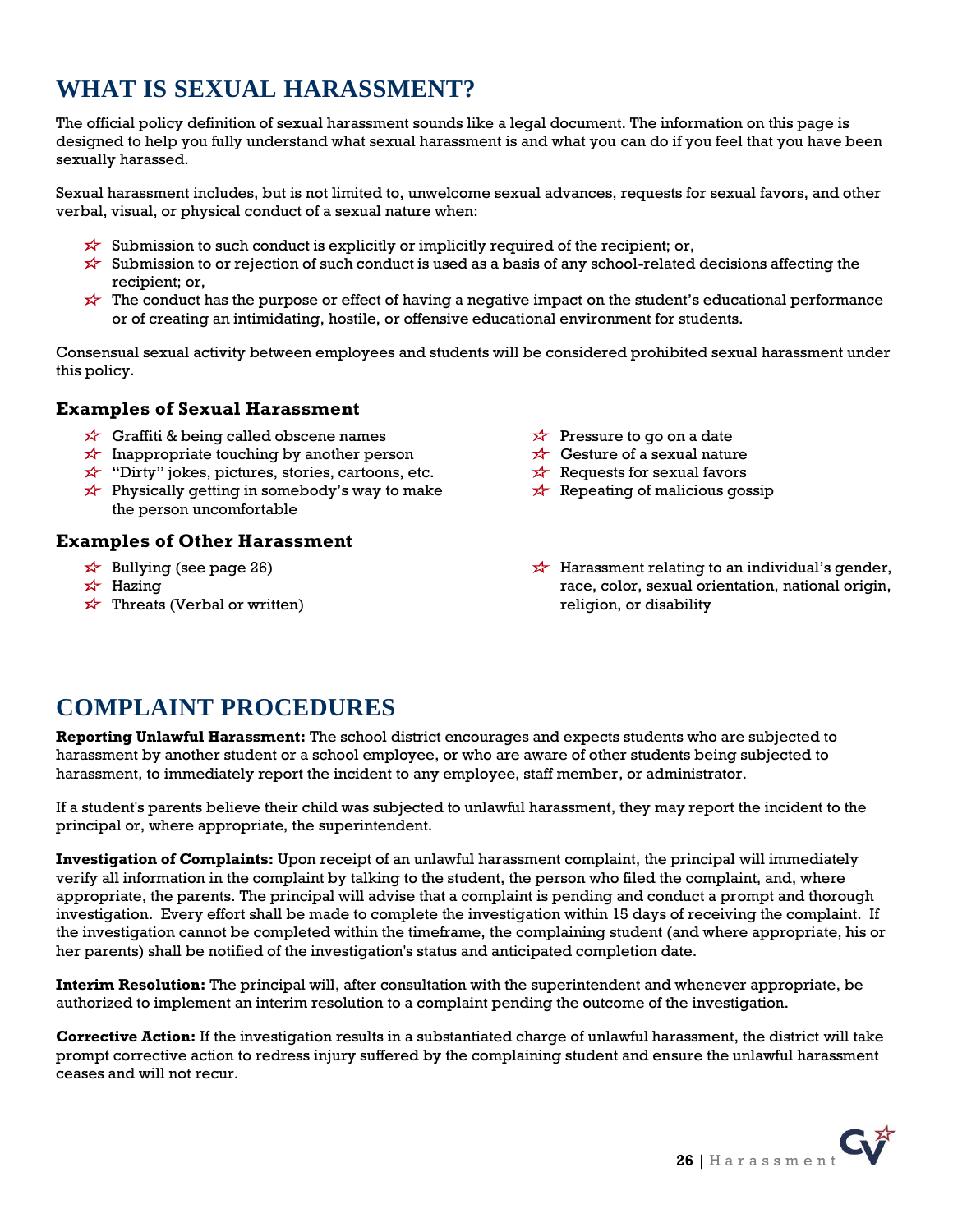**Confidentiality:** All information concerning the complaint will (to the extent it is practical to do so) be confidential and made available only on a "need to know" basis (which includes releasing information to law enforcement authorities). The administration will maintain accurate records of all phases of the investigation and follow up.

**Right to Appeal:** Any party may appeal to the superintendent a decision of the principal. Appeals must be filed within ten (10) working days of the receipt of the written decision. Within five (5) calendar days of receiving the report, the superintendent will issue a decision regarding whether this policy was violated. This decision must be provided in writing to the person who complained and the alleged perpetrator. The employee or student who was allegedly subject to harassment may appeal the finding to the School Board within five (5) calendar days of receiving this decision. The School Board will have thirty (30) calendar days to make a decision.

**Informal Resolution of Student/Student Complaints:** In some instances, allegations of unlawful harassment made by one or more students against one or more students may be resolved without an investigation. In those situations, the principal will meet with the involved students and, where appropriate, their parents to discuss the allegations and possibly resolve the matter. If the resolution is satisfactory to all parties, the case will be closed. Involvement in the informal resolution is voluntary and not a prerequisite to formally filing a complaint.

**Parent Notification:** Except under unusual circumstances, upon receipt of a complaint, the principal will notify the parent/legal guardian of the complaining student. In the case of student-to-student complaints, which are handled informally, the principal will contact a parent/legal guardian if it is determined that the health, welfare, or safety of the student or other people is in jeopardy.

**Discipline:** Any student who engages in unlawful harassment, or who contributes to the unlawful harassment of others, as defined by the district's policy, may be subject to disciplinary action up to and including expulsion.

**Filing False/Malicious Claims:** Filing an unlawful harassment complaint is a serious matter for both the complaining student and the accused harasser. Filing of knowingly false or malicious claims is strictly prohibited, and the filer of such claims will be subject to disciplinary action.

**Retaliation Prohibited:** There will be no retaliation of any kind against a person who, in good faith, files an unlawful harassment complaint, assists in the filing of a complaint, or takes reasonable steps to stop the unlawful harassment. Any person subject to retaliation should report that conduct to the superintendent.

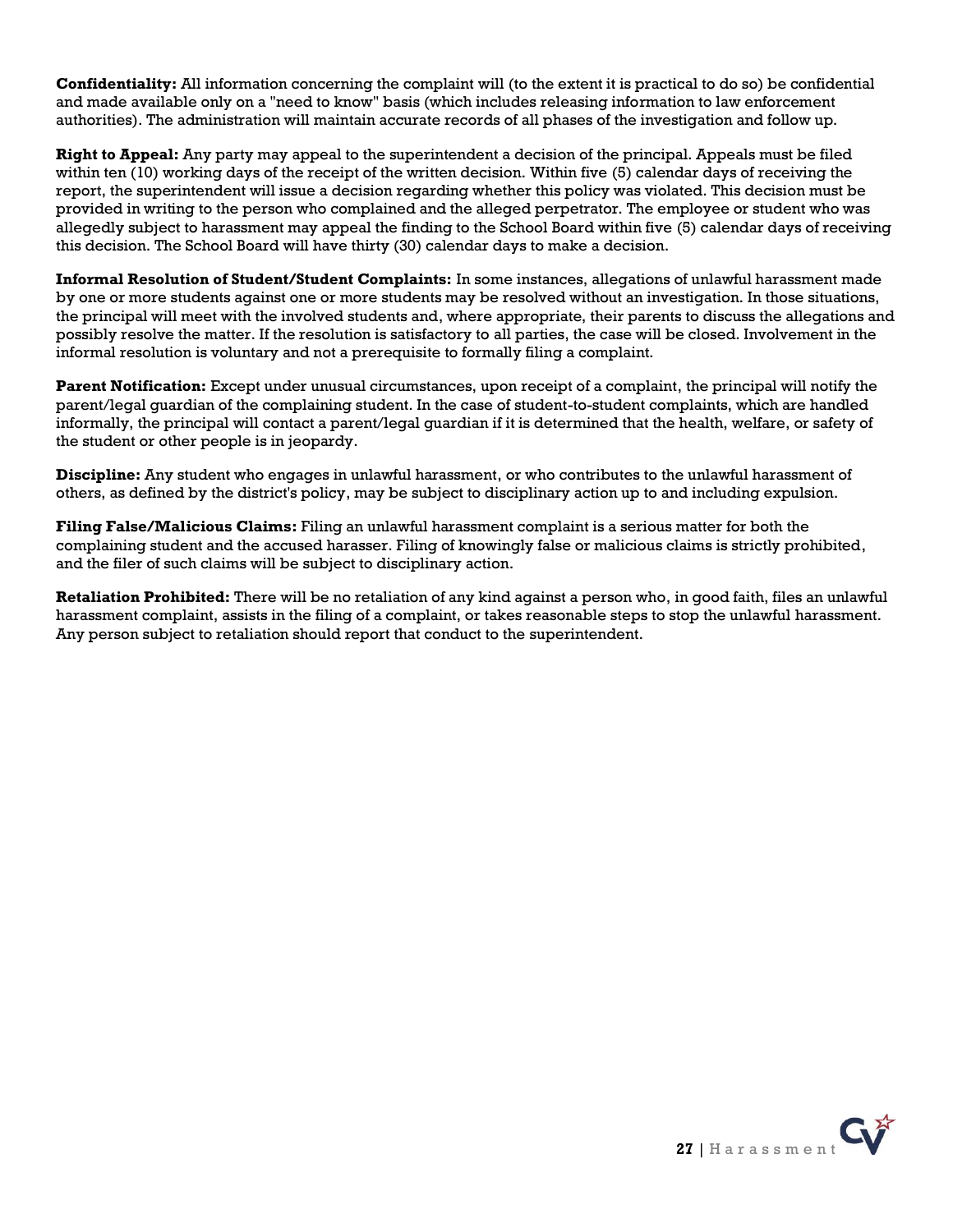# **Bullying/Cyberbullying**

### <span id="page-27-0"></span>**Policy Summary**

Bullying by Conestoga Valley students is strictly prohibited in School Board policy. The Board recognizes that bullying creates an atmosphere of fear and intimidation, detracts from the safe environment necessary for student learning, and may lead to more serious violence.

## **Definition**

Bullying means an intentional electronic, written, verbal, or physical act or series of acts directed at another student or students, which occurs in a school setting or where the behavior directly impacts the school setting, that is severe, persistent or pervasive, and has the effect of doing any of the following:

- $\hat{\mathbf{x}}$  Substantial interference with a student's education.
- $\overrightarrow{x}$  Creation of a threatening environment.
- $\overrightarrow{x}$  Substantial disruption of the orderly operation of the school.

Bullying, as defined in this policy, includes cyberbullying.

## **Reporting & Discipline**

Students who have been bullied should promptly report such incidents to the building principal or his/her designee. Complaints will be investigated promptly, and corrective action will be taken when allegations are verified. Confidentiality of all parties will be maintained, consistent with the district's legal and investigative obligations. Reprisal or retaliation that occurs as a result of good faith reports of bullying will not be tolerated.

A student who violates this policy will be subject to appropriate disciplinary action consistent with the Code of Student Conduct, which may include, but not be limited to:

- 1. Counseling within the school.
- 2. Parental conference.
- 3. Loss of school privileges.
- 4. Transfer to another school building, classroom, or school bus.
- 5. Exclusion from school-sponsored activities.
- 6. Detention.
- 7. Suspension.
- 8. Expulsion.
- 9. Counseling/therapy outside of school.
- 10. Referral to law enforcement officials.

### **Bullying Prevention**

All schools in Conestoga Valley have anti-bullying programs. All elementary and middle schools utilize strategies from the Olweus Bullying Prevention Program. Teachers have been trained in the use of classroom meetings for problem solving. The program also includes assemblies for students and strategies for parents. Gerald Huesken Middle and CV High Schools utilize robust transition and mentoring programs involving students and adults to help incoming students feel comfortable and connected in their new schools.

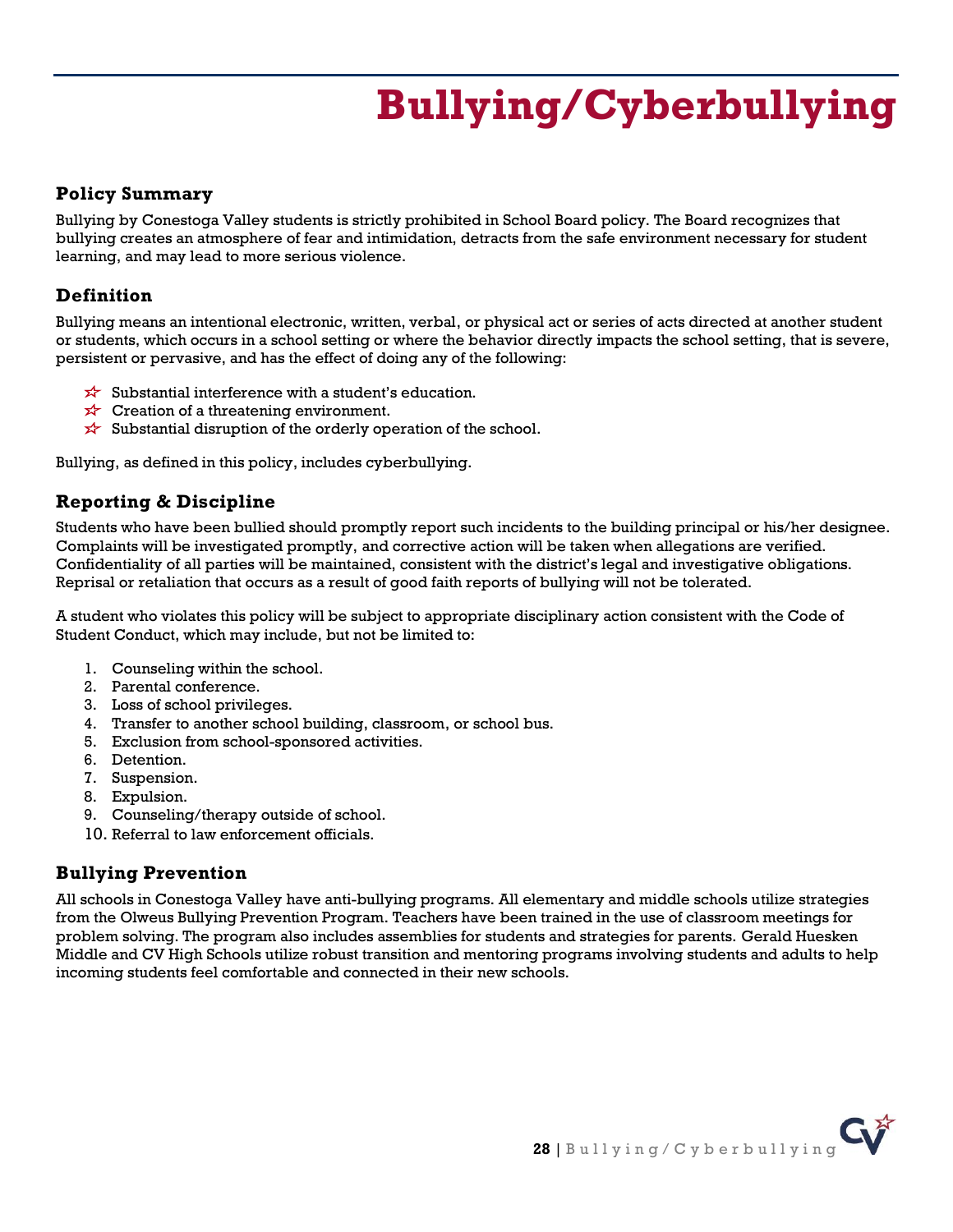# **Student Expression**

<span id="page-28-0"></span>The administration respects the right of students to express themselves in word or symbol and to distribute and/or display materials as a part of that expression. That right is limited, however, by the need to maintain an orderly school environment and to protect the rights of all members of the school community.

All forms of student dress/apparel are forms of expression and are covered by this policy. Prohibited forms of expression (words, phrases or graphics) are those that:

- $\overrightarrow{x}$  contain profanity, obscenity, or the promotion of any illegal activity;
- $\overrightarrow{x}$  may lead to a libelous action;
- $\overrightarrow{x}$  may incite violence or urge the violation of school regulations;
- $\overleftrightarrow{\mathbf{x}}$  solicit funds for non-school organizations unless approved by the administration.

## **Approval of School-Related Materials**

All materials/publications of school-related organizations and the methods of their distribution/display are subject to review by the faculty adviser and/or the administration. Obscene or libelous materials may be edited and/or removed according to this policy. Official publications are not open public forums for unrestricted student expression. Each administrator will determine regulations for students' use of school equipment to publish approved student communications. Students may be charged for materials used.

## **Approval of Non-School-Related Materials**

The administration will determine the conditions for displaying/distributing materials of non-school-related organizations. Requests by community organizations or unauthorized student organizations will be submitted to the principal. All such materials must bear the name of the sponsoring organization and the name of at least one local representative. The school name may not be used on any publication without the approval of the principal. The principal will approve or disapprove the request based on this policy and First Amendment rights. Judgment will be made by the principal within five (5) school days. That decision may be appealed to the superintendent.

## **Pledge to the Flag and Meditation**

Opening exercises will consist of a pledge to the United States flag and a moment of silent meditation. Students who choose to refrain from such participation will respect the rights and interests of classmates who do wish to participate.

## **Student Activities**

Building principals will approve all student activities with the assistance of delegated members of the faculty. Any group of students that has an approved faculty sponsor should be permitted to establish an organization that may make use of school facilities.

**Excuse from Activities**: Parents or guardians may submit a written request that their child be excused from certain types of student activities for religious or physical reasons.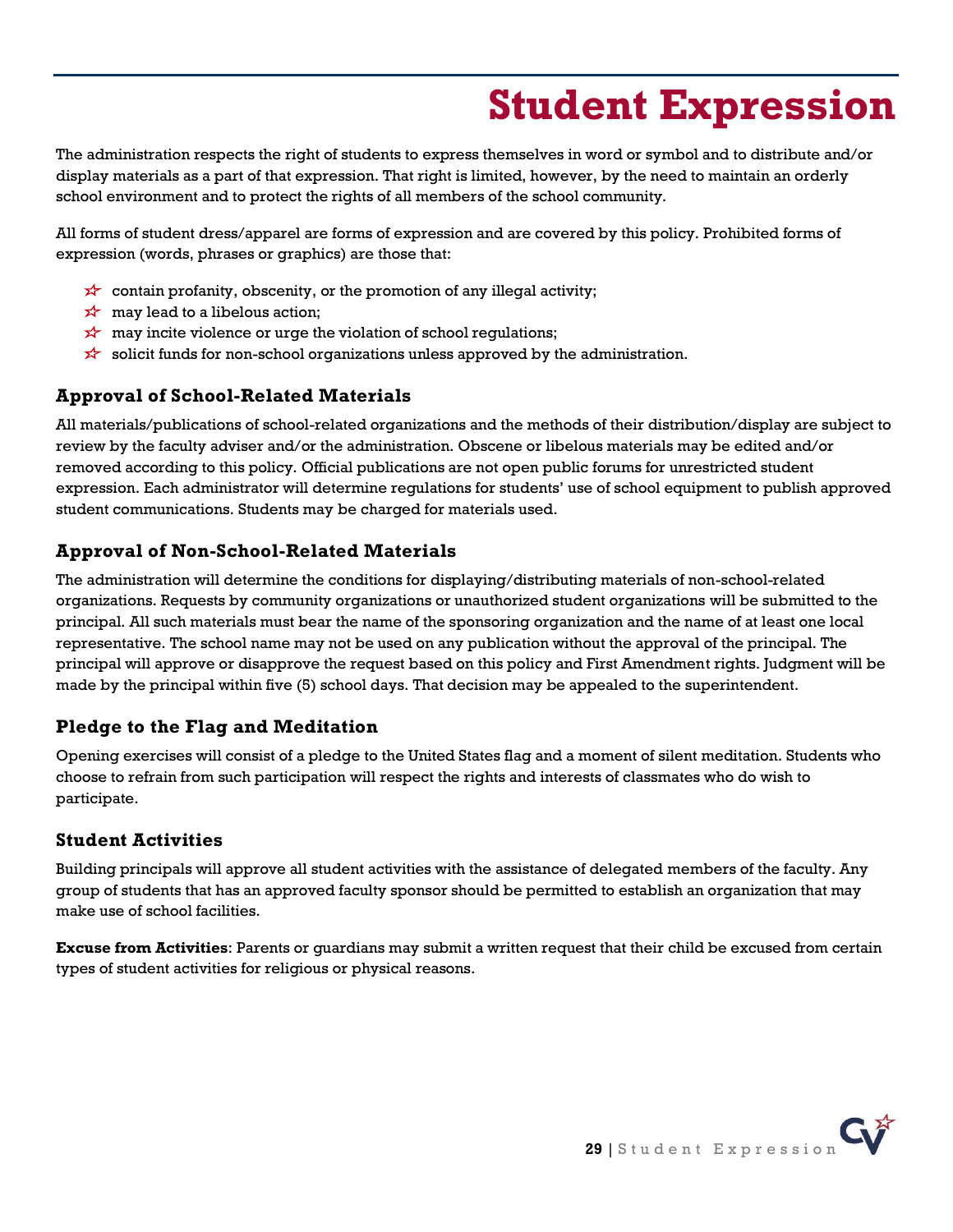## **PPRA**

### **The Protection of Pupil Rights Amendment (PPRA) Notice and Consent/Opt-Out for Specific Activities**

The Protection of Pupil Rights Amendment (PPRA) requires that the school notify you to obtain consent or allow you to opt out of the following school activities: a student survey, analysis, or evaluation that concerns one or more of the following eight areas ("protected information surveys"):

- 1. Political affiliations or beliefs of the student or student's parent;
- 2. Mental or psychological problems of the student or student's family;
- 3. Sex behavior or attitudes;
- 4. Illegal, anti-social, self-incriminating, or demeaning behavior;
- 5. Critical appraisals of others with whom respondents have close family relationships;
- 6. Legally recognized privileged relationships, such as with lawyers, doctors, or ministers;
- 7. Religious practices, affiliations, or beliefs of the student or parents; or
- 8. Income, other than as required by law to determine program eligibility.

This requirement also applies to the collection, disclosure, or use of student information for marketing purposes ("marketing surveys"), and certain physical exams and screenings.

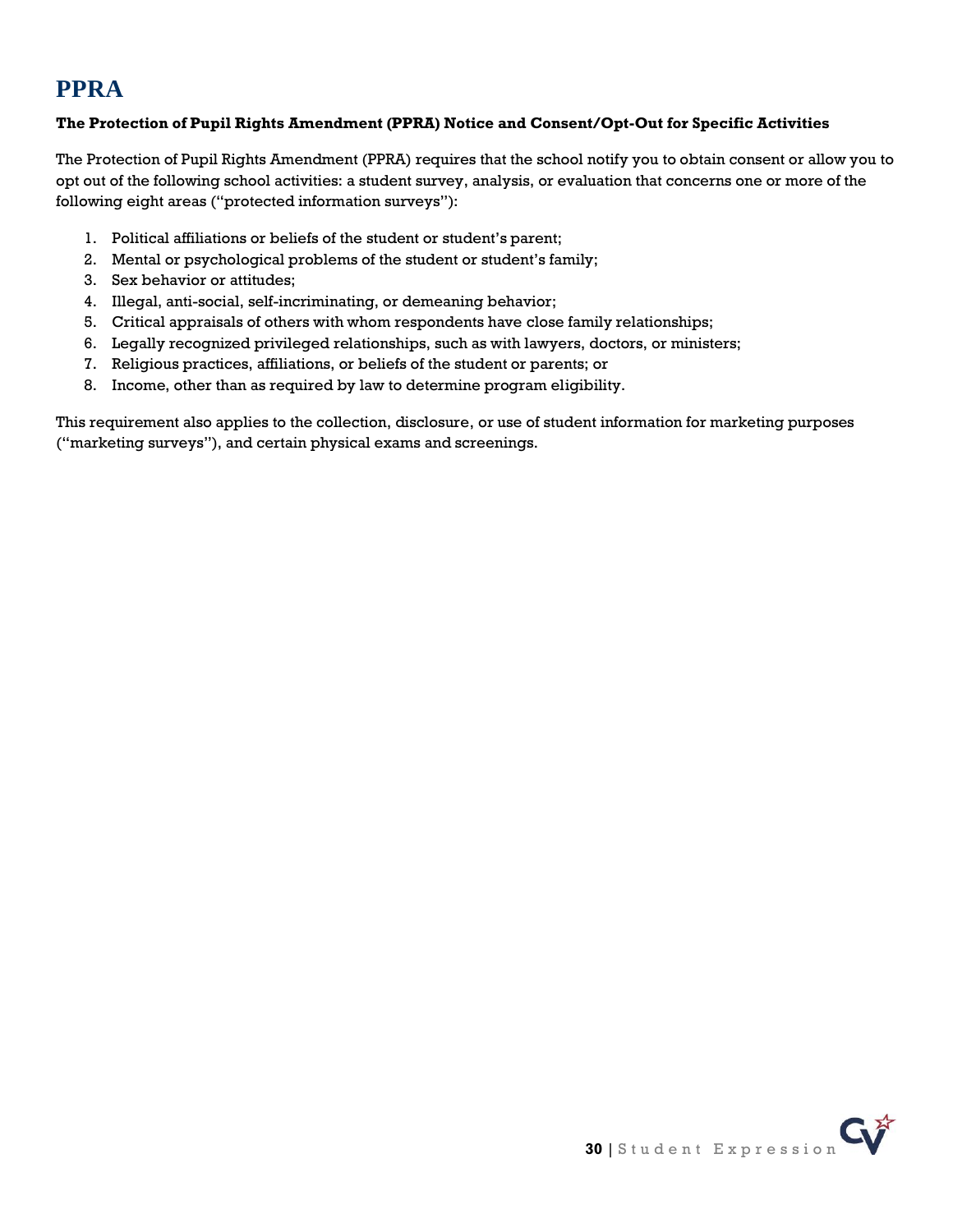# **Student Dress Code**

<span id="page-30-0"></span>The purpose of Conestoga Valley School District's Student Dress Code Policy is to clearly define acceptable student attire. The objective of the policy is to promote an atmosphere for academic success while recognizing significant freedom of student choice and expression. While our goal is to maintain consistency throughout the district, it is important to note that the following policy may be supplemented by specific building rules.

- 1. Hats, hoods, and sunglasses may not be worn during the school day. Any headwear worn must have a necessary function and be approved in advance by administration.
- 2. The length and style of hair (both facial and head) and jewelry shall be limited if it constitutes a health or safety hazard or if it is harmful to the building or equipment. In both cases, the student may be required to wear some type of protective covering or remove jewelry.
- 3. No exposed midriffs will be permitted. Shirts must cover the midriff on all sides.
- 4. No exposed cleavage will be permitted.
- 5. Straps such as those found on tank tops, muscle shirts, halter tops, tube tops and/or spaghetti strap tops are not permitted. Tops that expose the back or parts of undergarments, including racerback tops or similar articles, are not permitted.
- 6. All clothing must conceal undergarments. Shirts that reveal undergarments, whether due to the transparency, length, or lack of coverage of the shirt, are not permitted. Pants must be worn at the waist and completely cover the buttocks area. Pants may not be worn in such a way as to expose undergarments or skin around the midsection.
- 7. The bottom hem or edge of shorts, skirts, and dresses may be no shorter than three (3) inches above the top of the knee when standing.
- 8. Any article of clothing with a printed message, word, or phrase may not contain profanity, obscenity, or the promotion of any illegal activity or violence. Likewise, any article of clothing with a picture or graphic may not be obscene or promote any illegal activity or violence. Students wearing any article of clothing that is deemed inappropriate, offensive, or a distraction to the educational environment by a staff member will be required to change.
- 9. Skintight and close-fitting clothing is not permitted. Leggings, yoga pants, or similar tight pants worn alone are not permitted. Wearing leggings under shorts, skirts, or dresses is permitted if these items are the proper length.
- 10. No pajamas or sleepwear may be worn.
- 11. The length and style of accessories will be limited if they constitute a health or safety hazard or if they are harmful to the building or equipment. In both cases, the student may be required to remove the accessory.
- 12. Footwear must be worn. Safety considerations may dictate the type of footwear worn in specific classes or school settings.
- 13. Clothing containing holes, cuts, tears and/or rips that expose undergarments or skin are not permitted.

Students who do not follow the Dress Code may be asked to change clothes or remove accessories. If the student does not have appropriate alternative clothing at school, it may be necessary for parents to bring appropriate attire or to accompany students home to change. The school may also provide appropriate clean clothing if necessary and available. Repeated Dress Code infractions may result in additional consequences as noted below in alignment with the district code of student conduct.

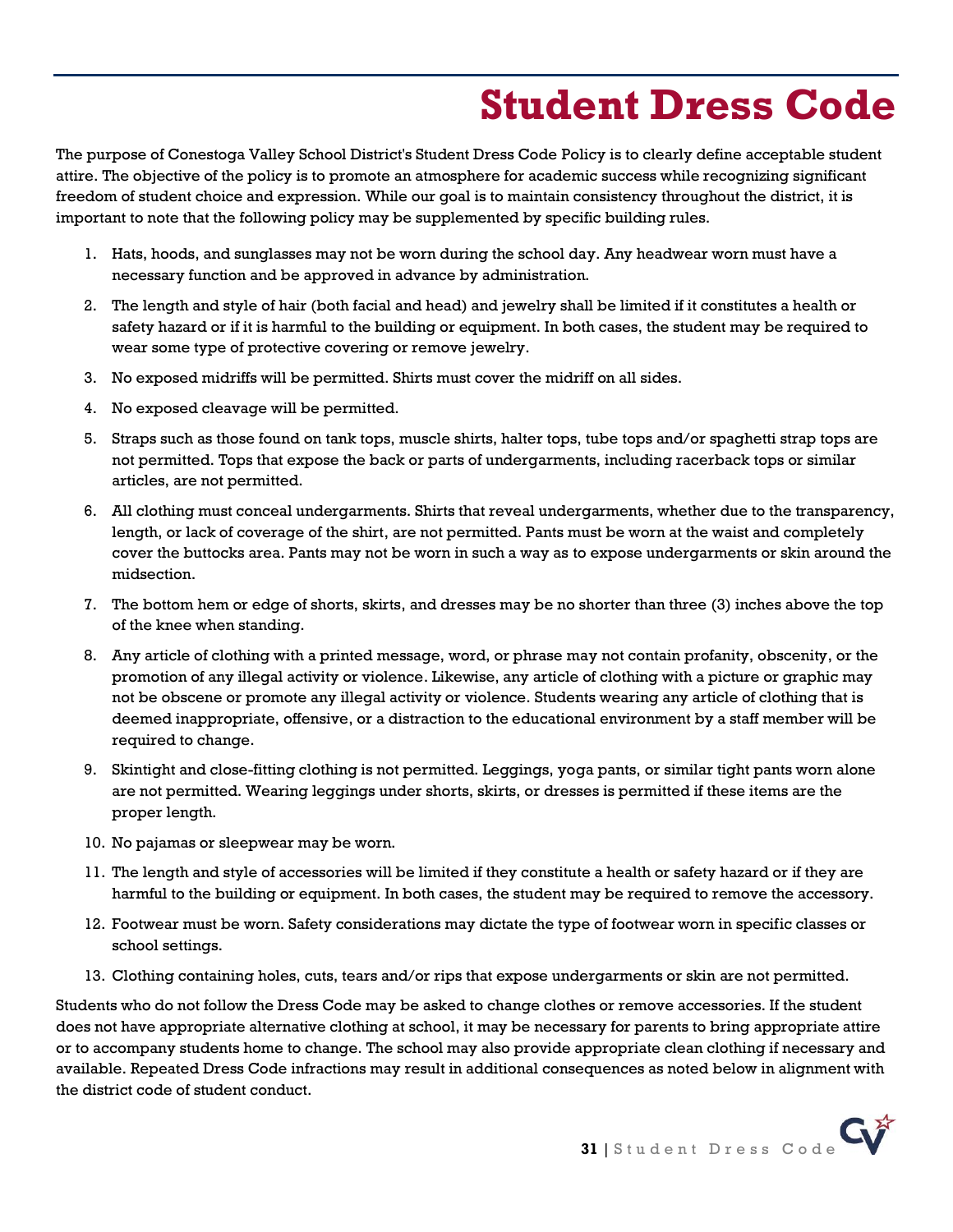## **CONESQUENCES:**

**First Offense:** Student required to change, warning issued, and contact with parents.

**Second Offense:** Student required to change, assigned to detention or community service, phone contact with parents.

**Subsequent Offenses:** Continued violations of the dress code policy will result in further disciplinary action including, but not limited to, suspension from school and or school and daily checks by a CV employee.

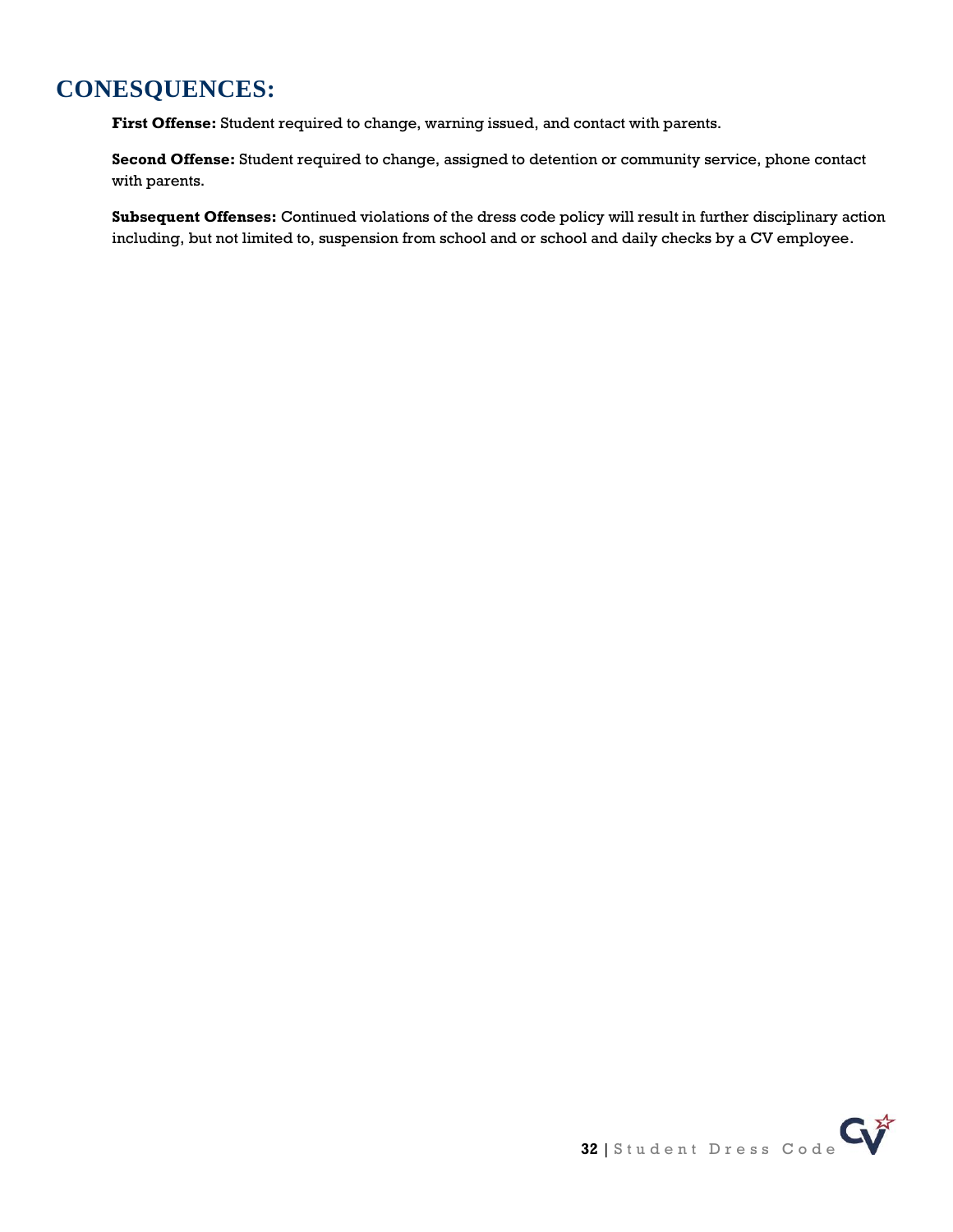

<span id="page-32-0"></span>**School district attendance regulations are based on §1300 of the Pennsylvania Public School Code.**

## **PENNSYLVANIA ATTENDANCE LAW**

**Right to an education:** All Commonwealth residents between the ages of 6 and 21 are entitled to a free education in the state's public schools. No student shall be denied access to a free and full public education on account of race, religion, gender, or national origin.

**Compulsory attendance:** Parents are required to have their children attend an approved school no later than age 6 until the age of 18. Except as otherwise provided by law, compulsory school age refers to the period of a child's life from the time the child enters school (which may be no later than at the age of 6 years) until the age of 18 or graduation from a high school, whichever occurs first.

**School Entrance Age:** A child must be five (5) years, zero (0) months by September 1st to be eligible for kindergarten, and six (6) years, zero (0) months by September 1 to be eligible for grade one (1).

**Truant:** Having three (3) or more school days of unexcused absence during the current school year by a child subject to the compulsory school attendance law.

**HABITUALLY TRUANT**: Having six (6) or more school days of unexcused absence during the current school year by a child subject to the compulsory school attendance law.

## **HIGHLIGHTS OF ATTENDANCE POLICY**

- After three (3) days of unexcused absence, parents receive a first notice that their child's attendance is not as required under the rules for compulsory attendance.
- If the district magistrate finds that the parents are not guilty in the unexcused absence of their child, the district may prosecute the child if age 13 or older.
- $\overleftrightarrow{\mathbf{r}}$  Tardies are cumulative excessive tardiness will be penalized by CV administration.
- $\overrightarrow{x}$  Vacations and family trips (child must be accompanied by an adult): Up to five (5) days each year may be classified as excused for time spent on a vacation or trip. Approval must be requested, in writing, prior to the trip (see page 34 for all conditions). Permission for family trips to be classified as excused will be denied if the student has accumulated three (3) or more unexcused absences. See page 33 for Absence Make-Up Policy.
- $\overleftrightarrow{\mathbf{r}}$  Excuse cards signed by the parent are required within three (3) days for all absences. Failure to provide within three (3) days will result in classifying the absence as unexcused.
- $\overleftrightarrow{r}$  The school will require a written physician's excuse in all cases of excessive absences (see page 32).
- "7 Day Letters" will be sent to ALL parents when their child's absence, excused or unexcused, has reached seven (7) days.

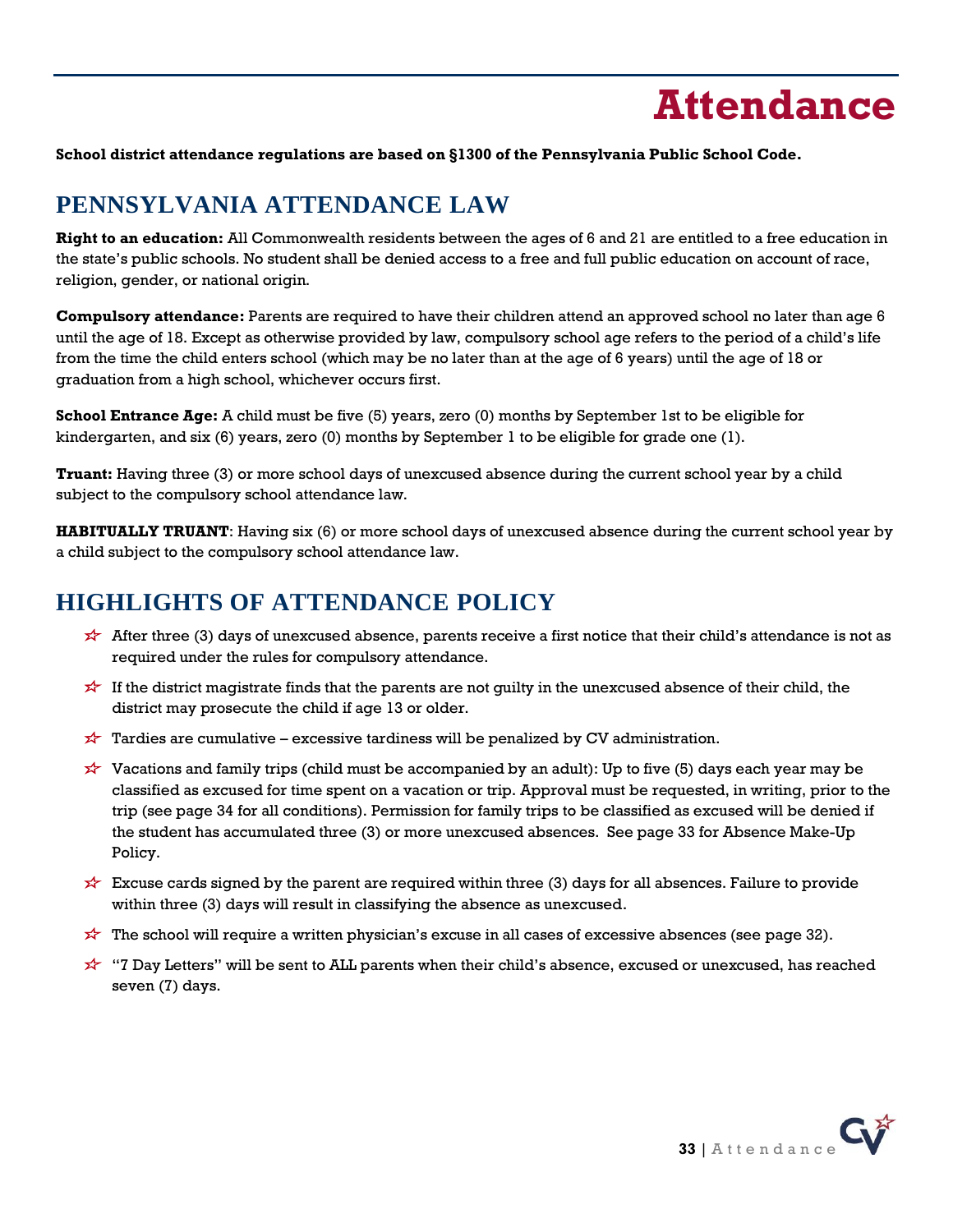## **CLASSIFICATION OF ABSENCES/TARDIES**

**Excused:** School Board policy excuses students from compulsory attendance for all or part of a school day for the following reasons:

- **x<sup>∤</sup>** Illness
- $\overrightarrow{x}$  College visits (max. of three [3] days w/prior approval)
- $\overrightarrow{x}$  Prior approved trips/vacations
- $\overrightarrow{x}$  Religious observance/instruction
- $\overrightarrow{x}$  Family death
- $\overrightarrow{x}$  Required court attendance
- $\overrightarrow{P}$  Family emergency

Building principals have the discretion to excuse up to five (5) absences incurred because of family emergencies. Principals may ask for an explanation of the emergency. Excused absences due to family emergencies will be deducted from the five days of excused absences permitted under the vacations and trips provision of this policy.

**Unexcused:** Any absence which is not covered under the above definition of an excused absence is classified as unexcused for any students under the age of 18.

**Excuse Cards Required:** Parents shall furnish a signed, written explanation for all absences and tardies. The burden of proof for excused absences rests with the parent. If excuse cards are not received within three (3) days after the child returns to school, the absence will be considered unlawful if the child is under 18.

**The "7 Day Letter":** After seven (7) days of absence, for any reason, the principal will notify parents confirming those absences. The letter is for informational purposes only.

**Physician's Excuse Required:** *Any student who has accumulated 10 or more absences (not excused by a physician or the district) will be required to furnish a written physician's excuse for all subsequent absences.* The student must be seen in the office by a doctor. Failure to do so will result in the absences being recorded as unexcused or unlawful. In addition to the above policy, the district reserves the right to require a physician's excuse when deemed necessary by the school administration.

**Tardy:** Tardies are classified as excused/unexcused/unlawful using the same criteria for general absences. Students arriving at school after the start of homeroom/first block will be recorded as tardy (arriving two hours or more late will be recorded as half day absence); routine health care appointments are excused. *Habitual tardies are subject to the compulsory attendance laws.*

**Early Dismissal:** Early dismissals where students miss two or more hours will be recorded as a half day absence. Otherwise, dismissals less than two hours will be recorded as early dismissals.

**Re-entry of Students 18 and Over:** Students over the age of compulsory attendance who have withdrawn from school and wish to re-enter may have entry delayed until the start of the next semester. Students who have an IEP will have entry begin within five days and the IEP team will be convened.

**Medical & Dental Appointments:** Medical/dental appointments should not be scheduled during the instructional day whenever possible. When no other arrangements can be made, a note is to be submitted to the office in advance of the appointment. Students will not be dismissed without written permission. Before leaving, and after returning, students shall report to the office. Excused time will be limited to time for the appointment and normal travel time. Administration may restrict the time and number of these absences.

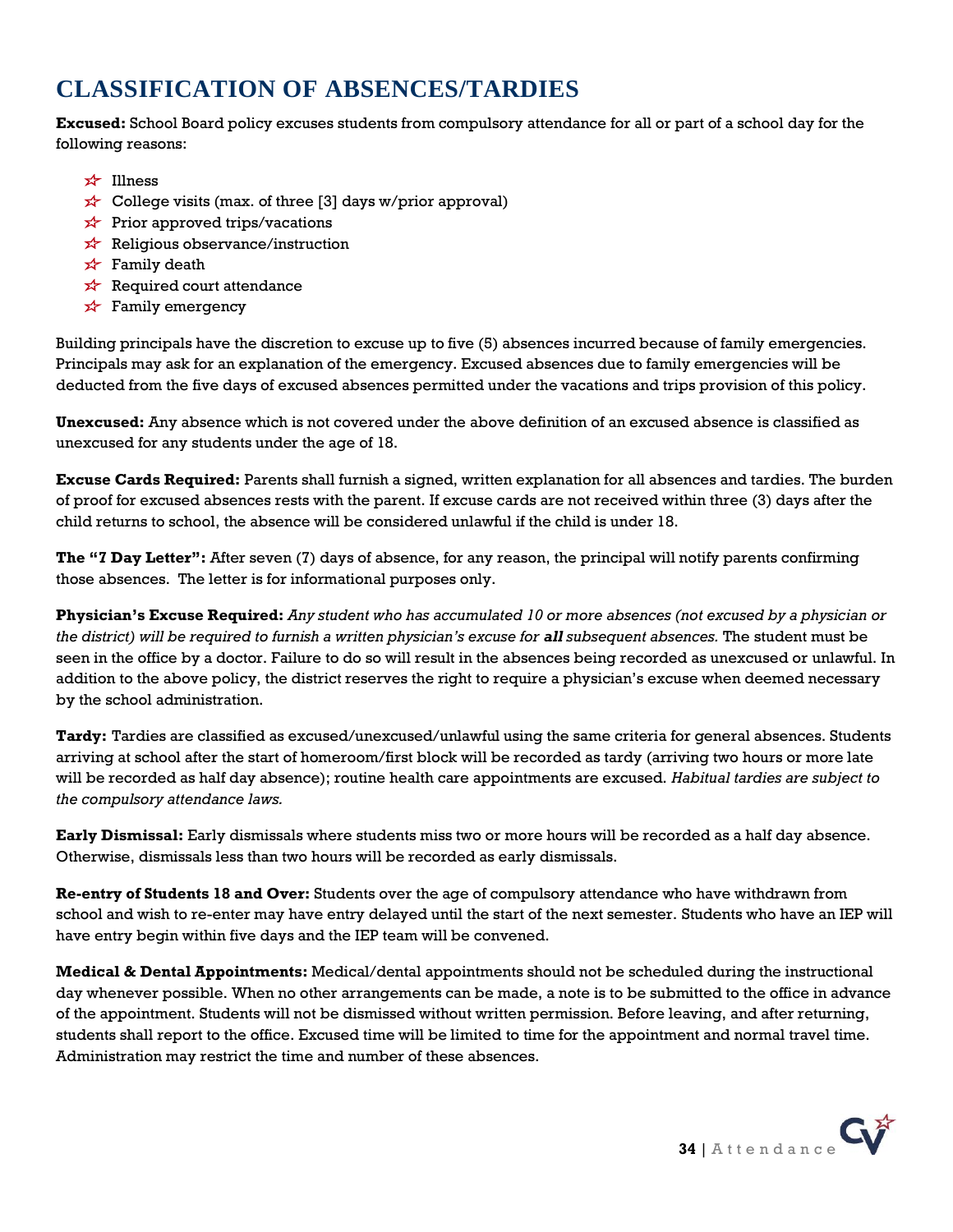**Vacations & Trips:** All trips & vacations are unexcused/illegal unless prior approval is obtained and the child is in the company of an adult for the entire trip.

With approval, a child may be given up to five (5) days of excused absence for trips and vacations. All additional days are unexcused/unlawful. If, at the time the request is received, the student has accumulated three (3) or more unlawful/unexcused absences, the request will be denied.

Such travel requests will not be approved/excused for trips taking place during posted state assessment administration dates.

## **PENALTIES FOR ATTENDANCE VIOLATIONS**

When a student accumulates three (3) unlawful absences, parents will be sent what is termed a "First Notice." Subsequent absences will result in prosecution. After a parent receives a First Notice, the school district will contact the parent/guardian to discuss and develop a plan to improve the child's attendance.

### **Unlawful absences are a summary offense addressed under the Pennsylvania Public School Code Compulsory Attendance Law amended by Act 138 of 2016.**

**Truant students** must appear at a hearing before the district justice and stand to lose their driver's licenses for 90 days (first offense) or six months (second offense). Students who do not have a driver's license would be ineligible to apply for a learner's permit for one year.

**Parents** who cannot show they took reasonable steps to insure a child's school attendance face a fine of \$300, mandatory parent education classes, and/or community service.

Parents who assist in student truancy face a \$300 fine for the first offense, up to \$500 per offense for the second offense, and up to \$750 per offense for a third and any subsequent offenses. Failure to pay a fine or complete courtordered activities could result in the court jailing a parent for up to three (3) days.

# **ABSENCE MAKE-UP POLICY**

### **Work missed as a result of absence (either individual class or full day) may be made up if:**

- $\overrightarrow{x}$  the absence was excused
- $\overrightarrow{x}$  the absence was for disciplinary reasons
- $\overrightarrow{x}$  the absence was unexcused (maximum three days)
- the absence was an approved educational trip (regardless of length of absence)
- 1. Students should contact teachers on the day returning to school to receive missed assignments.
- 2. Students who know of an absence in advance should contact teachers for assignments prior to the absence.
- 3. In absences of two weeks or less, the makeup time for assignments is equal to the time absent (e.g. if a student was absent for two days, he/she has two days to make up the missed work). However, long-term assignments made prior to the absence are expected to be completed upon the student's return to school.
- 4. In absences of two weeks or more, the student will have two weeks to make up missed work. Parents or students should contact the school for assignments. Teachers may be contacted directly by e-mail.
- 5. An incomplete grade may be given to students who have an extended absence of at least five days in the last two weeks of a marking period.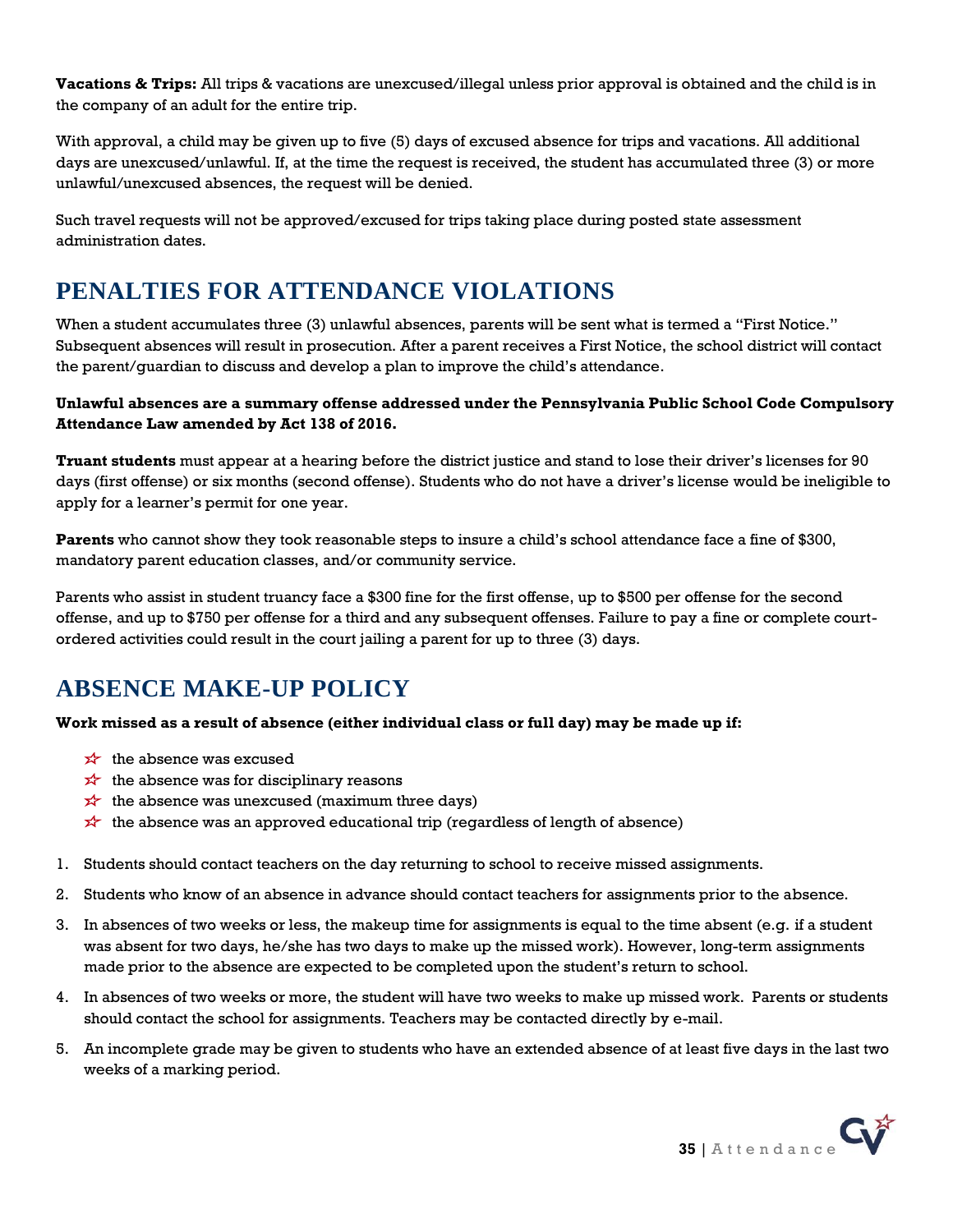- 6. Incomplete work must be made up within two weeks after the end of the marking period. Discretion may be used for unusual circumstances.
- 7. Homework may be requested from the main office by telephone after two or more days of absence due to illness. Please allow 24 hours to process homework requests. Parents and students may also request assignments directly from teachers by email. Email addresses of individual teachers can be found on the Conestoga Valley's website at *[www.ConestogaValley.org.](http://www.conestogavalley.org/)*

### **Excuses for Religious Reasons**

Class: Parents may submit a written request to the principal to have their child excused from instruction which they oppose on religious grounds. The student will be excused for only that portion of the class and they will be expected to complete alternative assignments. It is the student's responsibility to remind the teacher of the approved excuse.

School: Parents may submit a written request to the principal to have their child excused from school to observe or participate in a religious activity or to receive religious instruction. Contact the building administration for procedures.

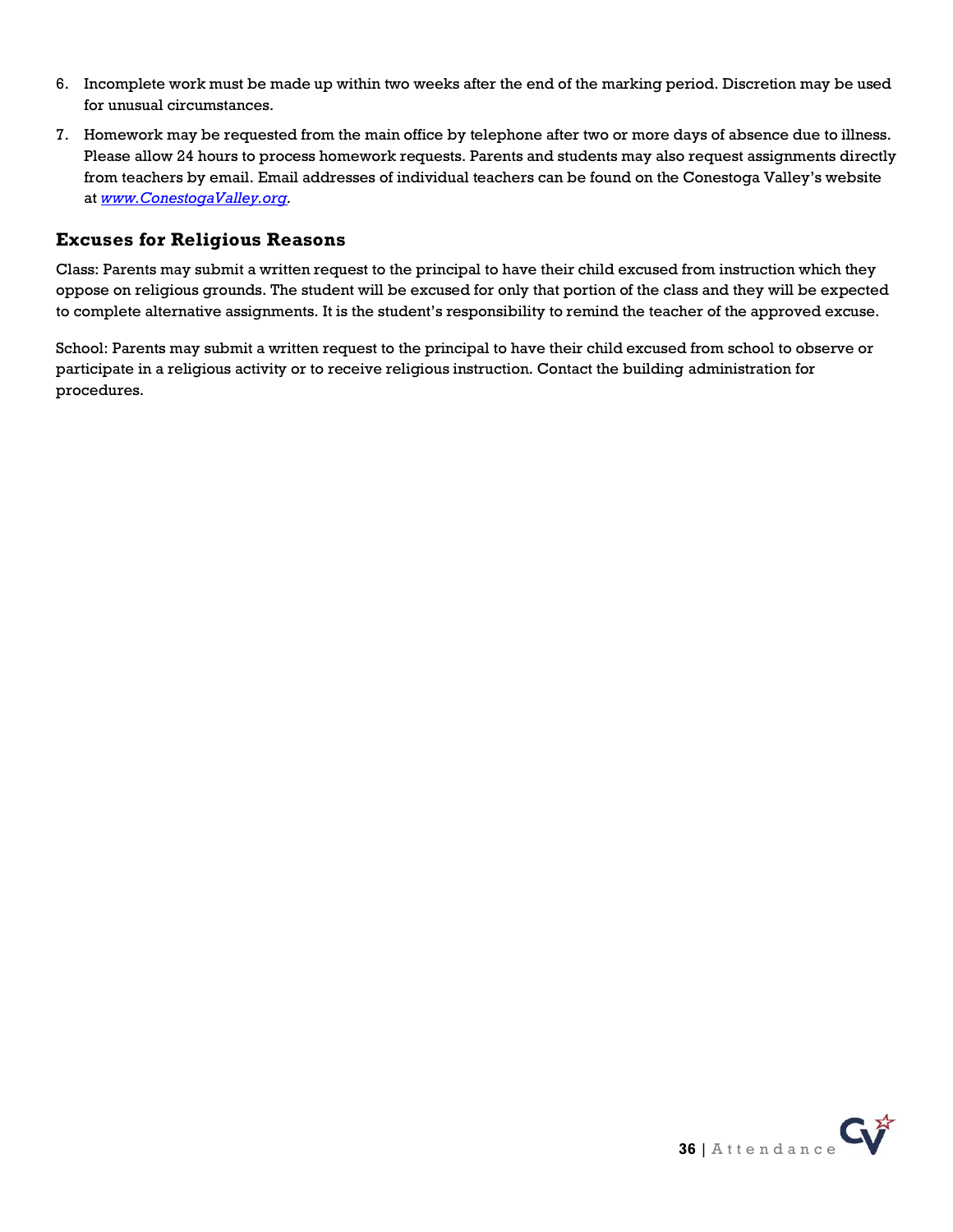# **CHANGE IN SCHOOL DAY FOR WEATHER CONDITIONS**

Decisions to delay the opening of school, dismiss students early, or close for the day are made strictly on concerns for student safety. Accordingly, a decision may be made on a forecast of bad weather predicted for the morning. Initial decisions must be made by 6 a.m. in order to inform buses. In many cases, the first announcement may be for a delay. Continue to monitor school and local media outlets as later announcements may close school for the day.

**Special Conditions:** Sometimes special conditions (flooding, power failure, etc.) may force the closing of only one school or require an early dismissal. Discuss with your child plans to handle these special situations.

**Waiting for Bus:** Students are expected to wait 30 minutes for their bus.

**Canceling Activities:** Procedures set forth below will automatically go into effect with early dismissal or cancellation announcements. Exceptions will be announced.

### **1. Early dismissal due to weather conditions.**

- a. No activity buses. School will officially close 30 minutes after the last bus (all students out of the building).
- b. No practice, games, or after school or evening events (exception: sports playoffs).

### **2. No school due to weather conditions.**

- a. Middle school: No practices/games/events or after school events.
- b. Senior high: Decision will be made at noontime by athletic director and superintendent for that day's practice, games, or events.
	- i. If practice is held, attendance is voluntary. The coach/adviser must be present.
	- ii. Generally, no games or events will be played, except IU and PIAA Playoffs.

### **Snow Make-Up Days (in order of use):**

Sept. 3, Oct 8, Oct. 11, March 18, June 6, June 7, June 8, June 9, June 10. Emergency weather announcements are made using an automated phone/text/email system and posted on [ConestogaValley.org](http://www.conestogavalley.org/) and [Facebook,](http://www.facebook.com/conestogavalley) as well as local radio and television.

[See page 3 for stations in your area.](#page-2-1)

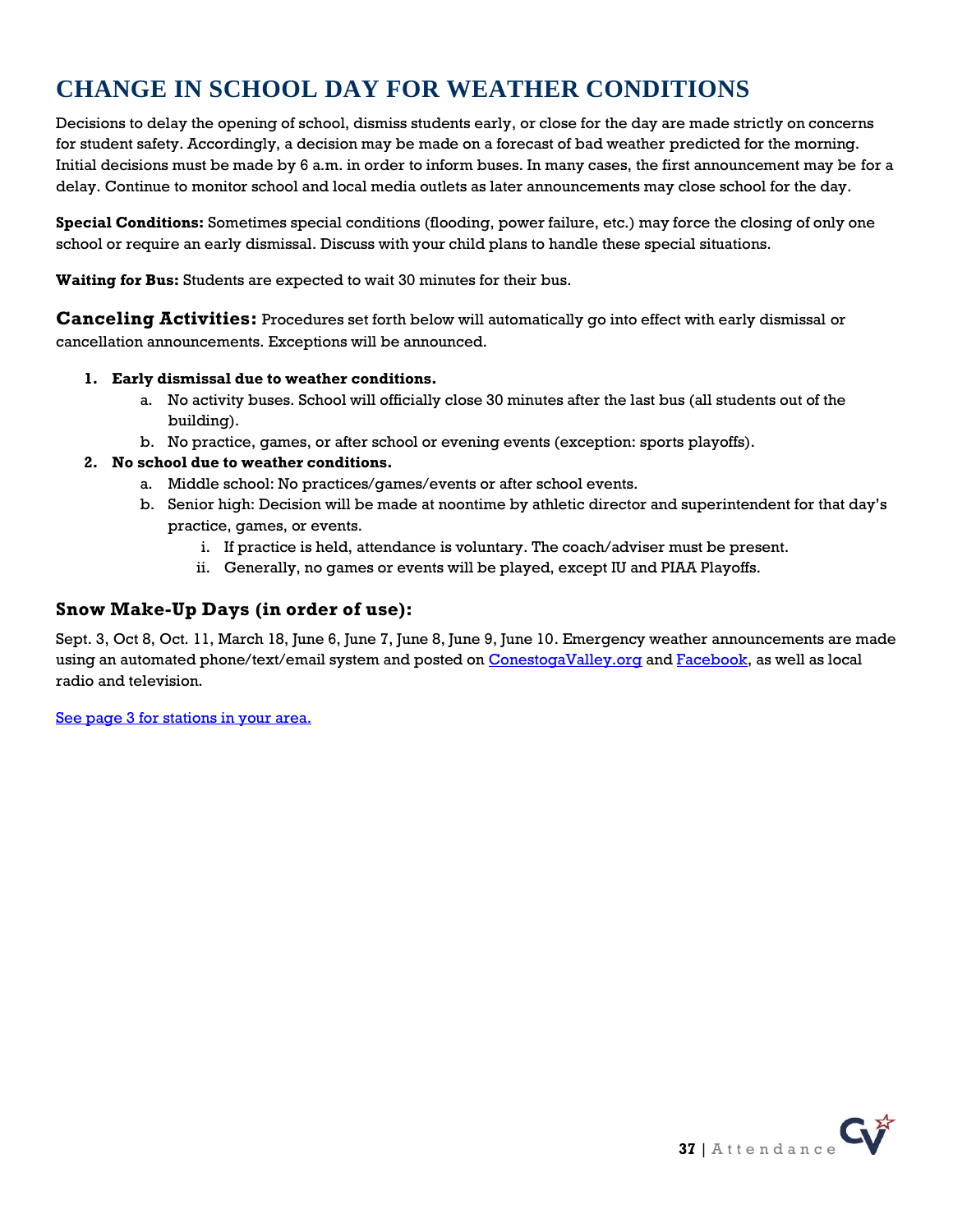# **Academics/Honor Code**

# <span id="page-37-0"></span>**CV HIGH SCHOOL HONOR CODE**

Students at Conestoga Valley High School are recognized for their performance and pursuit of academic excellence. Helping the student to develop and maintain a high level of academic achievement is the responsibility of all staff, administration, parents, and students.

Honor code infractions are violations whereby an individual misrepresents his or her academic responsibility to himself or herself, his or her peers, and his or her school and society. Infractions of the Honor Code are divided into four levels with disciplinary options. Severity of the infraction and disciplinary options increase with each level. More than one disciplinary option may be assessed for a particular offense.

# **INFRACTIONS OF THE HONOR CODE**

## **Level I: Homework**

| <b>Infraction</b>                                                                    | <b>Disciplinary Options</b>         |
|--------------------------------------------------------------------------------------|-------------------------------------|
| Copying homework from another source for one's own<br>credit                         | Detention                           |
| Providing homework for someone else's credit<br>Copying homework from another source | Redo assignment without credit      |
|                                                                                      | Alternate assignment without credit |
|                                                                                      | Other teacher action                |

## **Level II: Quiz and Test Taking**

| <b>Infraction</b>                                         | <b>Disciplinary Options</b>                   |
|-----------------------------------------------------------|-----------------------------------------------|
| Cheating on a chapter unit test or quiz – written or oral | Report to administration                      |
| Sharing answers on a test or quiz                         | Detention                                     |
| Cutting class which results in missing a test, quiz, or   | Zero grade on the infraction                  |
| classroom project                                         | Report to parents                             |
| Repeated offenses of Level I                              | Alternate assignment without credit           |
|                                                           | Other administrative action as defined by the |
|                                                           | disciplinary code                             |

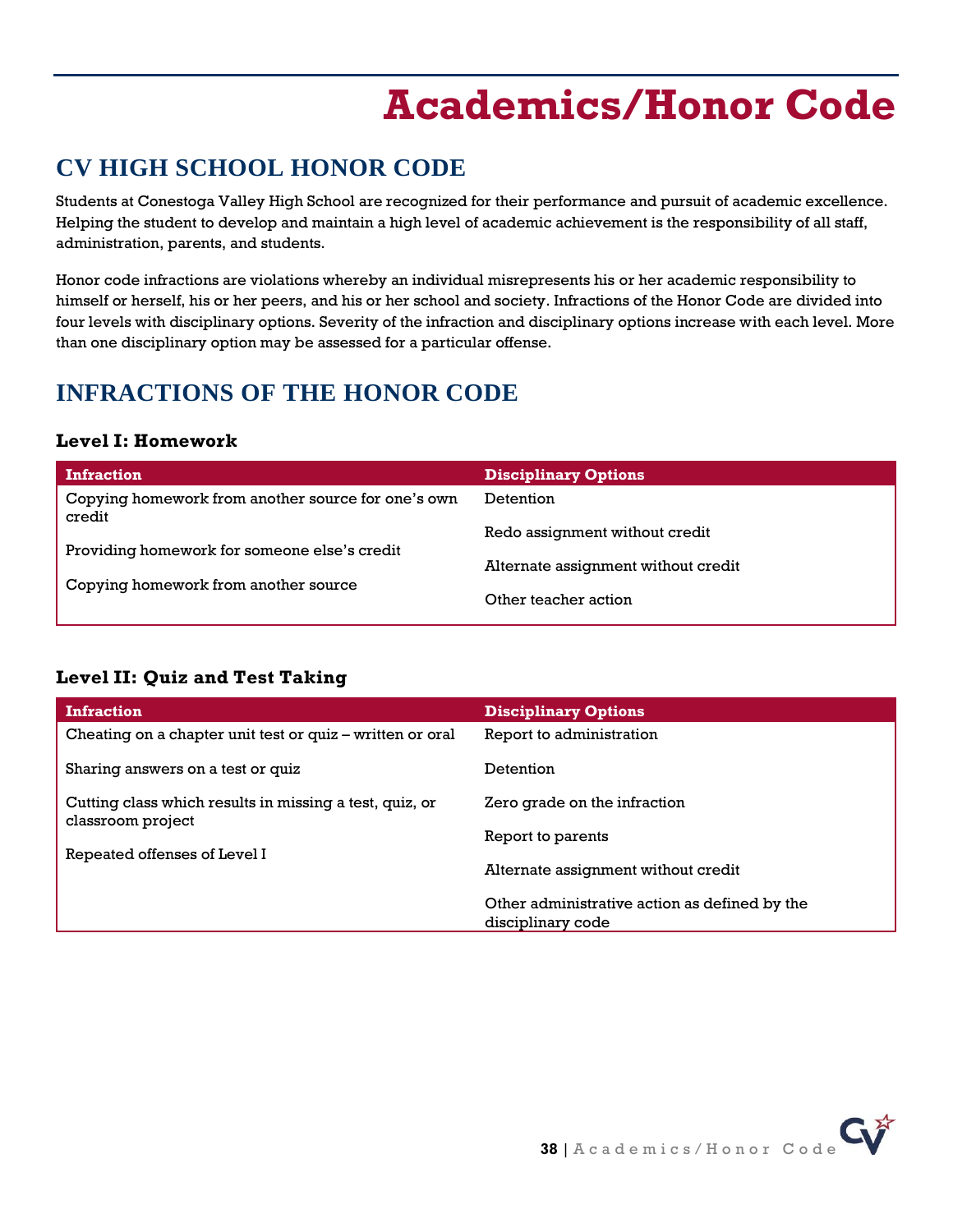## **Level III: Plagiarism**

| <b>Infraction</b>                                                                          | <b>Disciplinary Options</b>                                        |
|--------------------------------------------------------------------------------------------|--------------------------------------------------------------------|
| Plagiarism on assignments as defined by the individual<br>departments                      | Report to administration                                           |
| Plagiarism in computer software<br>Plagiarism on projects<br>Repeated offenses of Level II | Redo assignment                                                    |
|                                                                                            | Zero grade for the offense                                         |
|                                                                                            | Report to parents                                                  |
|                                                                                            | Alternate assignment without credit                                |
|                                                                                            | Student contract                                                   |
|                                                                                            | Other administrative action as defined by the<br>disciplinary code |

### **Level IV: Theft/Destruction of Academic Materials**

| <b>Infraction</b>                                                                                                                     | <b>Disciplinary Options</b> |
|---------------------------------------------------------------------------------------------------------------------------------------|-----------------------------|
| Stealing and/or destroying tests, grade book,<br>attendance cards, teacher answer keys and test<br>materials, or teacher lesson plans | Report to administration    |
|                                                                                                                                       | Report to parents           |
| Repeated offenses of Level III                                                                                                        | Student contract            |
|                                                                                                                                       | Out-of-school suspension    |
|                                                                                                                                       |                             |

**GRADING SYSTEM:** Please refer to your individual school's grading policy on ConestogaValley.org.

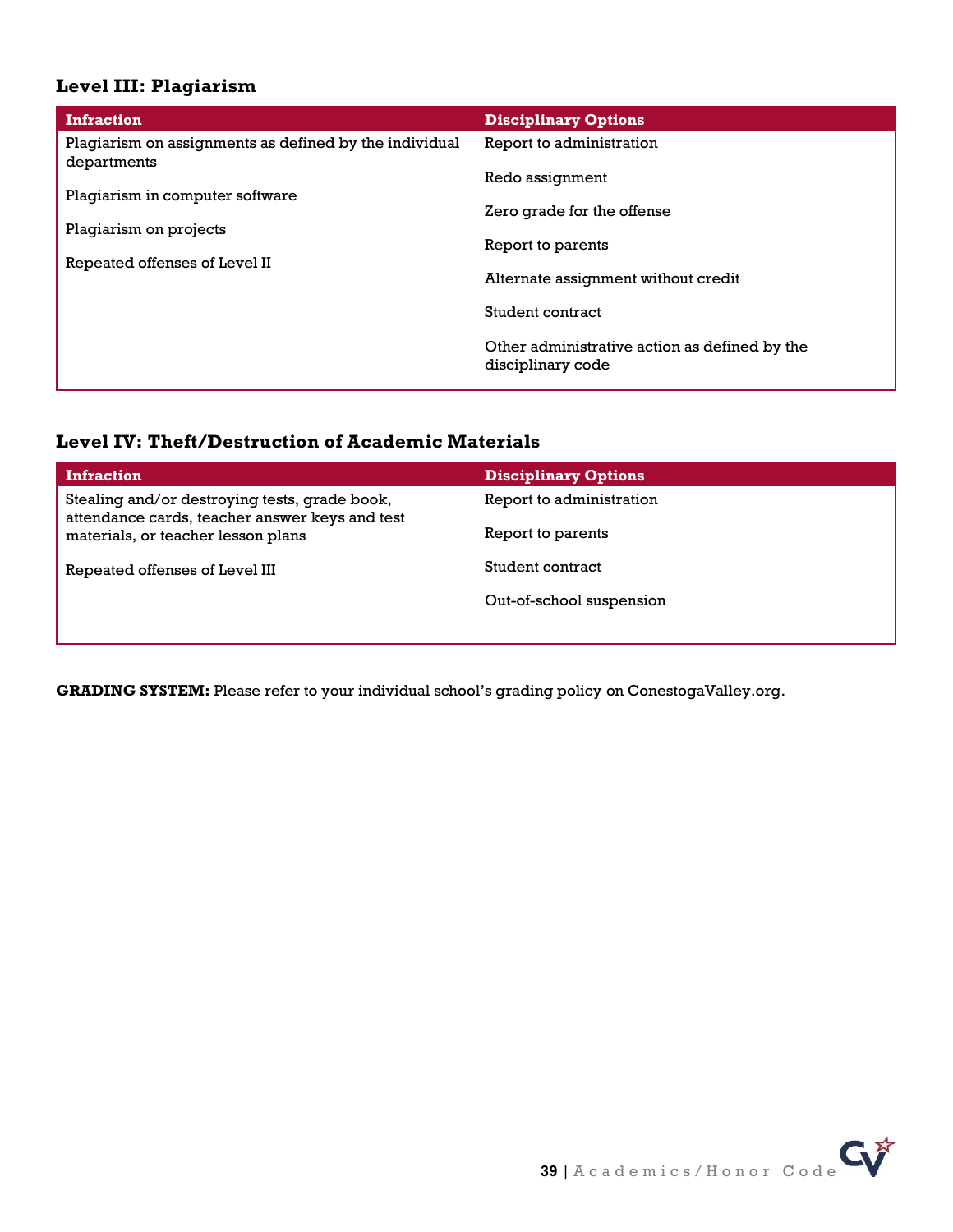# **National Honor Society**

<span id="page-39-0"></span>The National Honor Society (NHS) is a service organization for juniors and seniors, which is based on the ideals of scholarship, service, leadership, and character. Conestoga Valley High School is one of more than 20,000 chapters established in the United States today. Our chapter operates under the National Constitution and bylaws.

# **MEMBERSHIP CRITERIA**

**1. Scholarship.** A minimum cumulative scholastic grade of 3.0 on a weighted 4.0 scaled (5.0 scale for Class of 2023 and beyond) is required.

- **2. Leadership.** The student who leads:
	- $\overleftrightarrow{\mathbf{r}}$  Demonstrates resourcefulness in proposing new problems, applying principles, and making suggestions.
	- $\overrightarrow{x}$  Contributes ideas that improve the civic life of the school.
	- $\overleftrightarrow{\mathbf{r}}$  Delegates responsibilities.
	- Inspires positive behavior in others.
	- Holds school offices or positions of responsibility, conducts business efficiently and effectively, and, without prodding, demonstrates reliability.
	- $\overleftrightarrow{\lambda}$  Demonstrates leadership in the classroom, at work, and in school or community activities.
	- $\overrightarrow{x}$  Accepts responsibility and is dependable.
- **3. Service.** The student who serves:
	- $\overrightarrow{x}$  Upholds scholarship and maintains a loyal school attitude.
	- Participates in some outside activity: Girl Scouts; Boy Scouts; church groups; volunteer services for the aged, poor, or disadvantaged.
	- $\overleftrightarrow{\mathbf{x}}$  Volunteers dependable and well-organized assistance, is gladly available, and is willing to sacrifice to offer assistance.
	- Works well with others and is willing to take on difficult or inconspicuous responsibilities.
	- $\overrightarrow{x}$  Cheerfully and enthusiastically renders any requested service to the school.
	- $\overrightarrow{x}$  Represents the class or school in interclass and interscholastic competition.
	- $\overrightarrow{x}$  Performs committee and staff work without complaint.
	- $\overrightarrow{x}$  Shows courtesy by assisting visitors, teachers, and students.
- **4. Character.** The student of character:
	- $\overrightarrow{x}$  Takes criticism willingly and accepts recommendations graciously.
	- $\overrightarrow{x}$  Exemplifies desirable qualities of behavior (cheerfulness, friendliness, poise, stability).
	- $\overrightarrow{x}$  Upholds principles of morality and ethics.
	- $\overleftrightarrow{\mathbf{r}}$  Cooperates by complying with school regulations concerning property, programs, office, halls, etc.
	- $\overrightarrow{x}$  Shows courtesy, concern, and respect for others.
	- $\overleftrightarrow{\mathbf{r}}$  Observes instructions, rules, punctuality, and faithfulness both inside and outside of class.
	- $\overleftrightarrow{\mathbf{r}}$  Demonstrates powers of concentration and sustained attention as shown by perseverance and application to studies.
	- Manifests truthfulness in acknowledging obedience to rules, avoiding cheating in written work, and showing unwillingness to profit by the mistakes of others.
	- $\overrightarrow{X}$  Helps to reduce negative influences on school environment.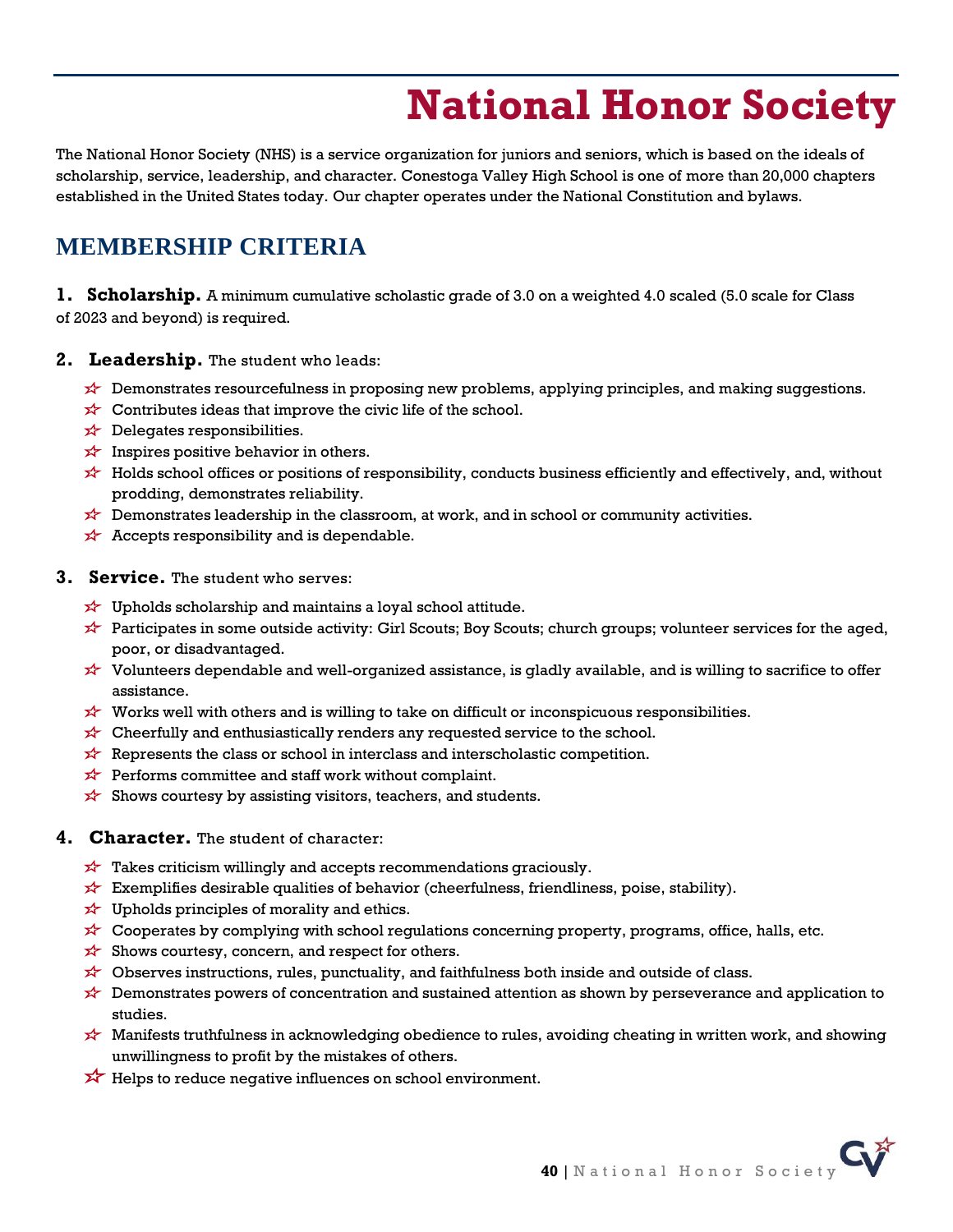### **Selection Process**

Juniors and seniors who meet these criteria are eligible candidates for membership in the Honor Society.

- $\overrightarrow{x}$  Applications are reviewed by a five-member faculty counsel.
- $\overleftrightarrow{\mathbf{x}}$  Names of those students selected by a majority vote of the faculty council are then shared with the entire faculty to gain additional information.
- The actual selections, however, are made by a majority vote of the five approved members of the faculty council.
- $\overrightarrow{x}$  An official induction ceremony is held for new inductees each year.

### **Conduct**

Any conduct violations will be handled according to the National Charter.

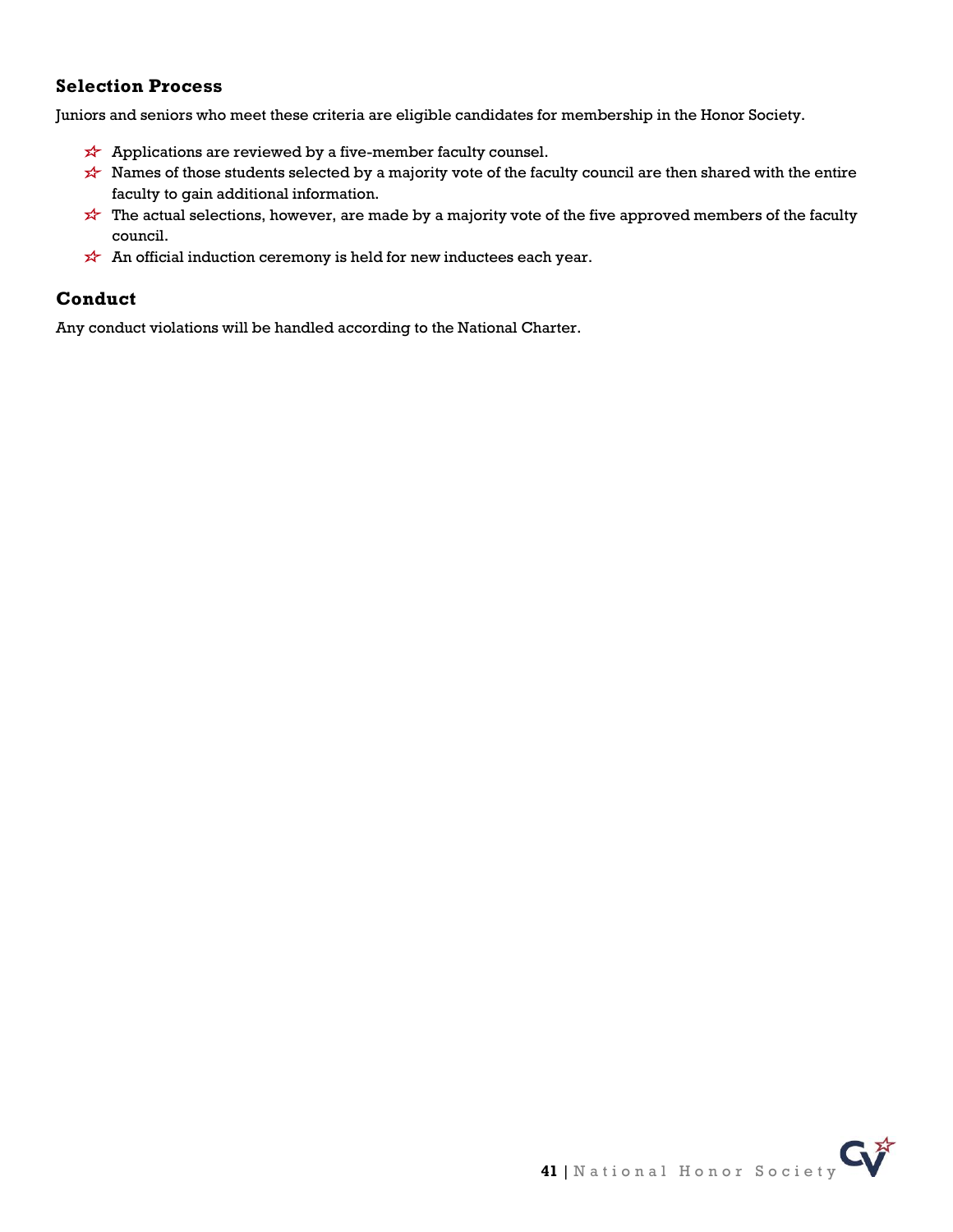# **Technology**

# <span id="page-41-0"></span>**DISTRICT 1:1 TECHNOLOGY**

Conestoga Valley School District provides all students with 1:1 technology for education purposes in line with the District's Mission. All technology provided is property of the Conestoga Valley School District and any damage to the device, chargers, cases, or other components or loss of any property will incur a fine. Use of district technology is governed by [School Board Policy 239](https://go.boarddocs.com/pa/conestoga/Board.nsf/goto?open&id=BP4MMS5B1B76) and provided under the Acceptable Use Policy.

# **ACCEPTABLE INTERNET USE**

Use of the Internet shall be limited to educational and instructional purposes related to the curriculum. All persons who access the Internet must conduct themselves in a responsible, ethical, and polite manner while using the network. Before initially having access to the Internet, students must complete an Internet Utilization Form, which includes parent/guardian approval. If parents/guardians prefer that their children do not have access to the Internet under any circumstances, they should send their request in writing to the building principal on an annual basis.

## **Cell Phones**

Students are only permitted to use cell phones under the direction of a teacher or administrator. Classroom use is only permitted at the teacher's discretion. Students should not assume it is their right or privilege to use personal devices, including cell phones, during the school day. Use of a cell phone includes, but is not limited to, communicating with others using the cell phone, texting, taking pictures, video recording, audio recording, or accessing or attempting to access the Internet. The above mentioned use will result in school disciplinary action and, if applicable, may result in police action.

## **Discipline Options**

1st Offense is a Level I Offense -- The cell phone and all its contents are confiscated; to be returned to student at the end of the school day.

2nd Offense is a Level II Offense -- The cell phone and all its contents are confiscated; only returned to the parents with the appropriate disciplinary action taken.

Subsequent offenses are considered a Level III Offense and may result in suspension and will result in confiscation of the cell phone and all its contents; returned only to the parent.

Administration reserves the right to determine the severity of cell phone use infractions and assign levels of disciplinary action as appropriate. Disciplinary action regarding misuse of cell phone may include but not be limited to:

- $\overrightarrow{2}$  Detention
- **x** Community Service
- $\overrightarrow{x}$  Cell Phone Restriction (cell phone turned off, turned in to the Main Office and picked up at the end of the day for a specified period of time)
- $\overrightarrow{2}$  Banning of Cell Phone
- $\overleftrightarrow{\mathbf{x}}$  Loss of school privileges
- $\overrightarrow{X}$  Social Probation
- $x^2$  Suspension

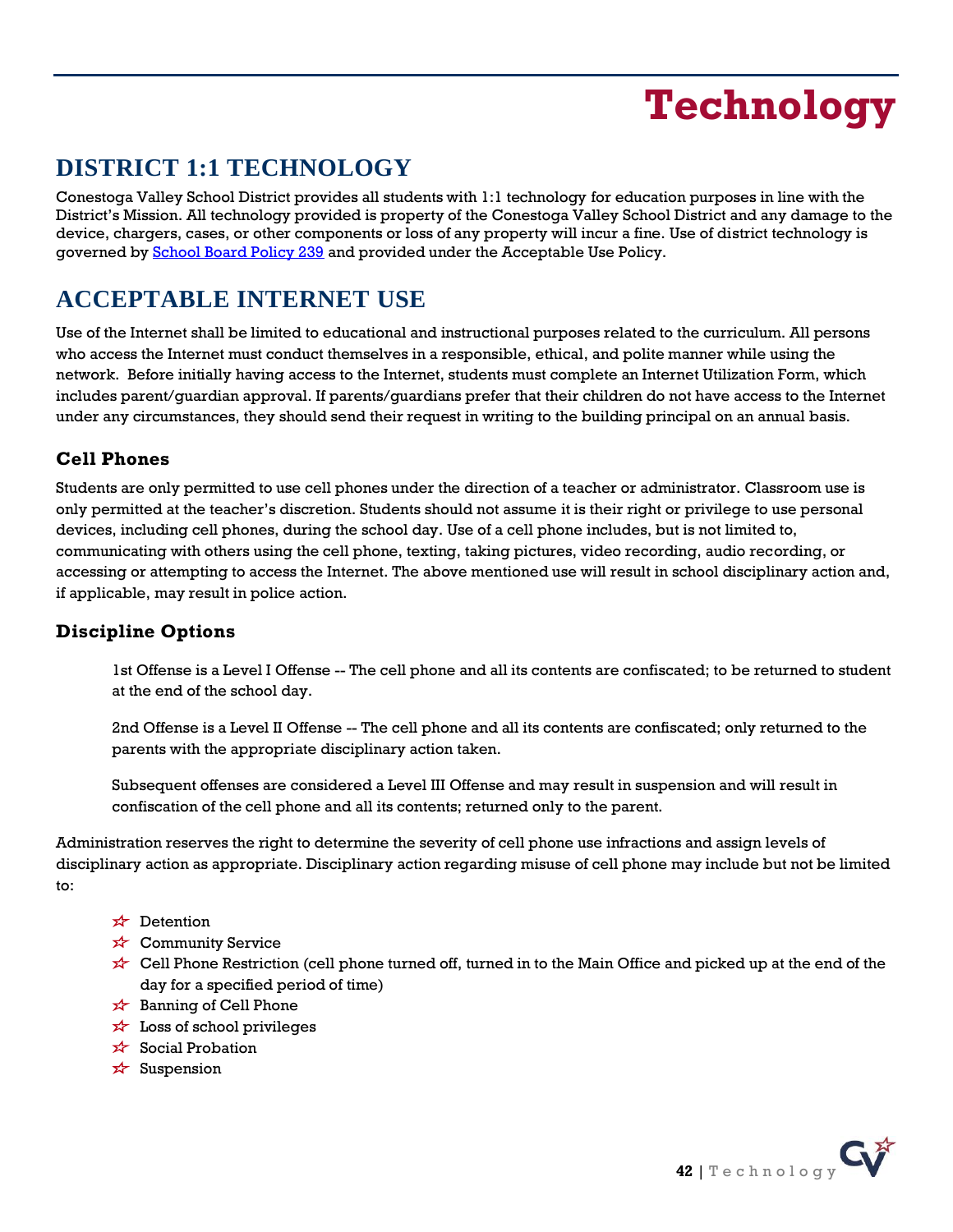# **COMMUNITY WEB PORTAL**

CVSD's "Sapphire" Community Web Portal allows parents to access their child's classroom progress, homework assignments, and teacher comments.

Parents must apply for an account before using the Community Web Portal by clicking on the **Community Web Portal Application and Acceptable Use Policy Form**. The application is done once for each user and does not need to be repeated each year. When prompted, parents will enter the district KEYWORD, and create a username and password. A notification letter containing a school-generated PIN (personal identification number) will be emailed to parents after the signed registration form is received by the Sapphire school administrator. Please keep this information in a secure place.

[Visit the Community Web Portal here.](https://portal.conestogavalley.org/CommunityWebPortal/Welcome.cfm)

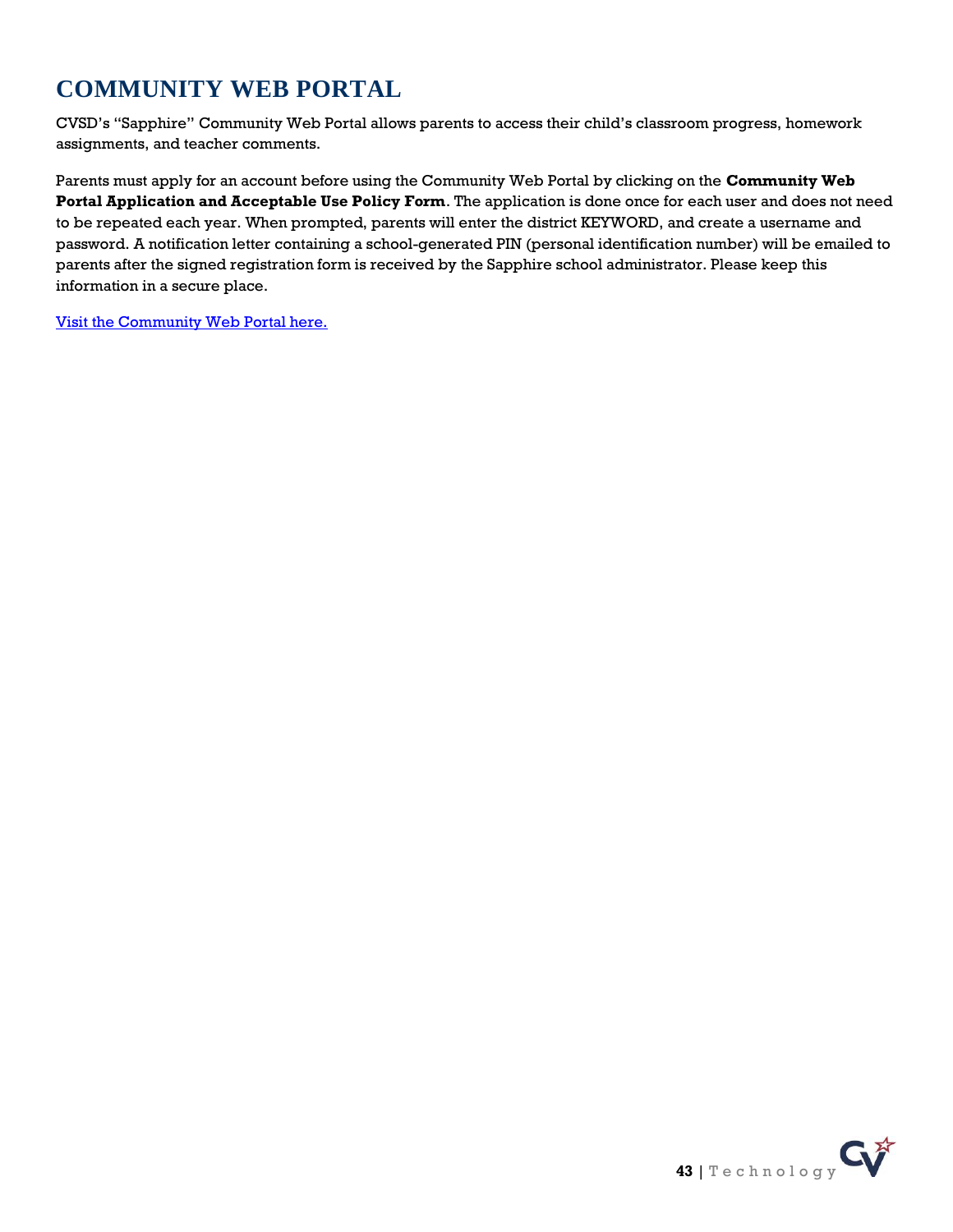# **Do Not Photograph**

# <span id="page-43-0"></span>**USE OF STUDENT VOICE, PHYSICAL PRESENCE, AND WORK**

Conestoga Valley School District utilizes many forms of technology for student learning. Parents and students should understand that by participating in some classroom technology projects that student voice, physical presence and work may be electronically recorded, transmitted and displayed to an audience outside school walls. If parents do not want their child's voice, physical presence, and work created in school displayed outside of school, they must contact the building administration.

## **Public Relations Program**

The school district public relations program uses student voice, physical presence, and work in publications, web and social media content, video productions, newspapers, and television to promote programs and accomplishments. Parents who **do not** wish to have their student(s) appear in any of these public relations initiatives must complete an electronic form at the beginning of the school year. A link to the form can be found on the Community Web Portal.

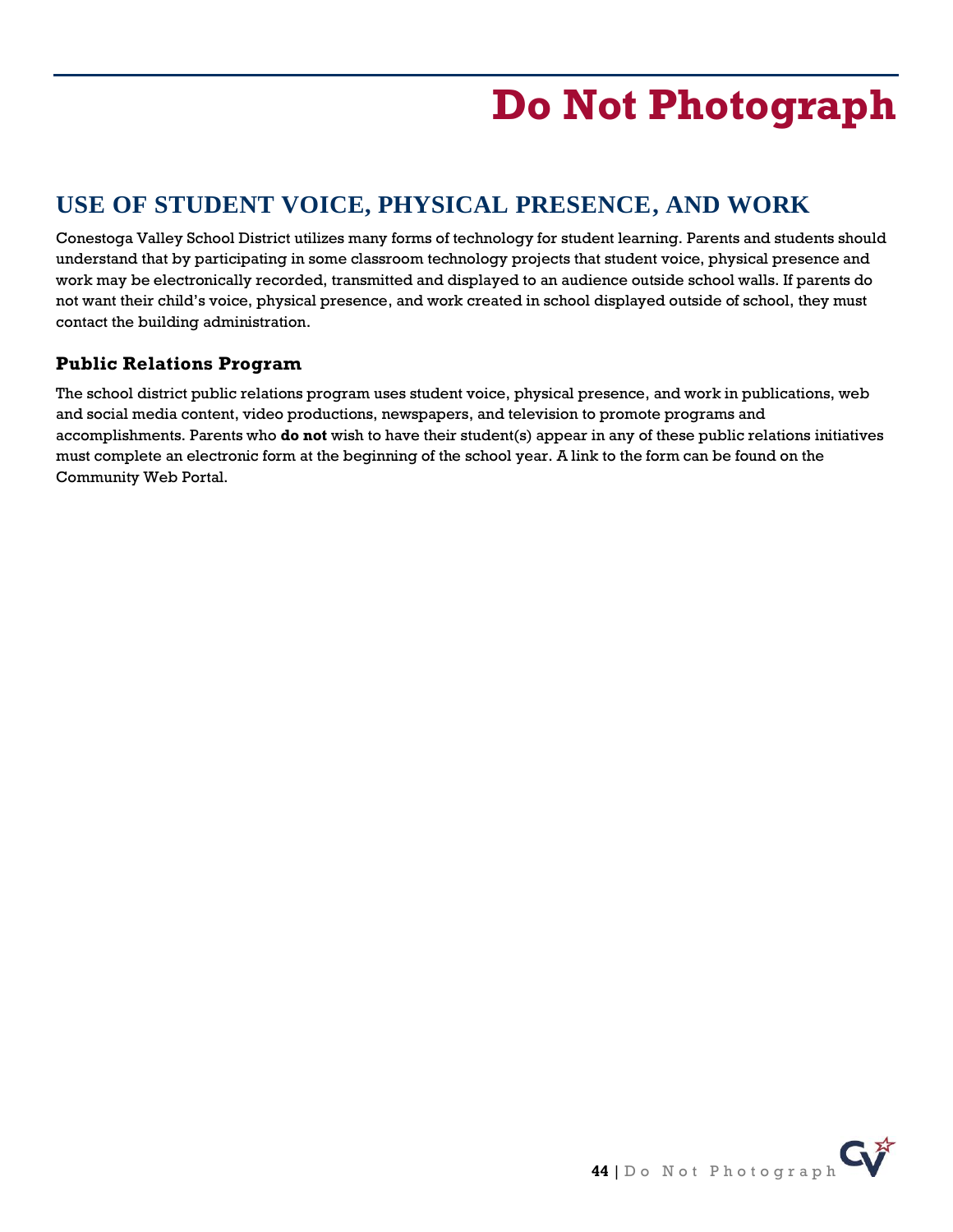# **Career Development**

# <span id="page-44-0"></span>**VOCATIONAL & CAREER DEVELOPMENT SERVICES**

## **Work Experience Program**

This program offers students the opportunity to gain both hard and soft employment skills in an increasingly challenging world of work. Students who are able to obtain employment can attend classes for part of the day while maintaining part time employment during a portion of the school day. Ideally, the employment opportunity is consistent with the vocational plans of the student but this is not a requirement. Occasional employer site visits may be made by the school staff to monitor students' performance. Required paperwork is attained from the guidance department.

## **Working Papers**

The employment of minors under age 18 in any occupation where work is done for compensation of any kind is regulated by the Child Labor Law. Each student under age 18 wishing for full- or part-time employment must apply for an employment certificate prior to starting work. All certification is handled through the Career Center.

State law restricts the type work that may be performed by students. A listing of those occupations is available at the Career Center. Parents and employers are encouraged to check this list before committing employment to a schoolage child. Two types of certificates are available. They are:

- $\overrightarrow{x}$  Vacation Employment Certificates: These permits are issued to students aged 14-15 who plan to work at times when they are not required to be in attendance at school.
- Transferable General/Vacation Work Permit: For students 16-18 who request either general or vacation employment. Only one permit issued. The permit moves with the student to new employment.

To apply for a permit, the applicant must present his/her birth certificate at the time of application. The applicant's parent must be present at the time the application is filed. The proper forms are then processed. The applicant must obtain the signature of the proposed employer and receive a physical examination performed by a Medical Doctor (no Chiropractor signatures will be approved) prior to receiving his certificate.

## **Career Planning Services**

CV offers a very comprehensive career awareness/development program to all secondary students. The Counseling Office in the high school provides a comprehensive collection of all types of information on careers and post high school opportunities. Appointments are recommended. Some of the services available include:

- 1. **Career information**—Current specific data on thousands of jobs are available.
- 2. **Student Interest Survey**—Students who provide personal and academic information to the computer receive a listing of all jobs for which they are qualified.
- 3. **College Information**—Very detailed information is available on institutions of higher learning.
- 4. **Scholarship Information**—The computer provides sources to contact for scholarship or financial assistance.
- 5. **Job placement**—Limited job placement services are available to the student and area employers through their school counselor. This service includes part-time placement during the school year and vacations, as well as full-time placement.
- 6. **Job observation**—Many students who have career objectives have no working knowledge of what really happens on a daily basis on the job. Through cooperation with area employers, students may spend time in the workplace observing persons in their selected field of interest. Following the period of observation, students are better able to make appropriate career decisions.

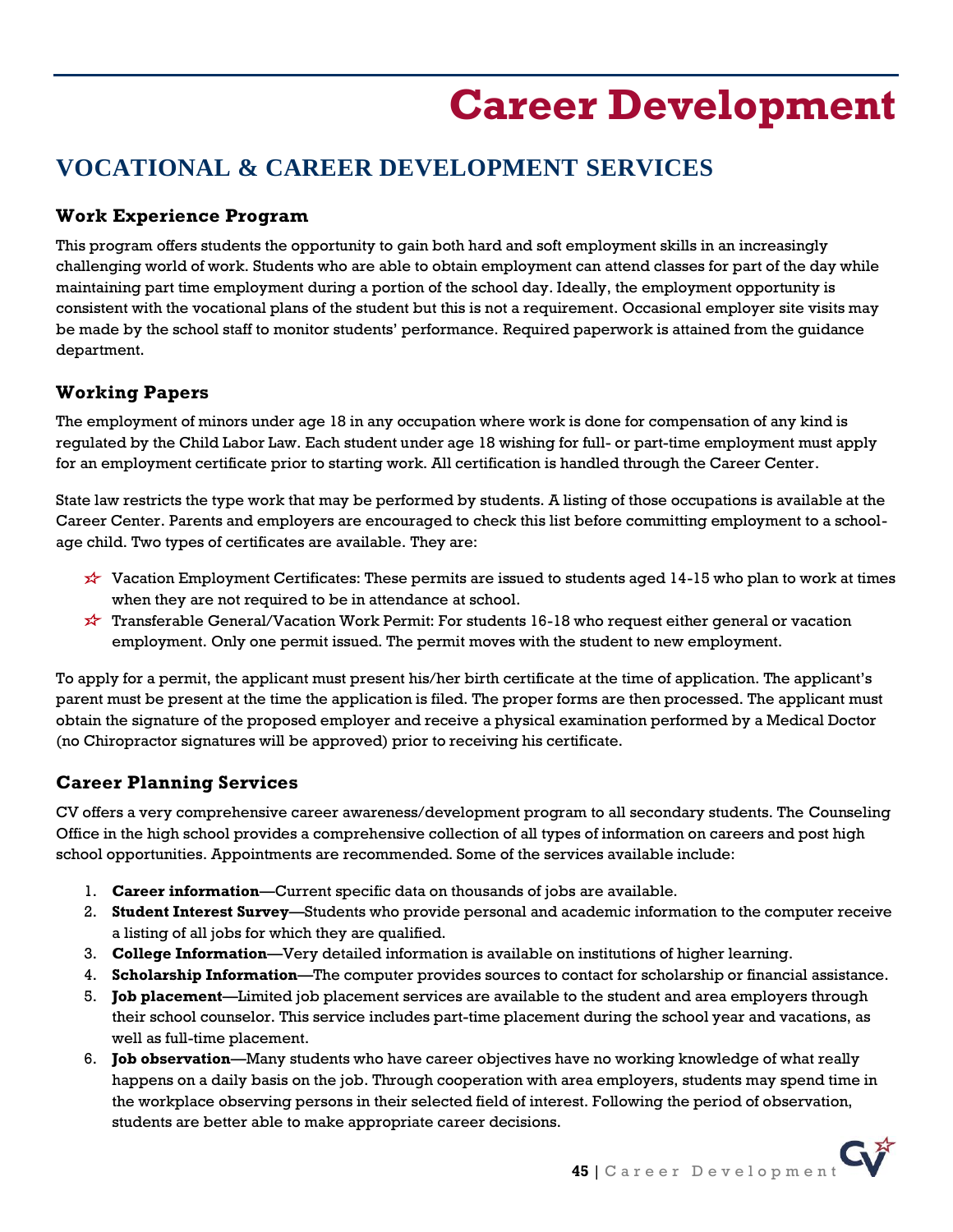- 7. **Individual Counseling:** A full-time staff is available in the Guidance Office to work with students on an individual basis, and parents are encouraged to come with their child.
- 8. **Transition Program-** Services and supports for students with IEPs offer transitional activities, job training, placement, agency and community connections, and post-secondary information.

**Working papers are available in the Guidance Office and on the high school website. Call 717-399-8291 for hours.**

# **LANCASTER COUNTY CAREER AND TECHNOLOGY CENTER**

The Lancaster County Career and Technology Center provides unique opportunities for hands-on skills training combined with academic learning in a wide variety of vocational programs across three main campuses. CVHS juniors are permitted to attend LCCTC part-time (four credits), and seniors may attend LCCTC full-time.

CVHS offers tours of LCCTC facilities for interested students. See the Student Activities Calendar for specific dates, times and locations.

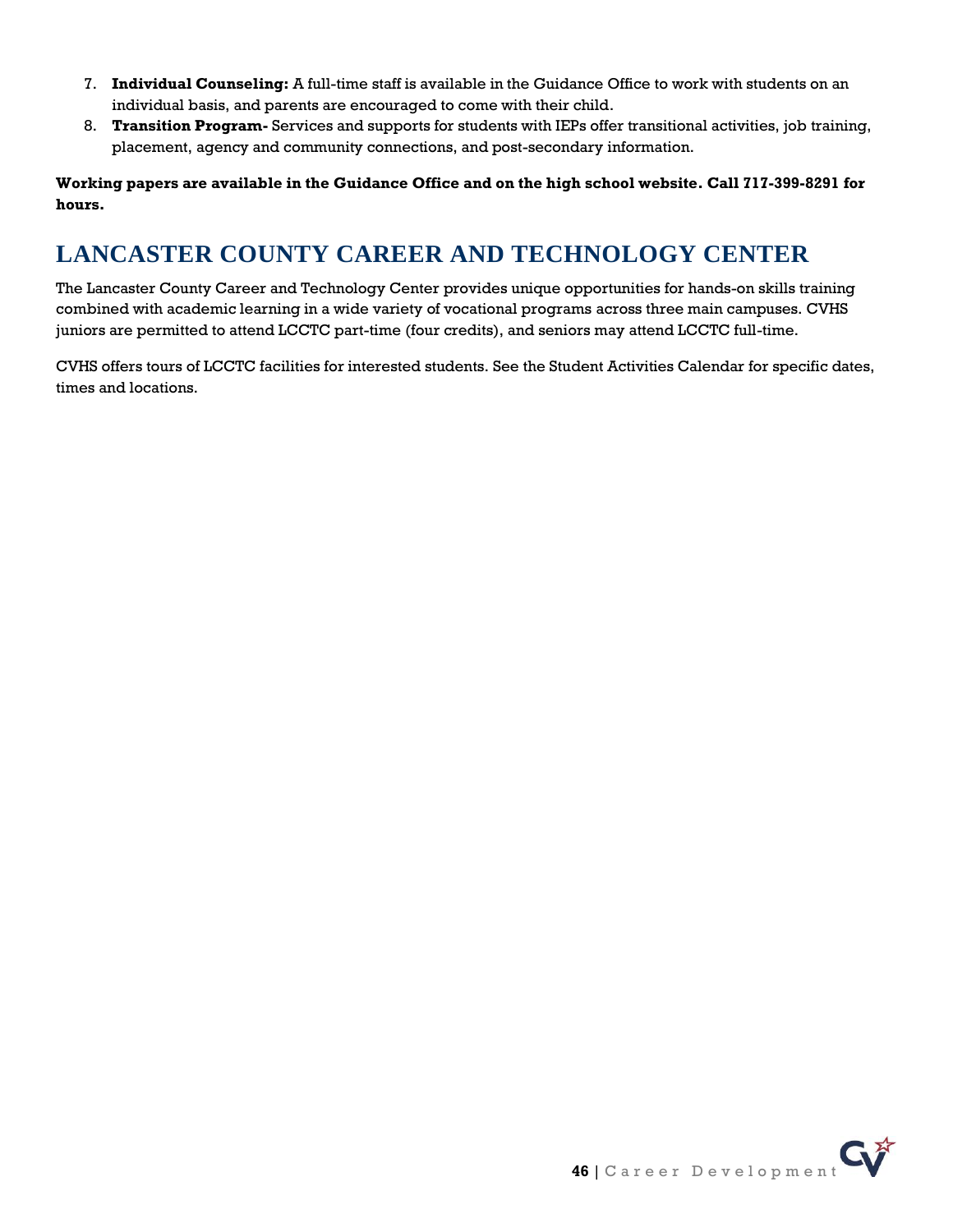# **Bus Riding**

<span id="page-46-0"></span>The Conestoga Valley School District believes the school bus/van transportation is an extension of the classroom and building rules apply.

# **BUS ASSIGNMENTS**

- $\overleftrightarrow{\lambda}$  Students may ride only on their assigned bus and get on/off only at their assigned stop.
- Requests to transport students to or from locations other than their home will be considered only if in your attendance area and if space is available.
- Students who change their residence within the CV district boundaries must document this change at the school building with proof of residency. See "change of address." Changes in bus assignments require five (5) days to implement.
- $\overleftrightarrow{\mathbf{x}}$  Emergency exceptions to bus assignments may be made by building principals. Requests for nonemergency reasons (overnight visits with a friend, scout meetings, shopping, etc.) will not be accepted. Telephone requests will be taken for emergencies only.
- All permission slips must be signed by an administrator. Parent notes will not be accepted by drivers.
- $\overleftrightarrow{\mathbf{r}}$  Due to mechanical difficulties or other problems, a different bus driver or bus number may pick up your child.

# **BUS RIDING RULES & REGULATIONS**

Conestoga Valley School District (CVSD) transports students each day to and from school. CVSD contracts with transportation providers to transport students each day to and from school. The current transportation contracts include: Brightbill Transportation, Faithful Transportation, and neighboring school districts. In order for this transportation to be accomplished as safely and effectively as possible, students and parents need to work cooperatively with the school district. Students are expected to behave properly. Any student whose behavior interferes with the safety of other students may be denied transportation services. In such cases, it then becomes the responsibility of the parent/guardian to transport their student to and from school.

Each building principal has an important responsibility with respect to student transportation. Health and safety factors are the principal's concern since he/she is the first to feel the impact of any deviation. Student behavior on the school bus is the principal's responsibility since infractions are referred to his/her office. Any student causing a disorder on the school bus must be reported by the driver to the student's building principal. The principal/administrator will work cooperatively with parents, students, the transportation supervisor, and the bus driver. The principal will decide whether or not punishment is necessary in every case. When it is necessary, only the principal will administer discipline.

To maintain appropriate behavior expectations, please adhere to the following rules and guidelines:

- 1. Students transported shall ride assigned buses at all times unless there is written notification given to the appropriate school office and approval is given by a school administrator.
- 2. Students should only board/exit their bus at their assigned stop. Students should plan to arrive at their bus stop at least five (5) minutes in advance. If the bus is delayed, students are expected to wait 30 minutes, weather permitting.
- 3. Students need to observe school rules for expected behavior while waiting at the bus stop. Those expectations include staying a safe distance off roads and waiting until the bus completely stops before boarding, as well as the use of personal electronic devices under policy 239.1.
- 4. Students waiting at a bus stop shall refrain from playing on or littering on private property. Students shall not damage private property at a bus stop and be respectful of the property owner.

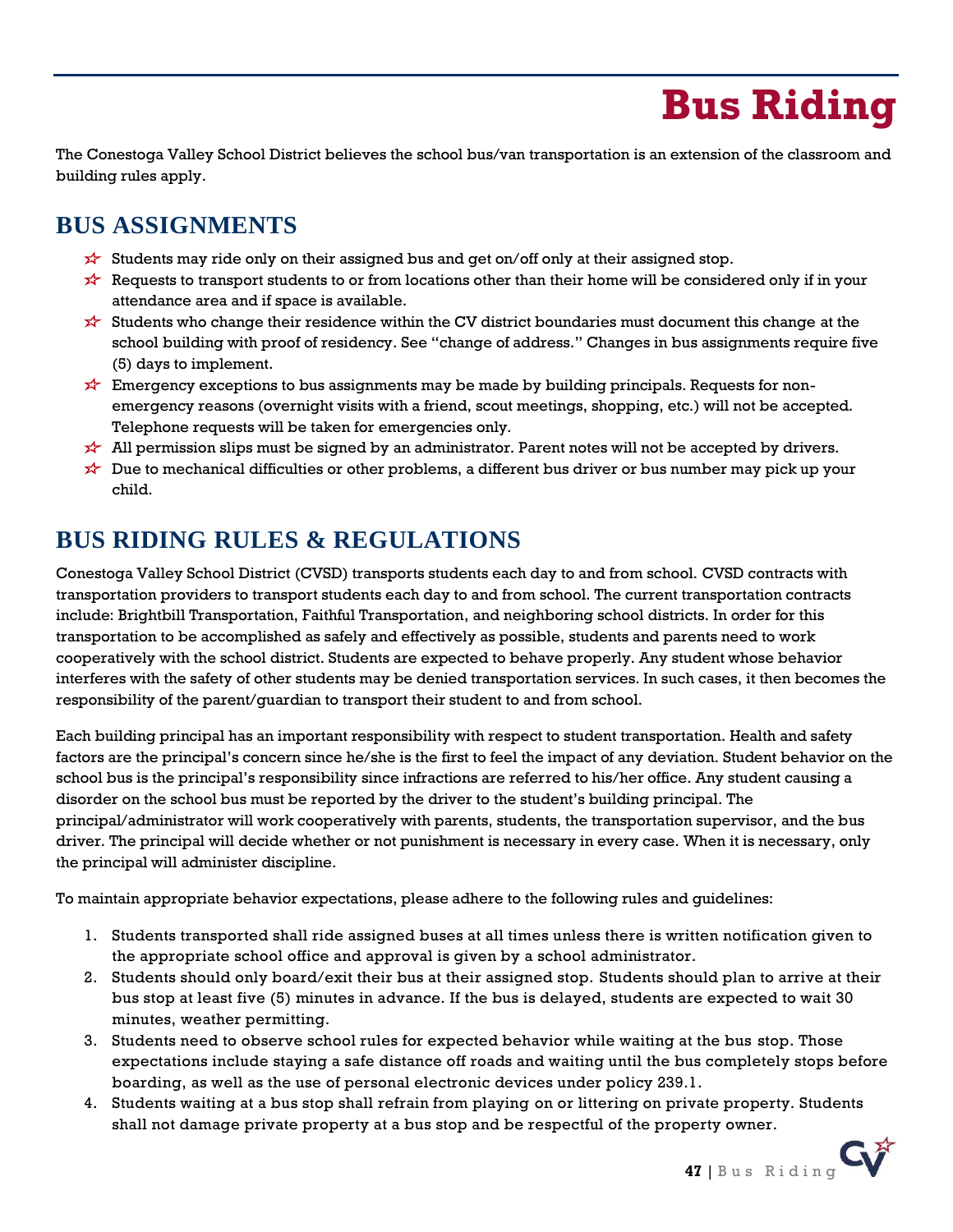- 5. When boarding or exiting the bus/van, students should always cross the street in front of the bus and wait until the driver motions that it is safe to cross the street.
- 6. School bus drivers are responsible for maintaining safe behavior on the bus. In order to maintain safe bus behavior, the school district expects students will be respectful and cooperative with their bus driver. Assigned seating may be necessary. Also, know that when space is needed, three students to a seat may be necessary.
- 7. Students may not bring objects onto the bus that cannot safely fit on their lap. Students cannot block the aisles.
- 8. Students are not permitted to spray body spays or use lotions or perfumes while on the bus.
- 9. Students shall refrain from eating and drinking on the bus.
- 10. Students need to refrain from loud talking and from inappropriate language.
- 11. Students must always have driver permission to open windows and may not place any part of their body outside the window. Littering the school bus or throwing articles out the windows will not be tolerated.
- 12. Students must remain seated until the bus comes to a complete stop and then exit when directed by the driver. Students are not permitted to exit the vehicle at an unassigned stop. In an emergency situation, students are expected to exit in an orderly fashion under the direction of the bus driver.
- 13. Kindergarten students are permitted to get off the bus with other children and/or older siblings at the end of the day without an adult present. However, if a kindergarten student is the only child at an afternoon stop, a parent or other responsible person must be present and visible. If no one is present, the student will be taken back to school.
- 14. For safety reasons, please remember to address parent concerns regarding student behavior through your building office. For bus stop, route questions, or driver issues, please contact the transportation department at 717-656-2601. Do not discuss issues with the bus driver at the bus stop.

### **Emergency Drills**

School bus evacuation drills are held periodically so that students know exactly what to do in case of emergency. Students are asked to cooperate fully with the bus driver and the assigned helpers. Absolute silence must be observed. Students must follow the drivers' specific instructions.

### **Video Cameras Record Student Behavior on Buses**

Conestoga Valley School District student transportation vehicles are equipped with audio and video recording equipment to monitor student behavior whenever the vehicle is in operation. The video may be used as part of the disciplinary process.

### **School Activities**

Conestoga Valley School District does not transport students home following any extracurricular activity. Parents/Guardians are responsible for transportation.

### **For information on bus stops and schedules, call 717-656-2601.**

## **BUS PROCEDURE: STUDENT IDS REQUIRED**

Students are required to scan on and off the school bus using their CV Student ID Card. This process enables CV to account for all students as they board and exit a district vehicle on their way to/from CVSD.

- $\overrightarrow{x}$  K-8 grade students are provided with a lanyard and scannable personal ID card at the start of the school year.
- 9-12 grade students are expected to retain ID cards until new ID cards are issued following picture day in the fall.
- $\overrightarrow{\lambda}$  New students will receive a scannable ID card within their first week of school.

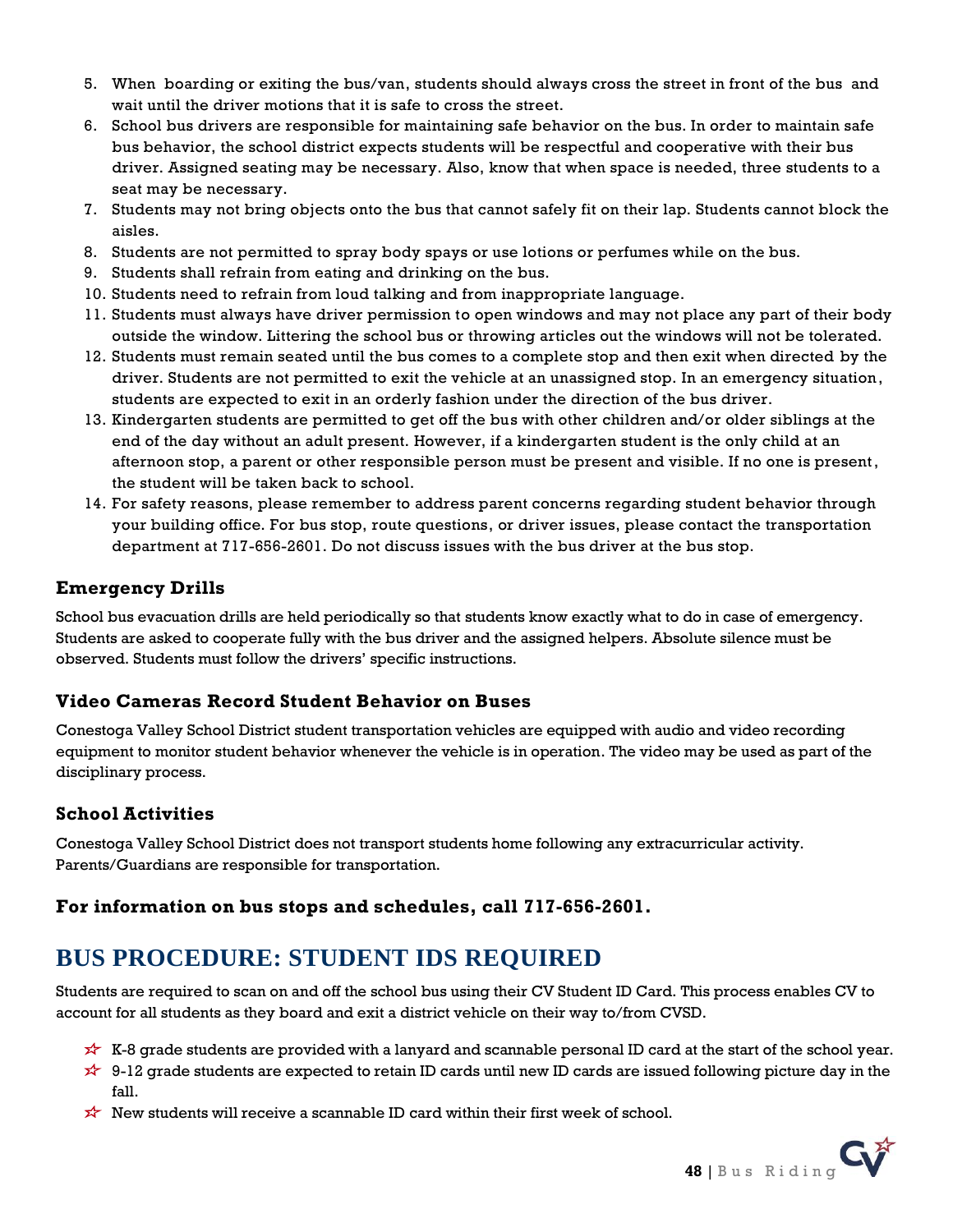- $\overrightarrow{x}$  Updated ID cards are provided to all students following picture day in the fall.
- Students who lose or damage their card should request a new card via the district website. Note: There is a \$2.00 charge for replacement cards.

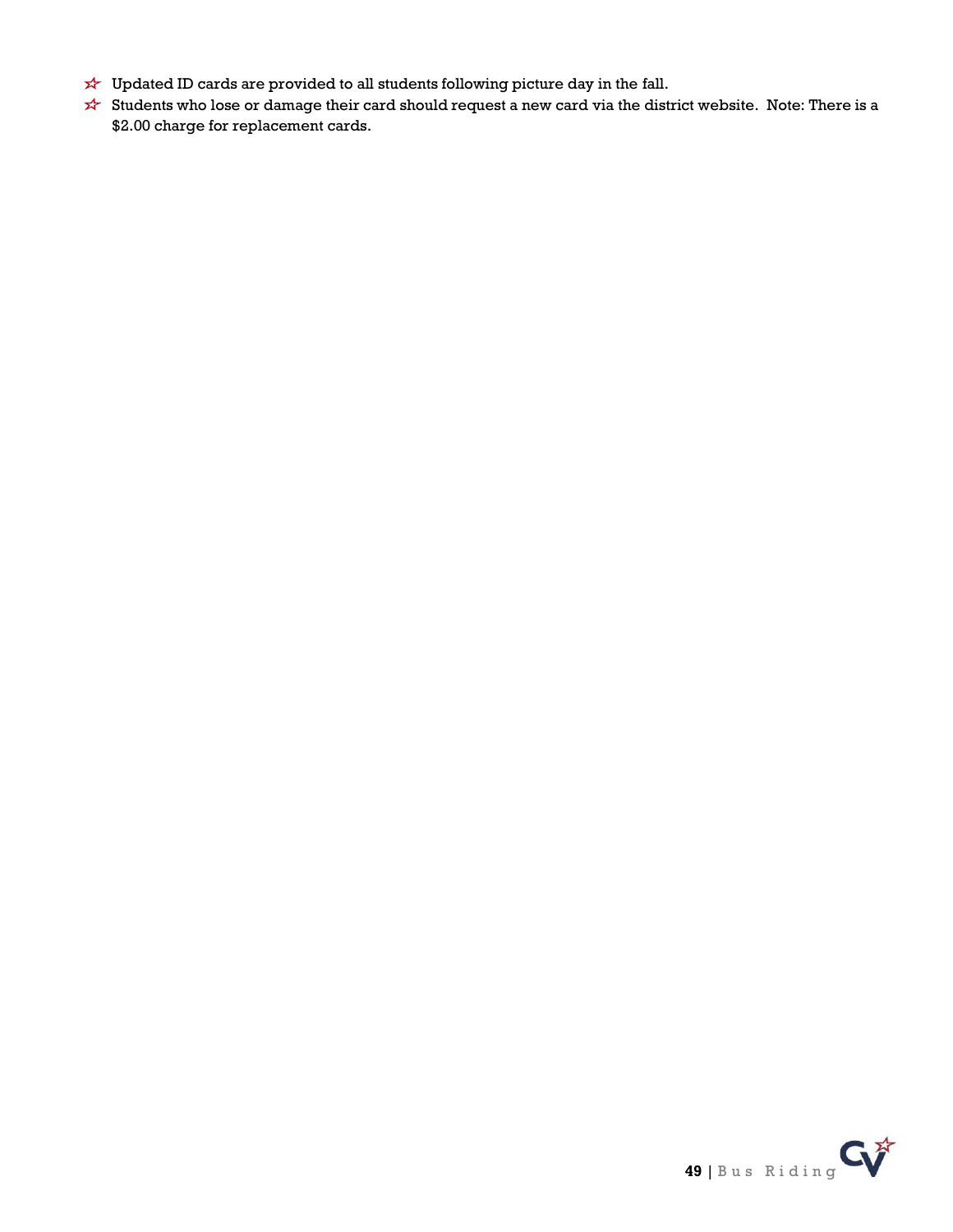# **Extracurricular Code**

# <span id="page-49-0"></span>**EXTRACURRICULAR & SOCIAL ELIGIBILITY CODE**

## **Introduction**

The extracurricular activities are an important and integral part of the total school program. Their purpose is to promote physical, mental, social, emotional, and moral well-being of students. All students are provided an equal opportunity to participate in extracurricular activities consistent with the policies, rules, and regulations of the Conestoga Valley School District, governing bodies of said activities, school buildings and individual clubs, groups, and athletic teams. The rules and regulations of each extracurricular activity cover areas including, but not limited to, academic and attendance expectations, behavior, drugs, alcohol and tobacco, and specific team rules. Participation in extracurricular activities is a privilege made available to students who agree to abide by the expectations stated in the Extracurricular Code and those developed by each respective coach or advisor.

Questions or concerns related to extracurricular activities should be directed to the athletic director's office (for sports related issues) and the principal's office for all others.

For purposes of this policy:

- Extracurricular activities will be defined as those activities that occur before 7:40 a.m. or after 2:45 p.m. (including school-sponsored summer activities), or those unevaluated/ungraded activities that are incorporated in the school day.
- $\overrightarrow{x}$  Curricular activities will be defined as evaluated/graded content offerings scheduled between 7:40 a.m. to 2:45 p.m.
- $\overleftrightarrow{v}$  Students and parents must sign confirmation that they have read and understand the Extracurricular Code prior to participation in extracurricular activities.

**The Extracurricular Eligibility Policy, in addition to all other district policies, applies to all participants in extracurricular activities. Athletic participants are also governed by the PIAA rules.**

## **THE POLICY**

- **I. Academic Requirements**
	- A. The academic performance of extracurricular participants will be monitored on a weekly basis. Students in grades 9-12 who fall below a 60 percent in more than one (1) class will be declared academically ineligible for the following week (see "B" below). Students in grades 7 and 8 who fall below 60 percent in more than two (2) core classes will be declared academically ineligible for the following week. **Academic ineligibility** means that the student will not be permitted to participate in any scheduled interscholastic athletic contest or event during the suspension period.
		- 1. Student will be required to seek academic help before and/or after school or during other available times as necessary.
		- 2. Student will be given permission to seek additional academic help after school without penalty in their extracurricular activity as long as they produce valid documentation regarding the help session.
		- 3. Student may be permitted to practice with their team or group during the period of academic ineligibility in accordance with items 1 and 2 above.

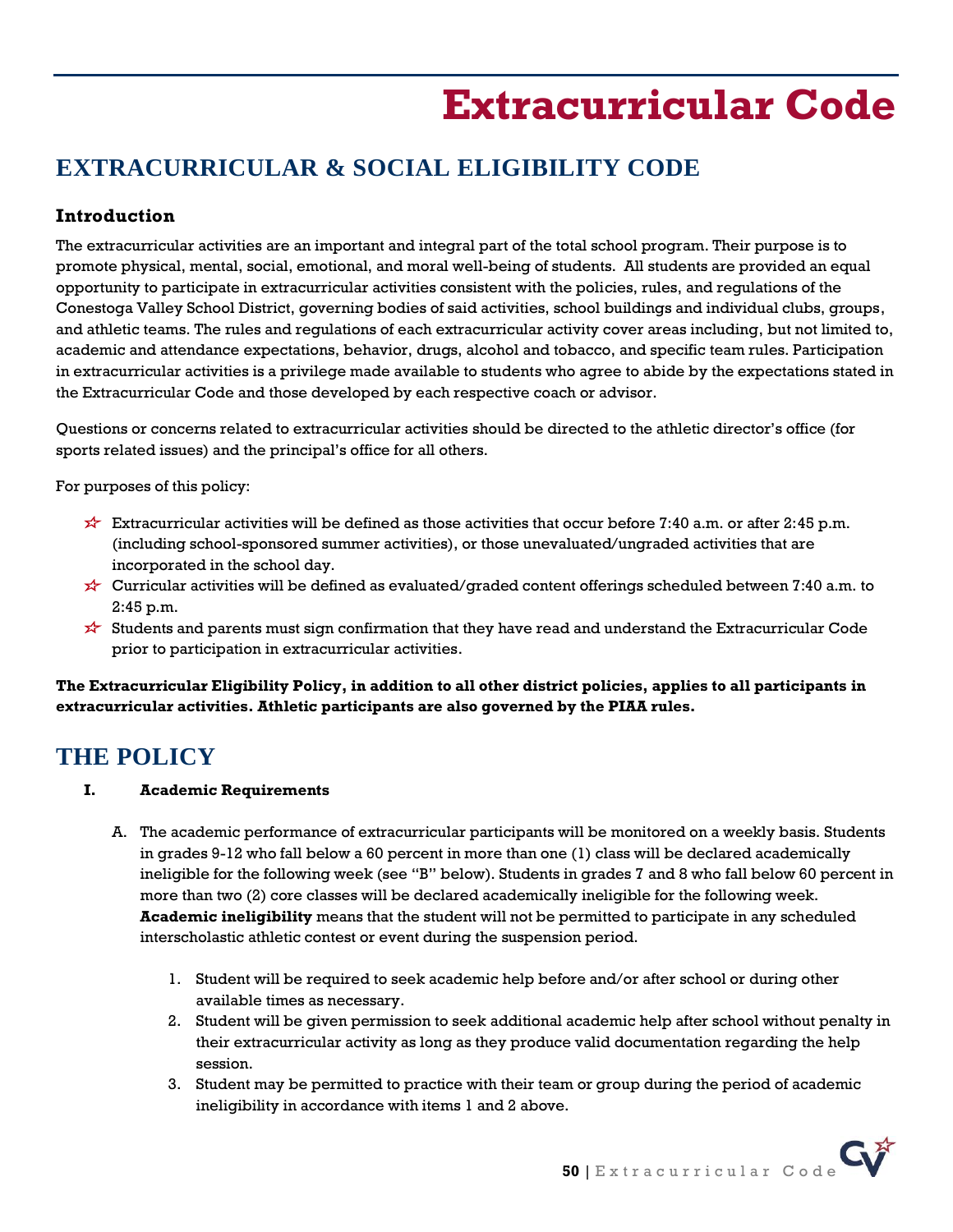- 4. Student *will not* be permitted to dress, in uniform, for any interscholastic athletic contest or game during the suspension period.
- 5. Student *may* be permitted to travel with the team or group to any official contest or event, with administrative approval.
- B. Students in grades 9-12 falling below 70 percent but above 60 percent in more than one (1) class will be placed on academic probation for the following week. Students in grades 7-8 who are falling below 70 percent but above 60 percent in more than two (2) core classes will be placed on academic probation. **Academic probation** means the student is in danger of becoming academically ineligible for athletics or extracurricular activities.
	- 1. Student will be required to seek academic help before and/or after school or during other available times as necessary.
	- 2. Student will be given permission to seek additional academic help after school without penalty in their extracurricular activity as long as they produce valid documentation regarding the help session.
	- 3. Student may be permitted to practice with their team or group during the period of academic probation in accordance with items 1 and 2 above.
- C. Academic eligibility is determined each Friday. The period of suspension or probation runs from the Sunday immediately following that Friday until the next Sunday.
- D. Students on academic suspension of three (3) or more consecutive weeks during the season may be dismissed from the activity by the head coach, advisor, or administration.
- E. The student, the student's parents or guardians, teachers, the head coach or advisor, the school administration, and the counseling department will all be notified in writing by the athletic director of the student's suspension or probation.
- F. According to PIAA regulations, if a student's grades are not passing minimum standards at the end of the marking period, that student will be placed on suspension for a period of 15 school days at the start of the next marking period. This suspension begins on the first day report cards are issued.
- G. Academic performance will be regarded as continuous from one year to the next and from middle school to high school. At the end of the school year, the student's final credits in his subjects rather than his/her credits for the last grading period shall be used to determine his/her eligibility for the next grading period.
- H. Students whose work does not meet minimum standards, and who attend summer school and correct their deficiencies, shall be eligible.

### **II. Attendance requirements**

A. A student must be in school by 9:30 a.m. in order to attend or participate in an athletic contest/practice or activity that day. Exceptions will be made by the building administration if the student presents an approved excuse. Examples of approved excuses include doctor's note/medical appointment, court appearance, college visitation, family emergencies and other special circumstances as approved by the administration. Notes written by parents/guardians are not considered approved excuses for this attendance requirement.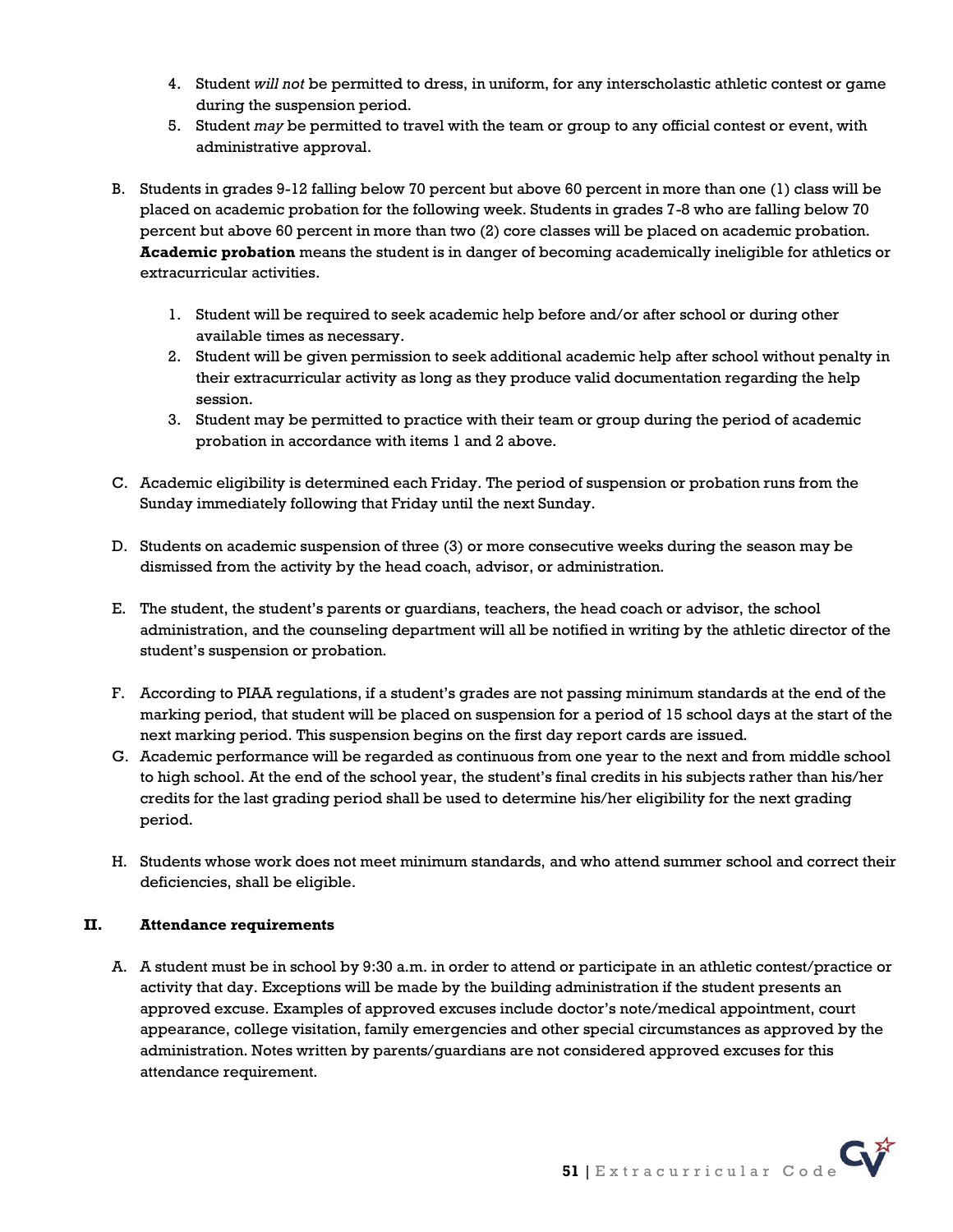- B. If a student is absent the last school day of the week and the activity is on a non-school day, the student is not eligible to participate. Exceptions will be made by the building administration if the student presents an approved excuse. Examples of approved excuses include doctor's note/medical appointment, court appearance, college visitation, and family emergencies. Notes written by parents/guardians are not considered approved excuses for this attendance requirement.
- C. According to PIAA regulations, any student absent for 20 or more days during a semester, whether excused or unexcused, is ineligible until he/she is in attendance for 45 school days beyond the 20th day of absence.

### **III. Behavioral Expectation Requirements**

**Behavior Expectations** - Students who participate in CV extracurricular activities are expected to adhere to high levels of sportsmanship, exemplify good character, demonstrate respect for self and others, and act appropriately at all times, both in and out of school. This applies to both in-season and off-season time periods as well as periods of preparation for other school activities such as stage and music performances and club competitions and events. These expectations are exceptionally important in all interactions involving teammates, opponents, coaches/advisers, fans, and officials. Students who fail to adhere to the behavioral expectations of the Extracurricular Code may be denied the privilege to participate in extracurricular activities.

- A. **Unsportsmanlike Conduct:** A display of unsportsmanlike conduct, including use of profanity, toward an opponent or official during a practice or activity will result in counseling by the head coach or adviser and possible suspension from the activity. Spectator unsportsmanlike conduct may also be subject to disciplinary action.
- B. **Criminal Infractions/Inappropriate Conduct:** Any criminal infractions or inappropriate conduct determined by the head coach, advisor, and/or administration to be detrimental to other participants, the extracurricular program, or the school district in general and that occur during the season or throughout the school year and whether on or off school property, will result in a meeting with the participant, their parents, the head coach/advisor, and a school administrator. The meeting will be conducted for the purpose of reviewing the incident and applying the standards of the Extracurricular Code. If is it found that a student has violated the Extracurricular Code in this category, the student may be suspended or removed from the activity. Serious and/or consistent violations of the Extracurricular Code during the offseason may result in a student being suspended or denied participation in the upcoming season for part or all of that season.
- C. **Theft Damage:** Theft/damage to school property denotes poor school citizenship and the student involved will be referred to the principal for disciplinary action.
- D. **Drugs, Alcohol Tobacco and/or Nicotine Products**: A student found to be selling, providing, in possession of, or under the influence of drugs, alcohol, tobacco, and/or nicotine products, whether in school-related or non-school related activities and whether on or off school campus, will be assigned to a period of social probation. A first offense will generally involve social probation for 45 to 60 calendar days. Infractions related to the selling or furnishing of drugs and/or alcohol may face social probation assignments of 90 to 180 days. If the school year concludes before the period of social probation has been completed, social probation will continue at the beginning of the next school year. Any paraphernalia violations where there is no evidence of illegal substances may be limited to 15 to 30 days social probation. Penalties will not be cumulative from Gerald G. Huesken Middle School to the CV High School.

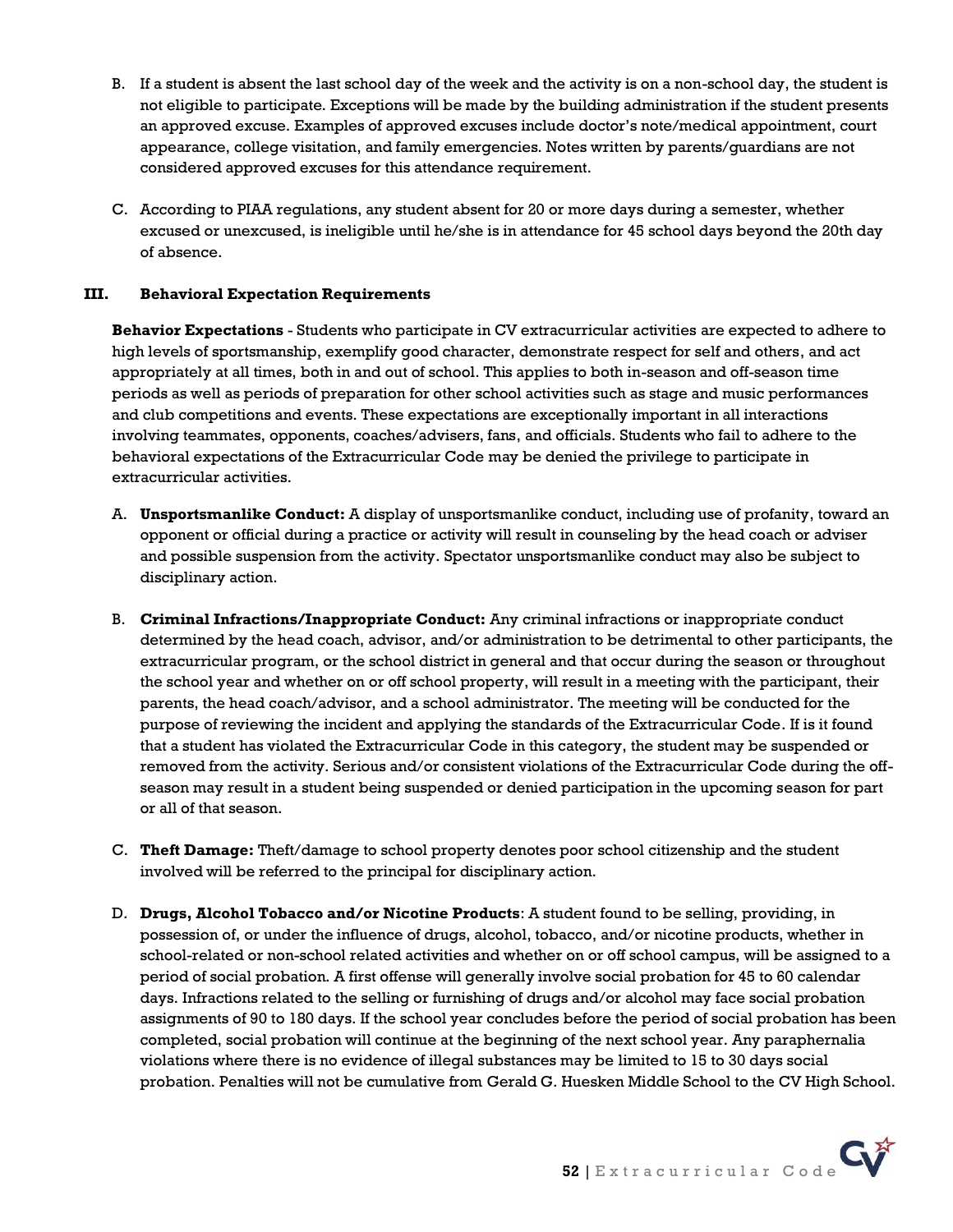- 1. A suspension can be reduced to 20 days for a first offense if the student successfully completes a drug and alcohol program and performs 20 hours of community service. Both the drug and alcohol program and community service must be approved by administration. The student may complete the drug and alcohol program through the school's Student Assistance Program (SAP) or through a private provider at their own expense.
- 2. A subsequent drug or alcohol offense in accordance with this policy will result in social probation for one (1) calendar year. Any exceptions with a second offense due to unique or mitigating circumstances must be appealed to the superintendent who may place conditions for such exceptions as deemed appropriate. There will be no administrative appeals for additional drug and alcohol violations.

**Exemption from Drug, Alcohol and Tobacco Policy:** A student may be exempted from the requirements of this policy if he or she voluntarily seeks help for a substance abuse or alcohol problem before he or she involved in any action which might result in the application of this policy. That request for help can be made to any staff member who will refer the student to the Student Assistance Program (SAP) or the counselor. A student's exemption from disciplinary action is dependent upon their full cooperation with the recommendations of the SAP or counselor. The exemption from disciplinary action relates only to the admission of substance abuse and the request for help! It does not apply to any future violations of the drug and alcohol policy.

- E. **Administrative Action:** The following administrative actions may be used in response to violations of the Extracurricular Code:
	- 1. **Suspension:** During a suspension for disciplinary reasons,
		- a. The student will not be permitted to participate in any scheduled game or event during the period of suspension.
		- b. They may be permitted to practice with their team or group during the period of suspension.
		- c. They may *not* be permitted to travel with the team or group to any official contest.
		- d. They will *not* be permitted to dress for a game or contest during the period of suspension.

**2. Social Probation:** Students may be assigned to social probation for violations of the Extracurricular Code. Students assigned to social probation are prohibited from the following:

- a. Participation in or attendance at home or away extracurricular activities (including schoolsponsored, extracurricular field trips, and special events).
- b. Driving to or from any school property.
- c. After school non-academic use of facilities.
- d. Participation in leadership and representative positions.

The length of a social probation assignment may vary according to the nature of the violation. Social probation will be assessed using calendar days. Students assigned to more than 20 days of social probation may be provided an opportunity to reduce the duration of their assignment. Such reductions shall be granted in accordance with the successful completion of conditions that have been determined by administration to be rehabilitative in nature.

*NOTE: Refer to Section III - D for additional information on social probation for violations of the Extracurricular Code in the area of drug, alcohol and tobacco/nicotine products.*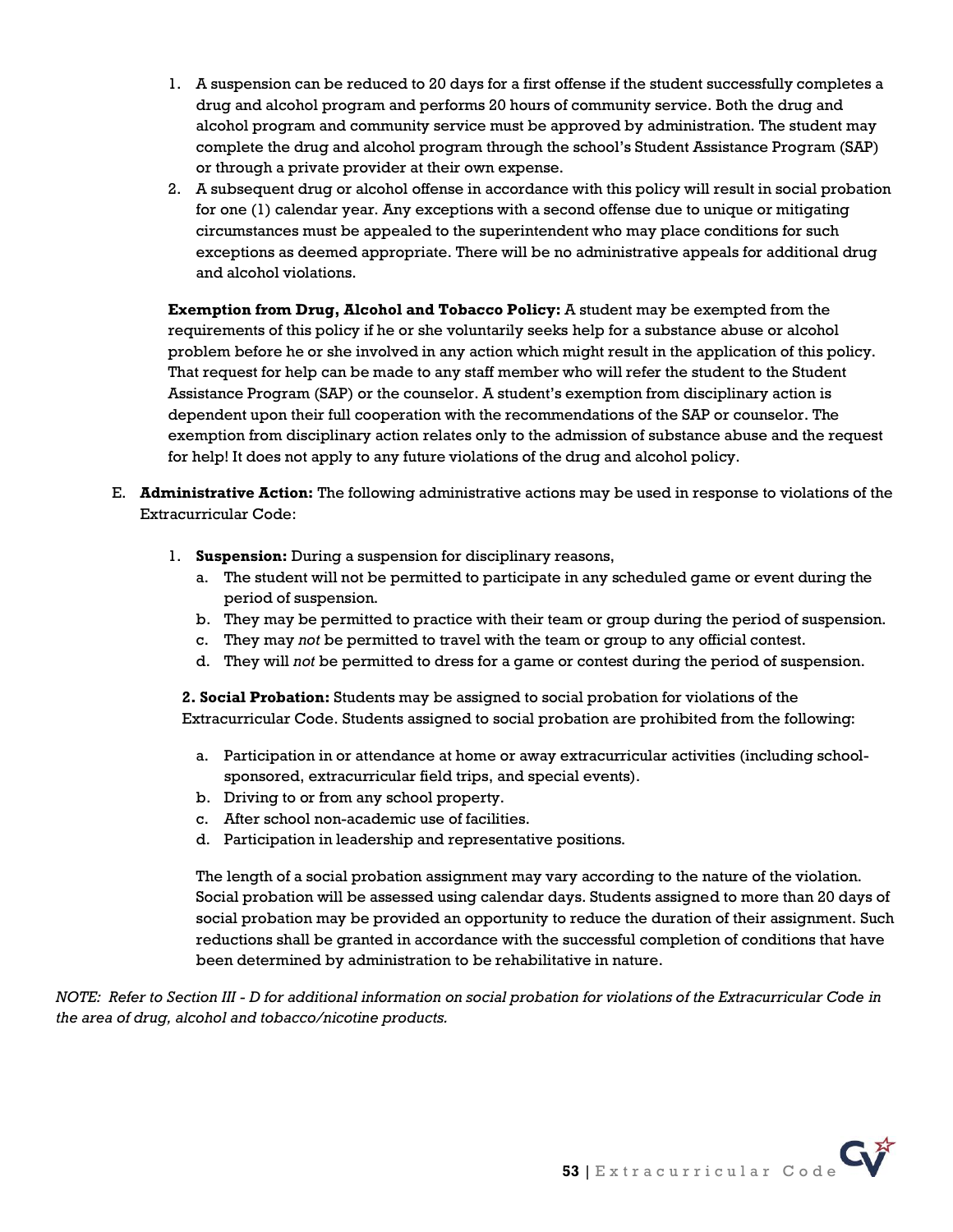### **IV. Team/Club Membership**

Students are expected to accept the rules, regulations, and responsibilities that are unique to their selected extracurricular program(s). Students are expected to willingly accept these obligations as condition for membership on any teams/clubs.

### **A. Earning a Varsity Letter**

- 1. Completion of the sports season, including post-season, playoffs, and exhibitions is required to earn a varsity letter or be eligible for other team or individual awards.
- 2. Exceptions to this rule will include medically excused absences and extenuating circumstances approved by the head coach and/or administration.
- 3. Students who quit or are removed from extracurricular activities for disciplinary reasons during the season are not eligible to earn a varsity letter or other awards for that season.
- **B.** When provided, students shall use **school transportation** for travel to and from away activities. Exceptions to school transportation include:
	- 1. Injury requiring alternate transportation.
	- 2. Prior arrangement made in writing between the participant's parent/guardian and the athletic director/adviser for the student to ride with the parent/guardian of those specified by the parents. When the parent/guardian is present at the activity, they may verbally inform the coach or adviser that they are taking their child with them.

### **C. Equipment:**

- 1. All equipment/uniforms issued to participants are considered to be the property of Conestoga Valley School District and as such must be returned at the conclusion of the season.
- 2. Equipment/uniforms must be returned according to the directions and conditions set forth by the head coach/adviser or their designee.
- 3. Equipment/uniforms must be maintained in good condition and if lost, stolen, or damaged become student obligations. All extracurricular obligations must be met prior to students being permitted to participate in the next season's activities.

### **D. Removal/Quitting**

- 1. An athlete may not quit one sport or club and participate in another after the first two weeks of practice without the consent of the athletic director or building administration.
- 2. A student suspended from a team may not practice in another sport or activity until the present sport/activity is ended unless approved by the athletic director and administration.
- **E. Participation in Multiple Activities:** Student-athletes who wish to participate in more than one sport *during the same season* must obtain prior approval from the athletic director and administration. Approval of coaches/advisors is required for students who wish to participate in one sport and/or one or more extracurricular activities occurring at the same time (administrative approval is not required in these cases).
- **F. Issues and Concerns:** When in the course of participating in extracurricular activities a student has a question or experiences a problem regarding team or club rules and/or the decisions of the coach/adviser, they should make arrangements to meet with the coach/adviser privately at a mutually agreeable time to discuss the matter. If issues of this nature are not resolved, the matter should be referred to the athletic director (for sports-related issues) or middle school or high school principal.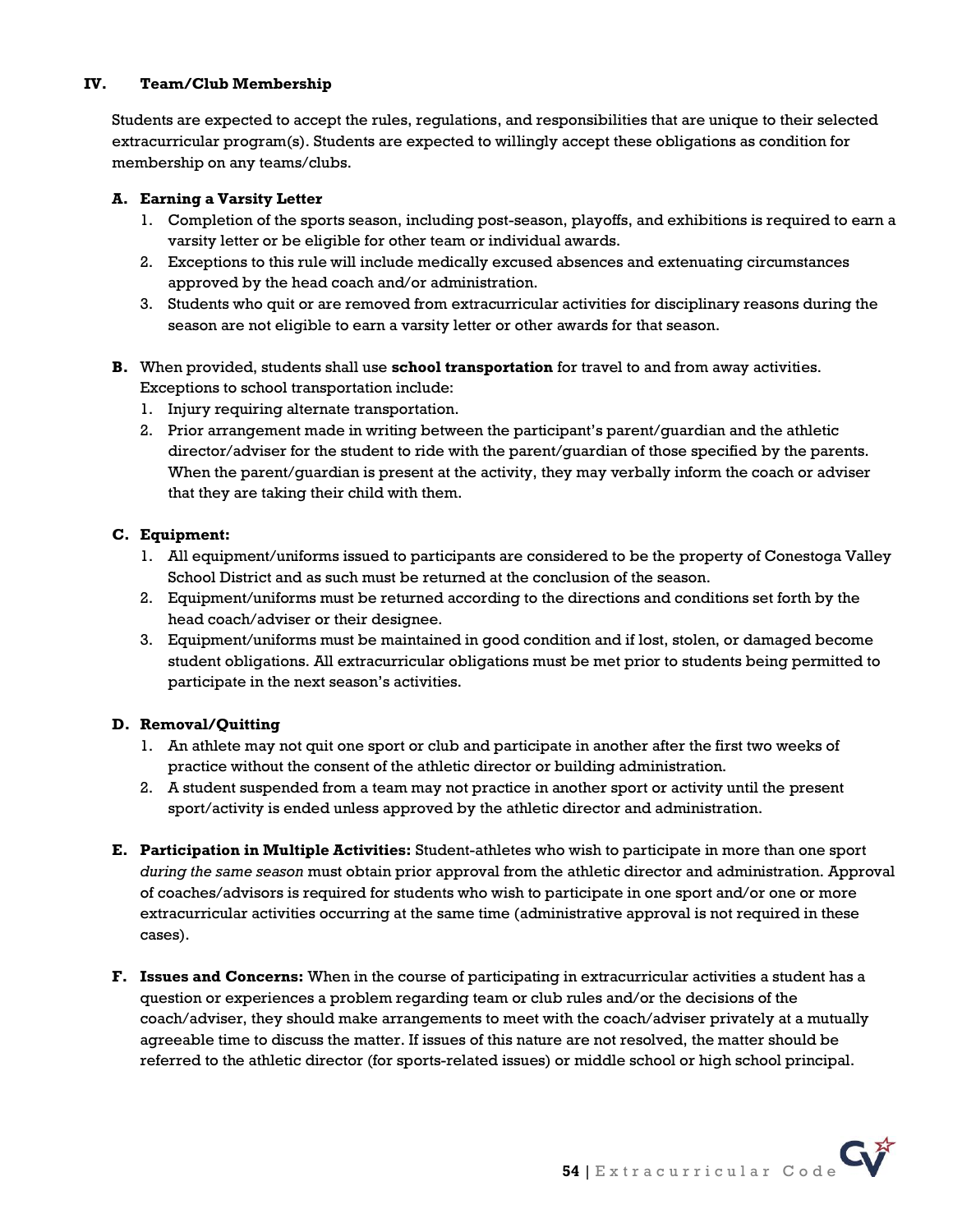# **Pupil Services**

<span id="page-54-0"></span>Pupil Services are programs that support the overall mission of the district by ensuring that students have or attain competencies necessary to benefit from the instructional program. Pupil Service staff can identify and remove barriers in order for a student o benefit from instruction. Examples of pupil service staff are school psychologists, school counselors, school nurses, and home-school visitors.

#### **Framework for Pupil Services**

• Developmental Services:

Counseling, psychological, health that support students in addressing academic, behavioral, health, personal, and social developmental issues.

• Diagnostic, Intervention, Referral Services:

Identify barriers that limit a student's success in school, engage in activities to limit/eliminate those barriers, refer to school-based professionals or community-based assistance.

• Consultation and Coordination Services:

Partnerships with parents, families, staff, community resources to address barriers to educational objectives.

**Care Team:** Threat assessment is the primary role of the Care Team. It is a fact-based process for the assessment of and intervention with students whose behaviors may indicate a threat to the safety of the student, other students, school employees, school facilities, the community, or others.

Threat assessment is a prevention strategy.

- School communities work together to identify student threats before they become acts of violence
- Schools have systems in place to process information
- Students receive assistance through early identification

**Gifted Screening and Evaluation Procedures:** Conestoga Valley School District advocates for appropriate educational opportunities for all students. Students are screened in second grade to determine if additional assessment is necessary to consider gifted programming. Students may be identified based on multiple criteria as listed in district procedural guides. This program services students who demonstrate advanced abilities who require additional programming to meet their needs under Chapter 16 of the Pennsylvania School Code. Parents with questions on this process or results can contact the school psychologist assigned to their building. If you feel your child may be in need of gifted services, you may request that your child be considered for evaluation. Parent requests should be made in writing to the building principal.

**Group & Individual Counseling:** In addition to the developmental aspect of pupil services, there are a range of other services available. Group discussion opportunities are provided at all levels. Topics include information on changing family structures, general growth and development, and special focus groups. Individual counseling is provided to students who need more extensive support than can be provided in a group or classroom setting. School counselors will not become involved in extended therapy sessions. They will, however, work to assist the students and the parents to secure the needed assistance in the community.

**Agency and Community Referrals:** Many obstacles to a child's learning are not school oriented and they require specialized treatment. Counselors work with parents in seeking appropriate services in the community. They are also available to coordinate the services of the agency/private practitioner with that of the school.

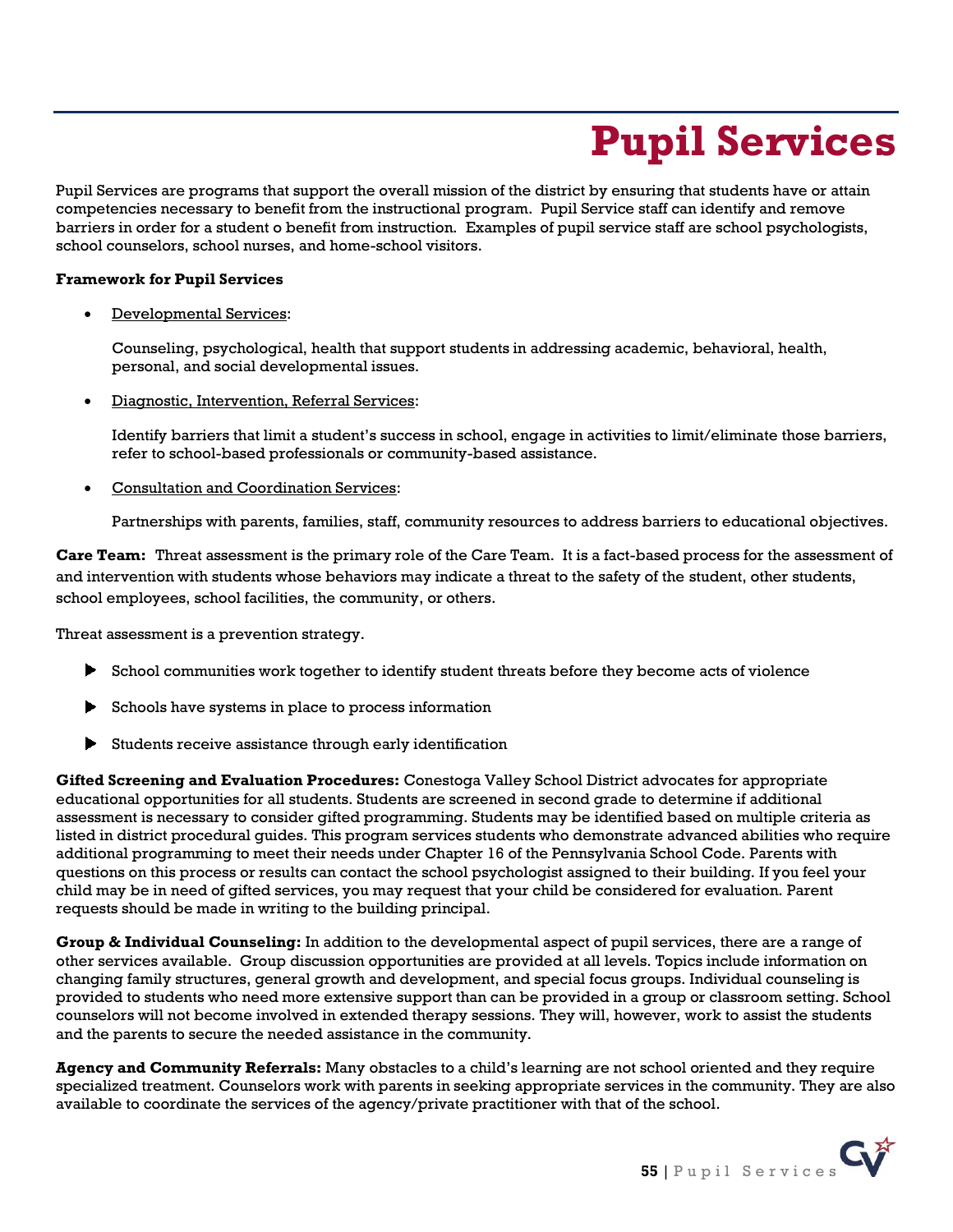**RtII (Response to Instruction & Intervention):** Services are available in each elementary building, the Middle School, and the High School for students who are not realizing success in school. A specially trained team made up of an RtII teacher/coordinator, subject teachers, administration, school counselors, and other professional staff, is available to work with parents, teachers, and students in establishing a plan for student success.

**Home School Visitor:** A home school visitor is available to students and their parents at times when individual or family problems rise. The home school visitor maintains close contacts with other pupil service workers and coordinates those services to the family. In addition, the home school visitor is familiar with all local community agencies and can assist a family or student in obtaining needed services.

**Child Abuse Reporting:** The Pennsylvania Child Protective Services Law requires school personnel and school volunteers to report suspected child abuse to ChildLine at (800) 932-0313 or electronically to th[e PA Child Welfare](https://www.compass.state.pa.us/cwis)  [Information Solution \(CWIS\).](https://www.compass.state.pa.us/cwis) The school's role is limited to reporting the incident-not investigating it. The law does, however, require the schools to cooperate with the agency investigation.

**Parental Involvement:** The district places a strong emphasis on parental involvement. No one single factor is more effective in working with a child than cooperation and involvement of his/her parents. Parents and the school form a partnership in providing a network of support for the child during both normal life experiences and in times of difficulty. If that partnership fails to develop, the school's options in serving the child are greatly limited.

# **FREE AND REDUCED PRICE MEALS**

Conestoga Valley School District participates in the National School Lunch Program under USDA sponsorship. Thus, qualifying households may be eligible for Free or Reduced Price breakfast and lunch. One application may be used for all children in a household. Applications are distributed to students at the beginning of the school year. You may apply at any time during the school year. All information is strictly confidential. If you have not received an application, parents can obtain one from any school office or apply online a[t http://www.compass.state.pa.us.](http://www.compass.state.pa.us/)

Each building offers a variety of breakfast and lunch choices daily, as well as ala carte snacks and beverages. All meals served adhere to the USDA Meal Pattern and provide students with minimum of 1/3 of the USDA's recommended daily allowances.

## **ONLINE LUNCH PAYMENTS**

Conestoga Valley Food Services partners with K12PaymentCenter to provide parents a secure, easy, and convenient way to apply funds directly to student meal accounts online. Parents can check account balances and review student purchases. Parents will also receive notification when student meal balances run low. Registration requires a student's seven-digit ID number and can be done at [www.k12paymentcenter.com.](http://www.k12paymentcenter.com/)

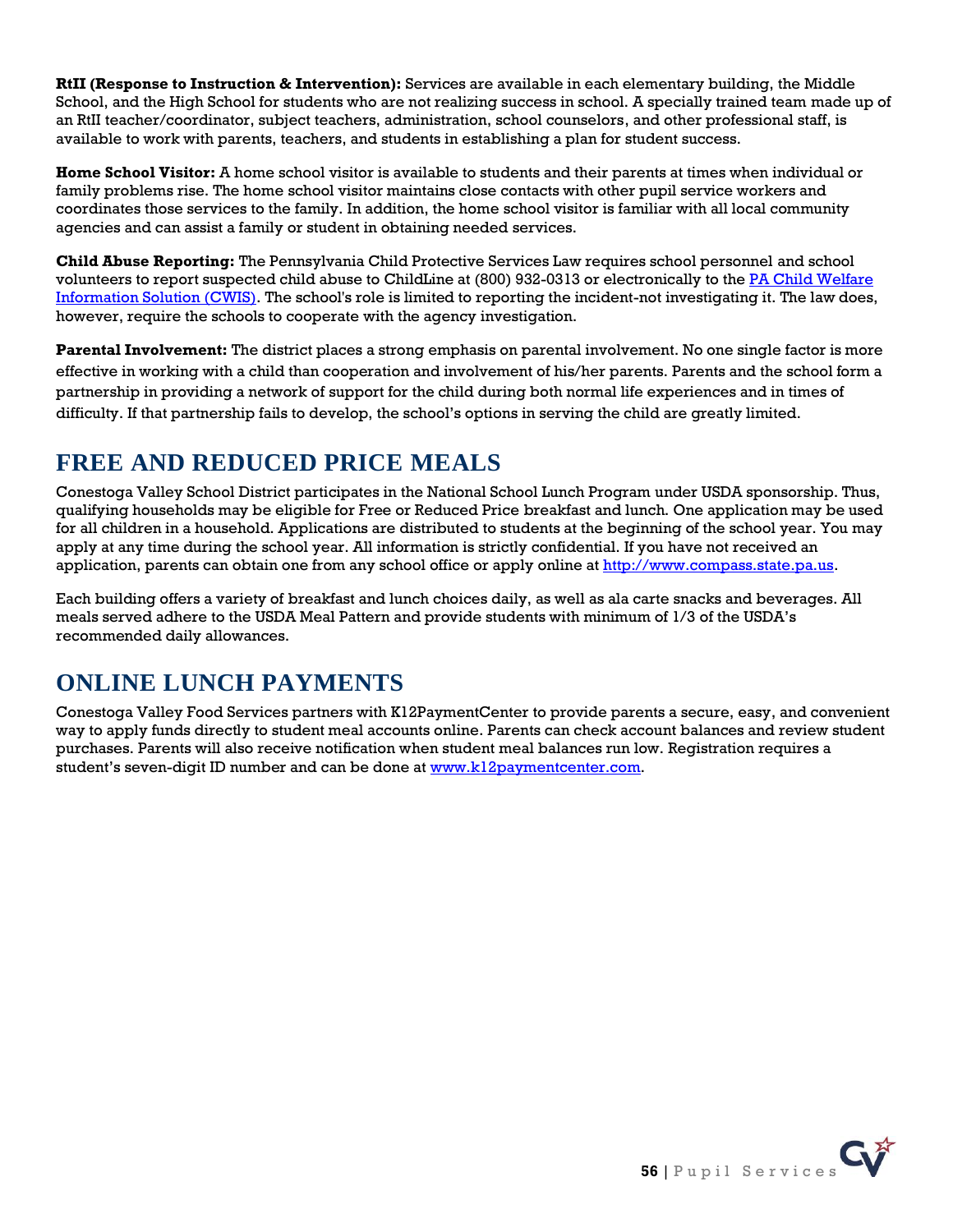# **PUPIL SERVICES DIRECTORY**

Pupil services include those services specifically designed to support the student throughout the educational process. Services include counseling, career education, health, psychological, and substance abuse. The staff of the department of pupil services falls under the direction of **Sarah E. Schaefer, Ed.S.**, Assistant to the Superintendent for Pupil Services.

### **Counselors**

Katherine Young, Brownstown Elementary Tina Brenneman, Leola Elementary Jennifer Cangialosi, Fritz Elementary Beth Sharp, Smoketown Elementary Jennifer Gabryluk, Gerald G. Huesken Middle School Taylor Lantz, Gerald G. Huesken Middle School Robert Capolupo, CV High School Morgan Bright, CV High School Douglas Helsel, CV High School Jill Stauffer, CV High School

### **Psychologists**

Dawn Utley, Smoketown Elementary Mary Strohm, Fritz Elementary Kim Melhorn, CV High School Dr. Erin Haugh, Leola Elementary Lisa Ammon, Gerald G. Huesken Middle School Elizabeth Weidner, Brownstown Elementary

### **Home School Visitor/School Social Worker**

Katie Reiff, MSW, LSW, HSV *Elementary Home School Visitor/School Social Worker Conestoga Valley School District*

*Grades K-6 2426 Old Philadelphia Pike Lancaster, PA 17602 717-394-0555 ext. 6840 [katharine\\_reiff@conestogavalley.org](mailto:katharine_reiff@conestogavalley.org)*

Carla DiClemente, LSW, HSV *Bilingual Home and School Visitor/School Social Worker Grades 7th-12th Conestoga Valley SD*

*2110 Horseshoe Rd Lancaster, Pa 17601 717-397-5231 ext1020 [Carla\\_DiClemente@conestogavalley.org](mailto:Carla_DiClemente@conestogavalley.org)*

### **Administrative Asst. for Student Services**

Laurie Groff, District Office

**Administrative Asst. for Special Education** Cara Forrest, District Office

### **Nurses**

#### **High School**

Nancy Lopez, MSN, RN – Certified School Nurse, District Nurse Coordinator Karen Musser, BSN, RN – Health Room Nurse Melissa Rossos, LPN – Health Room Nurse

#### **Middle School**

Keith Dieterle, MEd, RN – Certified School Nurse Elizabeth Messner, LPN – Health Room Nurse

### **Brownstown Elementary School**

Ashlee Simmons, MSN, RN – Certified School Nurse Janelle Martin, LPN – Health Room Nurse

### **Fritz Elementary School**

Susan Miller, MSN, RN- Certified School Nurse Jennifer Schnapf, BSN, RN- Health Room Nurse Katrina Krasinski, BSN, RN-Health Room Nurse

### **Leola Elementary School**

Susan Miller, MSN, RN – Certified School Nurse Kristyn Brooks, RN - Health Room Nurse Melissa Rossos, LPN – Health Room Nurse

### **Smoketown Elementary School**

Ashlee Simmons, BSN, RN – Certified School Nurse Jennifer Schnapf, BSN, RN – Health Room Nurse

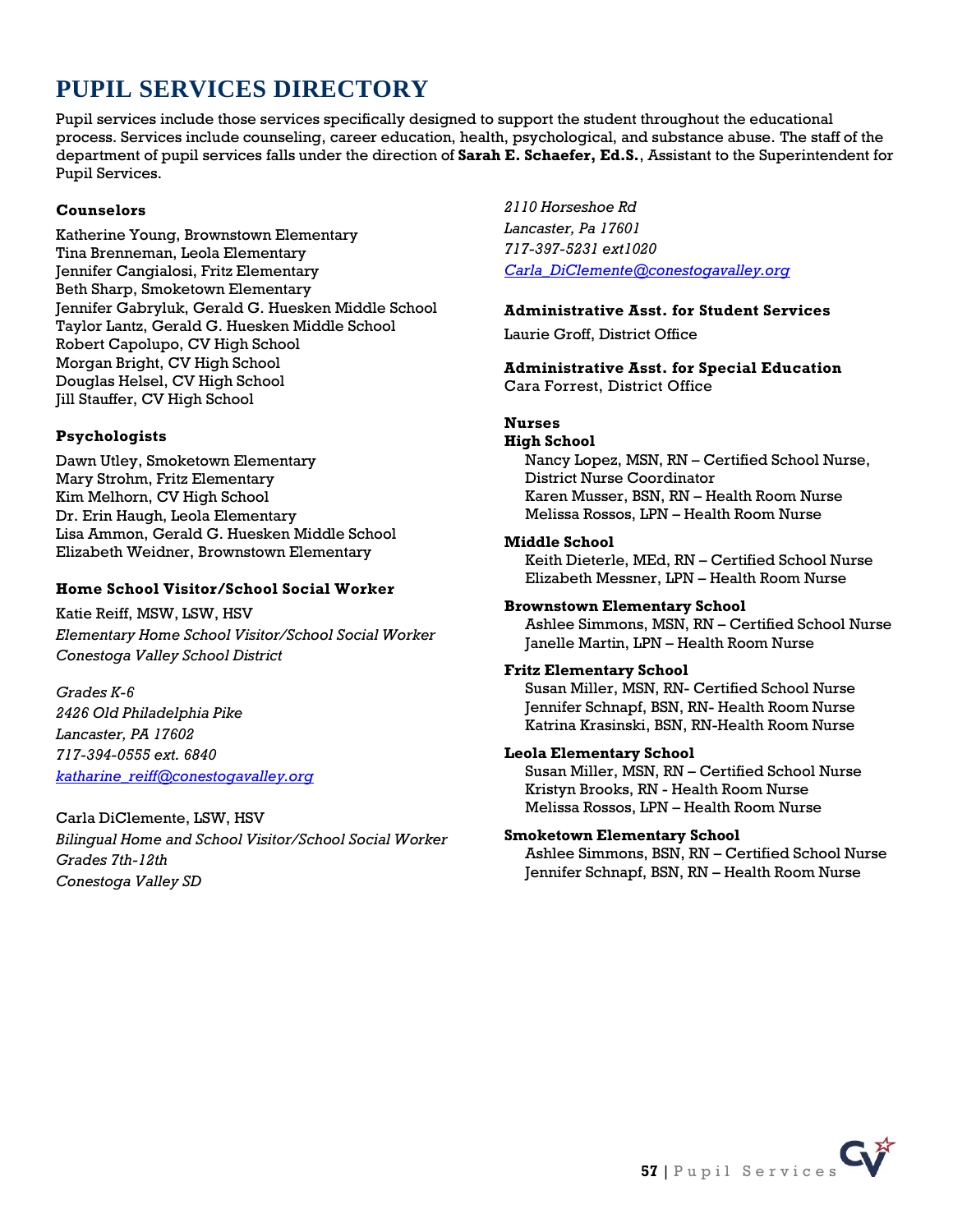# **Health Services**

### <span id="page-57-0"></span>**Introduction to Health Services**

CV provides a staff of school nurses and health room nurses in each building. These staff members coordinate state mandated health programs and are available to handle illness and injury occurring while the child is in school. In addition to providing health room services, the nurses serve as resources to the classroom teacher and community on health related issues.

All students will receive routine health services unless a parent/guardian submits to the building nurse a written notification of refusal for treatment. Please note that the results of the yearly health screenings will be available on the Parent Portal once results are obtained. If you have any questions, please contact your school nurse.

# **ATTENTION PARENTS!**

## **Do Not Send Ill Children to School!**

Please do not send your child to school if ill. The school will not provide diagnostic services nor will they allow your child to spend the day in the health room. Likewise, do not expect the nurse to treat/diagnose injuries or illness which occur at home. In both above situations, the nurse will contact you and expect you to provide appropriate care including coming for your child.

**School Safety:** In cases where the principal, counselor, or nurse feels that a child's health or safety is threatened or is a threat to others, they will immediately contact the parent to refer to appropriate community resources. They may also refer to the home/school visitor to work with the parent.

#### **Parents Responsible for Transportation: Car or Ambulance**

School personnel are not permitted to transport ill students for any reason. If your child becomes ill or injured in school, you will be contacted and will be expected to make arrangements for transportation home or to a medical facility. In the event that you cannot be reached, the school may call an ambulance at your expense. Also, in the event of an emergency, the school nurse may call an ambulance before notifying parents/guardian if the nurse feels this action is appropriate.

**State-Mandated Services:** The state-mandated program requires physical exams for entry to school and at Grades 6 and 11. Dental exams are required for school entry and in Grades 3 and 7. CV recommends that these exams be performed by the family physician/dentist on forms provided by the school. In addition, vision, height, weight, and body mass index are checked annually. Scoliosis and hearing screenings are completed at intervals required by the state. Forms can be downloaded at *www.ConestogaValley.org/health*.

**Health Clinic Services Not Available in School:** The primary function of school health services is preventative in nature. Through classroom presentations and health screening activities, nurses try to teach sound health habits and to detect health problems early. Health room care is available for students who become ill or are injured while in school. Please do not expect the school to handle sickness or injury occurring outside of the school day.

\*If students become ill or injured during the school day, they must report to the nurse's office for evaluation. Students are not permitted to call home from cell phones for parents to pick them up.

**Special Medical Services:** Special medical services may be handled on an individual basis by contacting the nurse. Parents are expected to provide special equipment.

**Immunization Law:** Students are required by law to have immunizations up to date with all requirements met within the first five school days of a new school year. Exceptions to this law would be for medical reasons documented by your healthcare provider or religious/moral beliefs. Contact your school nurse if you have questions about immunizations. Low cost immunizations can be obtained at the PA State Health Center at 1661 Old Philadelphia Pike, Lancaster (299- 7597). Also, the Lancaster General Hospital's ChildProtect Program offers immunizations free of charge to persons who

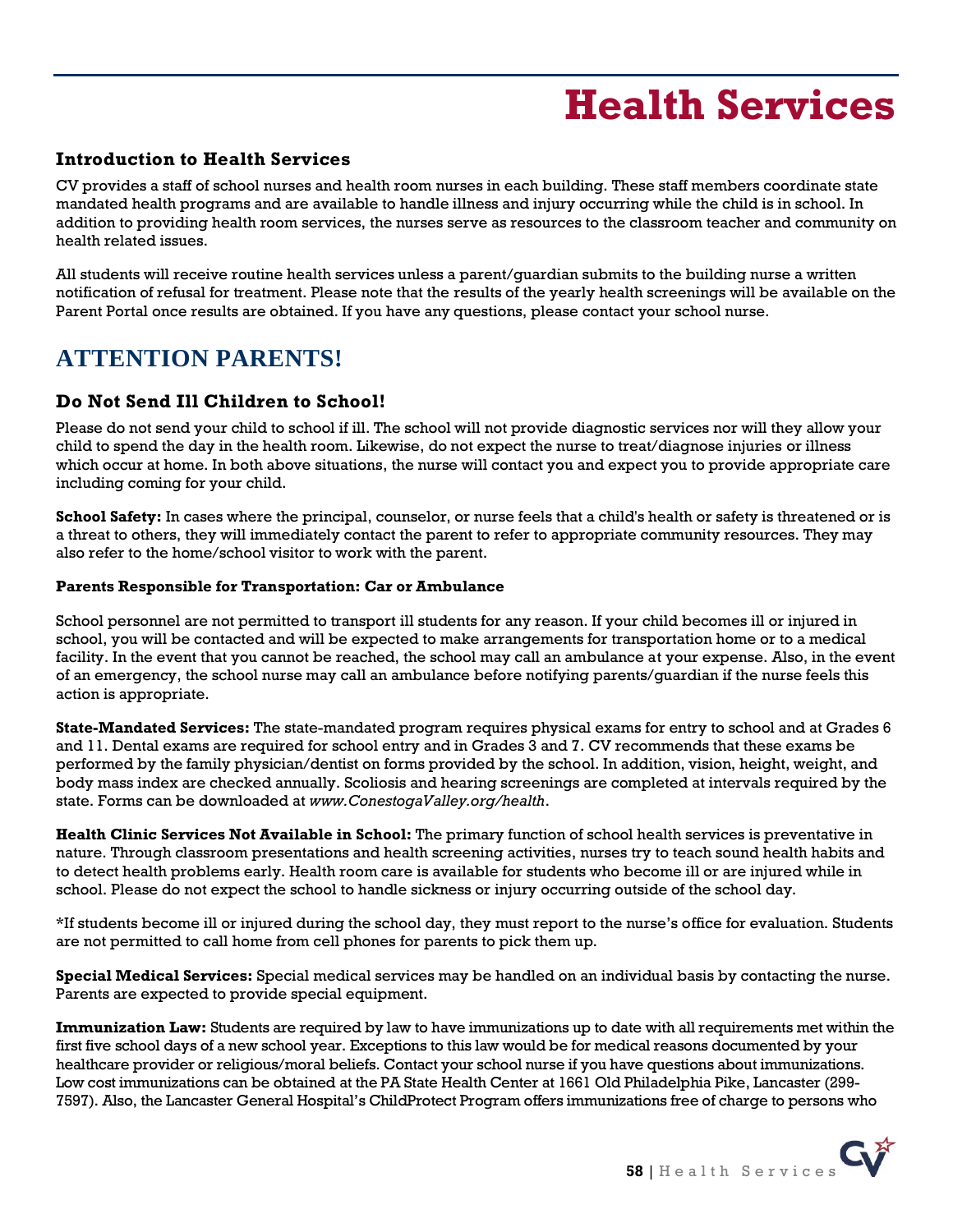are without insurance coverage for immunizations. Information regarding ChildProtect can be obtained by calling 544- 3138.

**Varicella (chicken pox)** is now a reportable disease in Pennsylvania. Please notify the school nurse if you suspect your child has chicken pox.

**Head Lice:** While our school district does not routinely screen for head lice, the school nurses will help families to understand the treatment process which will help to eliminate this problem. School nurses will check other students as needed based on nursing judgment. Contact your school nurse for additional information concerning this issue or visit *www.ConestogaValley.org/health*

## **MEDICATION ADMINISTRATION IN SCHOOL**

Parents/guardians have the primary responsibility for the health of their children. As a general rule and if at all possible, medication should be taken at home. In the event that a medication needs to be administered during the school day, the parent/guardian must provide the following information:

For students requiring daily prescription medications:

- Written instructions/permission from a healthcare provider
- Written permission from the parent/guardian

For students requiring temporary over-the-counter medications:

• Written permission from the parent/guardian

**All medications must be in their original, labeled container.** The nurse will supply a medication order form as needed. The form may also be downloaded at *www.ConestogaValley.org/health*

For their safety, students are prohibited from carrying any controlled substance medications (such as Ritalin, Adderall, or narcotic pain relievers) at any time. Parents/guardians are required to deliver these medications to school personnel in the properly labeled prescription container. Students must deliver any temporary medication to the school nurse upon arrival to the building.

## **Administering Non-Prescription Medications (Over-the Counter):**

Non-prescription medications will be administered by the school nurse with:

- Written permission from the parent/guardian on the annual health data sheet
- Written orders from our school physician

#### **Exceptions:**

- 1. Inhalers Students may self-carry emergency inhalers with written permission from the healthcare provider and the parent/guardian. Students using inhalers during the school day must report to the nurse's office for evaluation immediately following use.
- 2. Emergency Medication -- Students may self-carry life-saving medications with written permission from the healthcare provider and the parent/guardian.
- 3. Please notify the school nurse of any medication changes throughout the year.

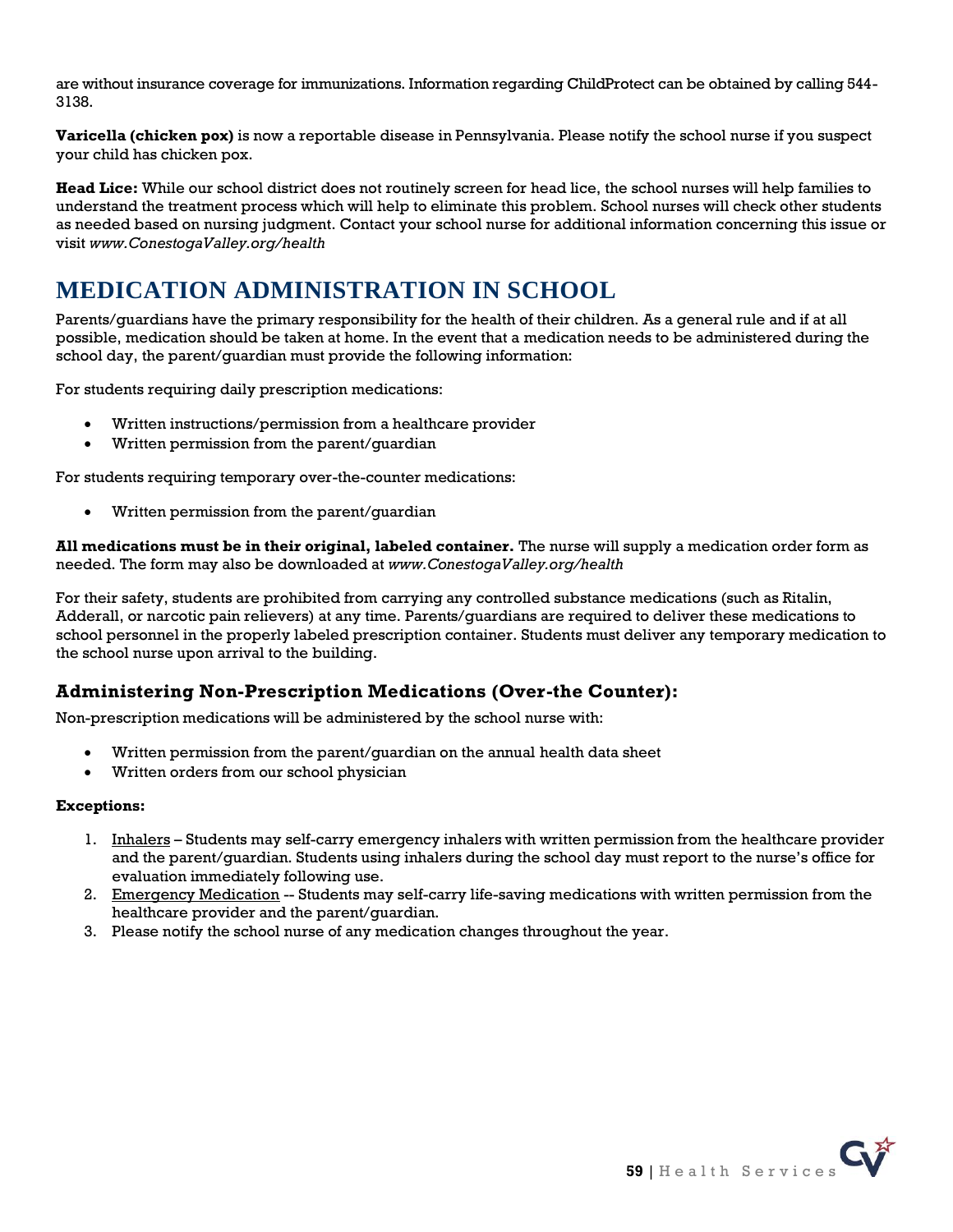# **Exceptional Children**

## <span id="page-59-0"></span>**ANNUAL NOTICES**

## **Annual public notice of special education services and programs, services for gifted students, and services for protected handicapped students**

State and federal special education regulations require each school district to provide notice to the community by publishing an annual public notice to parents, in newspapers or by other media, regarding the school district's identification and screening activities, the location and time of the activities, and also any evaluation activity which takes place in the Conestoga Valley School District. The district is required to provide a free appropriate public education (FAPE) to children with disabilities who are determined, through the evaluation process, to need special education and related services under IDEA and 22 Pa. School Code §14. A school age child with a disability, who is determined to be in need of special education and related services, is identified as a child with a disability eligible for special education in need of specially designed instruction. The following are disability categories under IDEA:

Autism Deaf-Blindness Emotional Disturbance Hearing Impairment Deafness/ Hard of Hearing Intellectual Disability Multiple Disabilities Orthopedic Impairment Other Health Impairment Speech and Language Impairment Specific Learning Disability Traumatic Brain Injury Visual Impairment Including Blindness

## **GIFTED EDUCATION**

Parents who suspect that their child is in need of specially designed instruction beyond that required in 22 Pa. School Code §4 (relating to academic standards and assessments) may request in writing that their child be evaluated under the criteria of 22 Pa. School Code §16.22.

## **EARLY INTERVENTION**

In Pennsylvania, any child between three years of age and the school district's age of beginners who has a developmental delay or one or more of the physical or mental conditions listed above is identified as an "eligible young child." Children who are less than the age of beginners and at least three years of age are considered to have a developmental delay when one of the following exists: (i) the child's score, on a developmental assessment device, on an assessment instrument which yields a score in months, indicates that the child is delayed by 25% of the child's chronological age in one or more developmental areas, as documented by test performance of 1.5 standard deviations below the mean on standardized tests. Developmental areas include cognitive, communicative, physical, social/emotional and self-help. For more information please contact the Lancaster-Lebanon Intermediate Unit 13.

Eligible young children are afforded the same rights under IDEA and 22 Pa. School Code §14 as school age children, in order to determine if they are eligible to receive special education services through the screening and evaluation

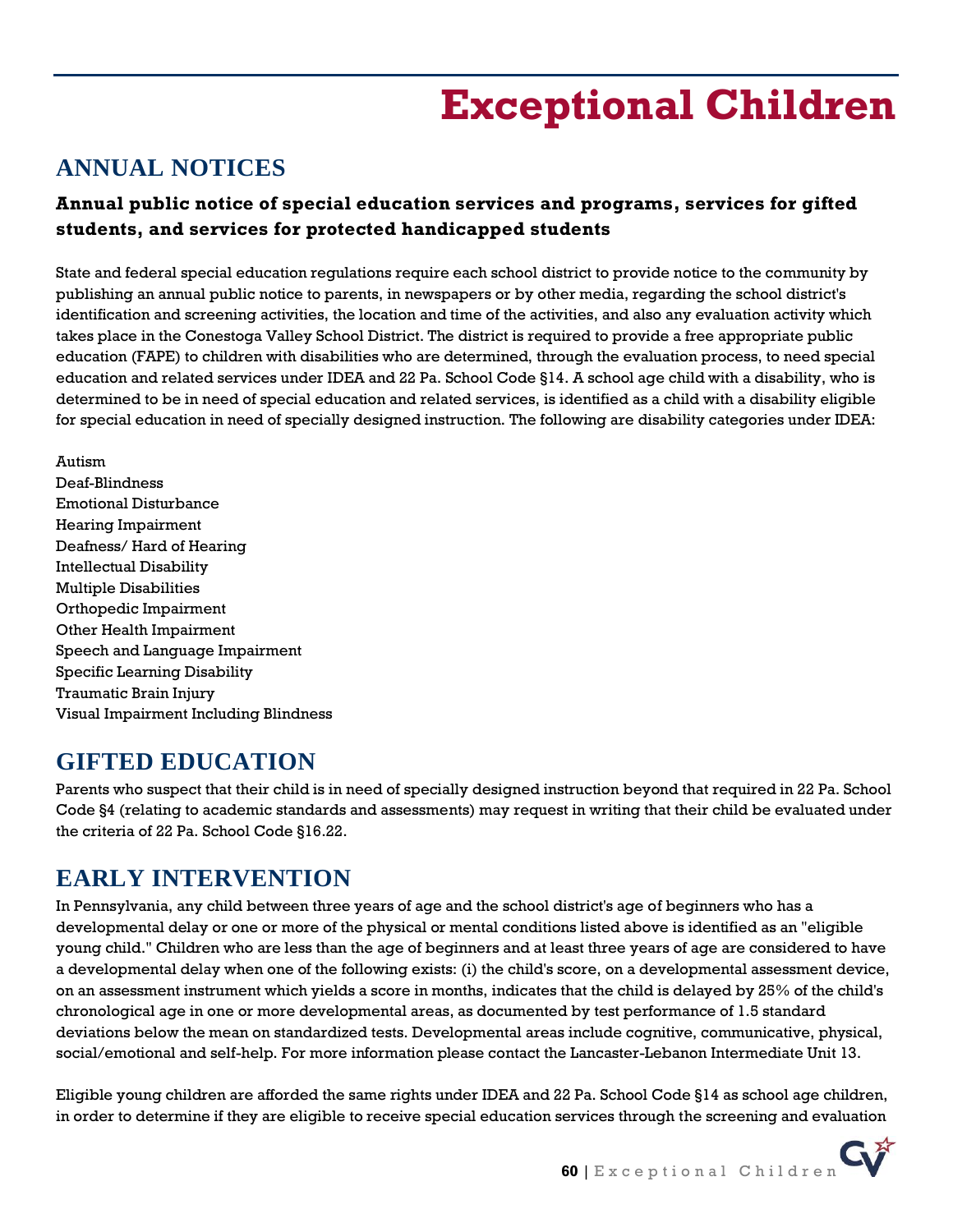process. Once a child is determined to be eligible to receive special education, an individualized education program (IEP) will be developed for the child.

The Pennsylvania Department of Education is responsible for providing programs and services to eligible young children under Act 212 of 1990, the Early Intervention System Act. Screening for preschool children is available through the Lancaster-Lebanon Intermediate Unit. For additional information please contact the Lancaster-Lebanon Intermediate Unit 13 at 717-606-1601.

## **SURROGATE PARENT**

Conestoga Valley School District will arrange for the appointment of a surrogate parent for any student having or suspected of having a disability when the student has no parent, if the parent cannot be located, when the student is a ward of state, or when the child is an unaccompanied homeless youth. The surrogate parent may not be employed by an agency serving the student and must be trained to assure adequate representation for the student.

## **PSYCHOLOGICAL SERVICES**

Psychological services assist in the identification of students with possible disabilities, support for students with behavioral difficulties, and strategies for students with academic problems, which may or may not be caused by an identified disability. Parents are not charged for psychological counseling services that students require if the service is a necessary related service in the child's Individualized Education Program (IEP).

## **SCREENING**

Screening activities are conducted on an on-going basis throughout the school year. Screening is conducted in the student's home school unless other arrangements are necessary. Parents can request screening in writing for their children by contacting the school that their child attends. When screening indicates that a student may be a child with a disability eligible for special education, the school district will seek parental consent to conduct an evaluation.

Screening activities cannot block the rights of a parent to request, at any time, including prior to or during instructional support activities, an evaluation for the purpose of determining if the student is a child with a disability and eligible for special education services.

## **EVALUATION**

"Evaluation" is the procedure used to determine whether a child has a disability and if the child's disability is of the nature and extent that the child would be eligible for special education and related services. Evaluation procedures used are determined on an individual basis by a Multi-disciplinary Evaluation team, which includes the parents. Parents are asked to provide permission to conduct the evaluation via a Permission to Evaluate-Consent Form. The evaluation team takes into consideration cultural issues as they determine the assessment tools that will be administered for the student. A single test or procedure cannot be the sole factor in determining that a child is eligible for special education services. The initial evaluation shall be completed and a copy of the evaluation report shall be presented to the parents no later than 60 calendar days after the agency receives written parental consent. Evaluation for the purpose of determining if a child is a child with a disability eligible for special education does not include the procedures or basic tests that are administered to all children. Parents who think their child is a child with a disability may request, at any time, that the school district conduct an evaluation to determine if the child is eligible to receive special education and related services. This request must be made in writing to the Asst to the Superintendent for Pupil Services. If a parent makes an oral request for an evaluation to any professional school employee or administrator, the school district shall provide the parent with a Permission to Evaluate - Evaluation Request Form to complete within 10 calendar days of the oral request.

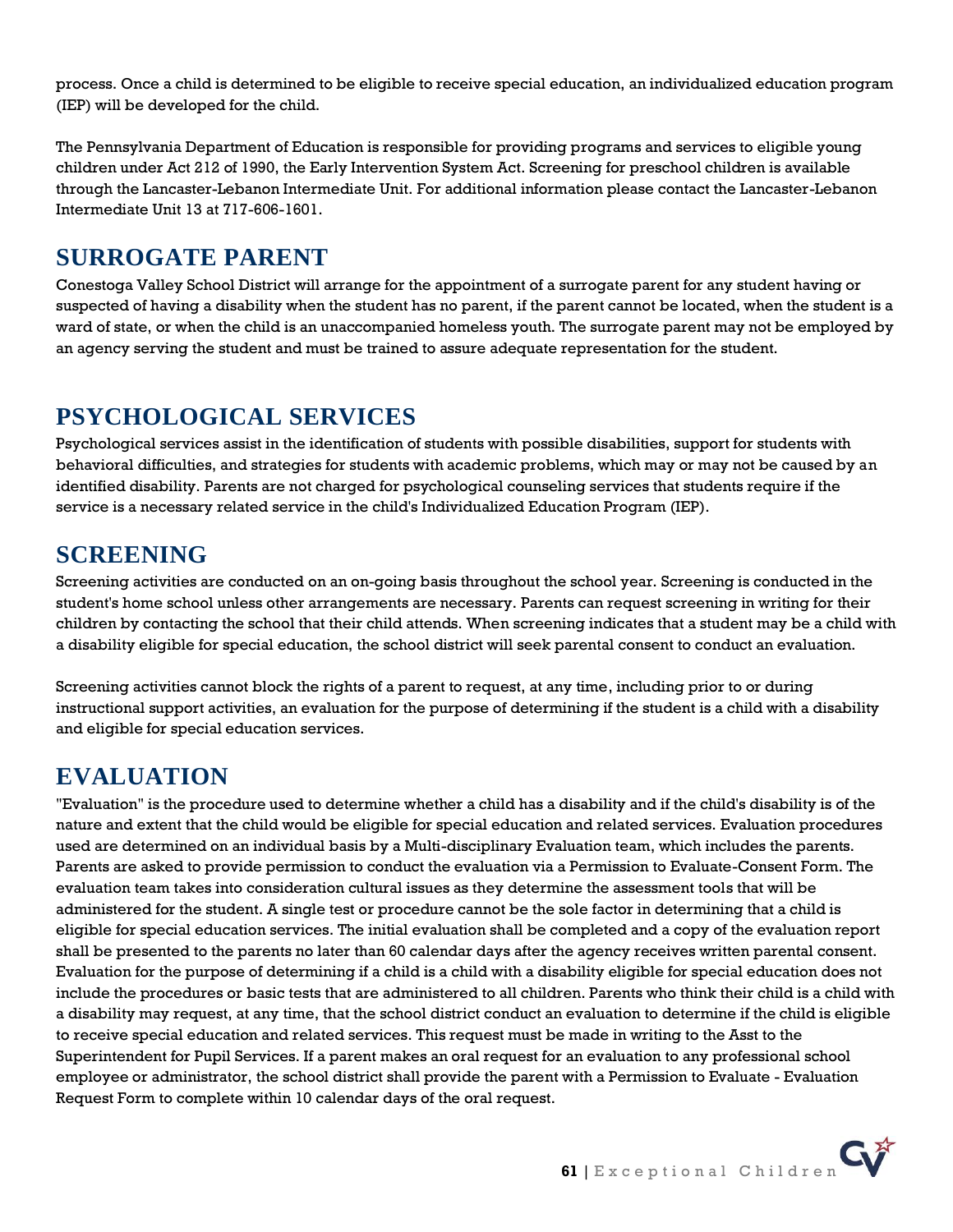## **Independent Educational Evaluation**

The parents of a child with a disability have the right to obtain an independent educational evaluation of the child, subject to the provisions outlined below. The district shall provide to parents, upon request for an independent educational evaluation, information about where an independent educational evaluation may be obtained, and criteria applicable for independent educational evaluations as set forth below. For the purposes of this part, "independent educational evaluation" means an evaluation conducted by a qualified examiner who is not employed by the district and "public expense" means that the district either pays for the full cost of the evaluation or ensures that the evaluation is otherwise provided at no cost to the parent.

A parent has the right to an independent educational evaluation at public expense if the parent disagrees with an evaluation obtained by the district. If a parent requests an independent educational evaluation at public expense, the district, without unnecessary delay, either initiates a hearing under procedures described below to show that its evaluation is appropriate or shall ensure that an independent educational evaluation is provided at public expense. If the district initiates a hearing and the final decision is that the district's evaluation is appropriate, the parent still has the right to an independent educational evaluation, but not at district expense.

If a parent requests an independent educational evaluation, the district may ask for the parent's reason why he or she objects to the district's evaluation. However, the explanation by the parent is not required and the district may not unreasonably delay either providing the independent educational evaluation at public expense or initiating a due process hearing to defend the district's evaluation.

### **Parent-initiated Evaluations**

If the parent obtains an independent educational evaluation at private expense, the results of the evaluation must be considered by the district, if it meets the district's criteria, in any decision made with respect to the provision of FAPE to the child. In addition the independent educational evaluation may be presented as evidence at a Due Process hearing.

## **EDUCATIONAL PLACEMENT**

After the evaluation team has determined that the student is eligible for special education, an IEP team develops an educational program, based on the evaluation, which identifies the type of services, the level of intervention, and the location of intervention. The IEP team must include:

A school district representative (LEA), The general education teacher, The special education teacher, The child's parents and the student when 16 years of age or older.

An IEP describes a student's current educational levels, goals, and objectives, and the individualized programs and services necessary to provide the student with FAPE. These services may include:

Learning support class Life skills support class Emotional support class Sensory support Deaf or hard-of-hearing class Blind or vision loss class Speech and language support class Physical support class Autistic support class

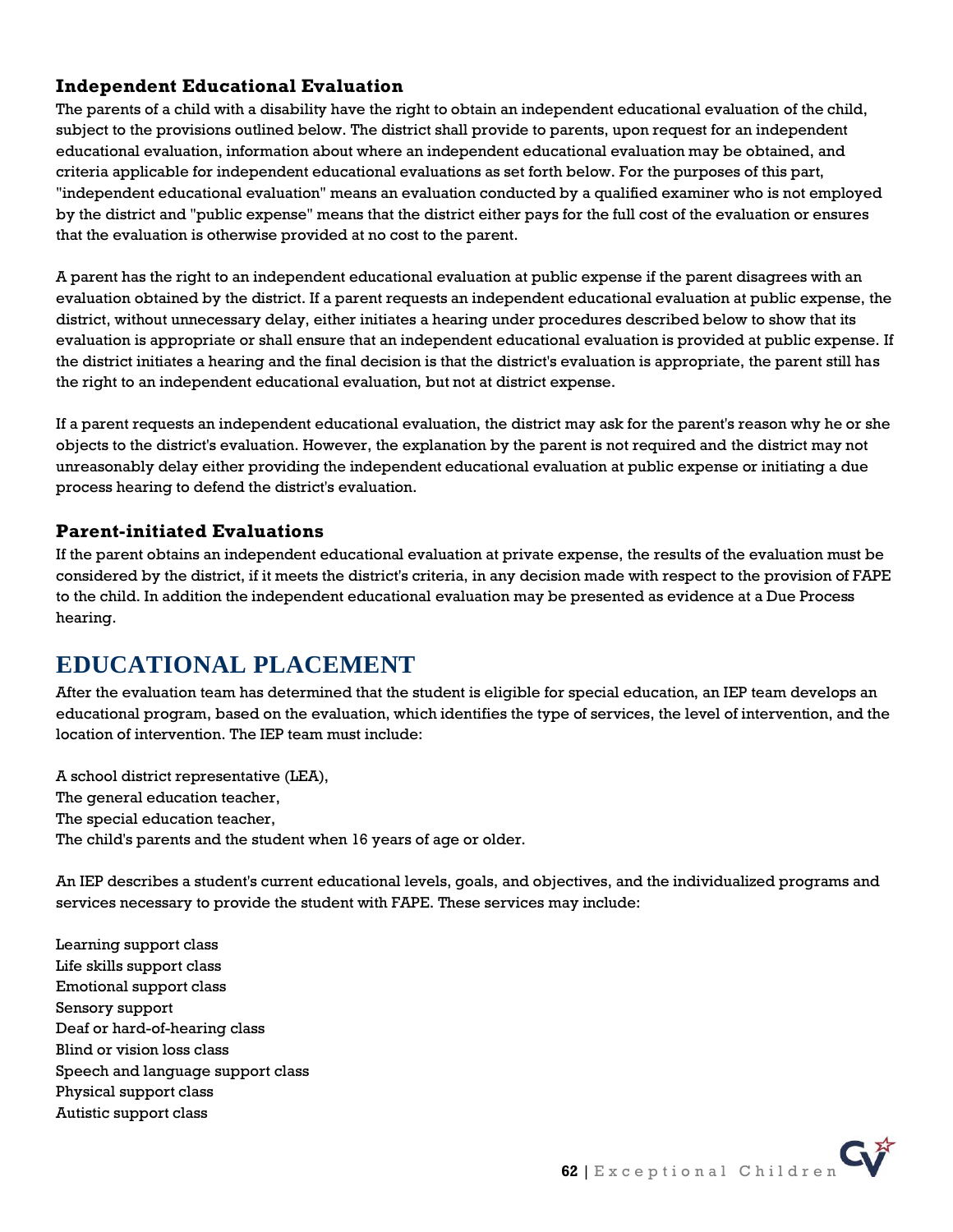Multiple disabilities support class

A student's special education placement must be made in the least restrictive environment in which the student's educational needs can be addressed. All students with disabilities must be educated to the maximum extent appropriate with their non-disabled peers. A student's IEP is reviewed on at least an annual basis.

## **SERVICES FOR PROTECTED HANDICAPPED STUDENTS**

In compliance with state and federal law, and 22 Pa. School Code Chapter 15, the district will provide to each protected handicapped student, without discrimination or cost to the student or family, those related aids, services, or accommodations which are needed to provide an equal opportunity to participate in and obtain the benefits of the school programs and participate in extracurricular activities to the maximum extent appropriate to the student's abilities.

In order to qualify as a protected handicapped student, the child must be of school age with a physical or mental disability which substantially limits one or more major life activities which prohibits participation in, or access to, an aspect of school programs. These services and protections for "protected handicapped students" are different from those applicable to all students eligible or thought to be eligible for special education services and must be designed to meet individual educational needs of the handicapped individual as adequately as the needs of non-handicapped persons are met.

The school district or parent may at any time initiate an evaluation of a student. Parents who wish to have a child evaluated should contact their building principal or school counselor for further information on the evaluation procedures and provision of services to protected handicapped students.

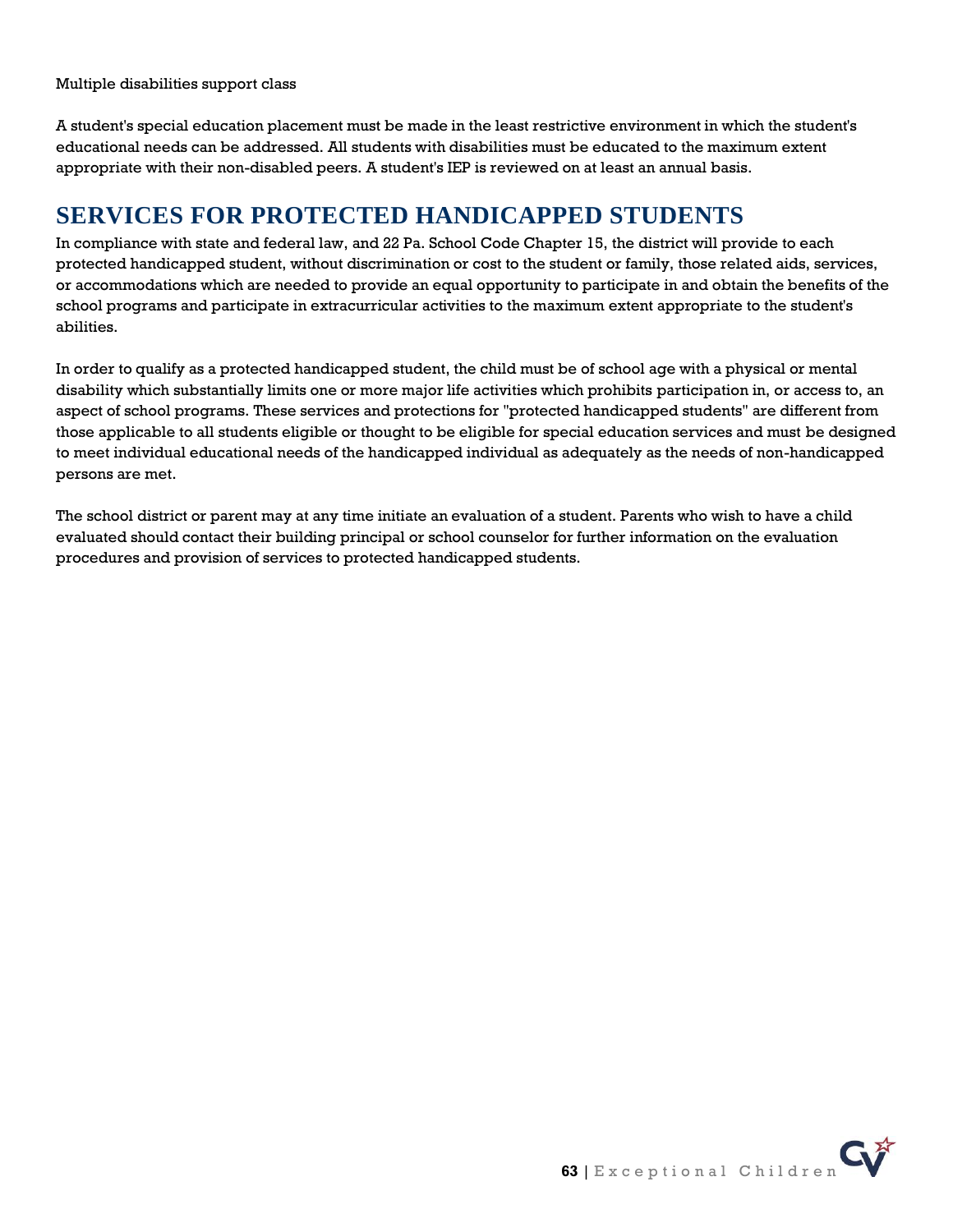# **Living Arrangements**

# <span id="page-63-0"></span>**LIVING ARRANGEMENTS AND DETERMINATION OF RESIDENCE**

## **Custody Issues**

It is the school's policy that the child always return home to the parent with custody.

**Determination of Custody:** Determination of child custody is a legal process, not an educational one. Once custody is determined by the courts, the parent shall provide the schools with a copy of that court order. In the absence of such a document, the school will assume that the parent with whom the child resides has custody.

**Determining Residency:** The residency of the child is assigned through custody. A child may not live with a parent in another district and attend CV because the non-custodial parent resides in this district. At the end of the school day, the child always returns home to the parent with custody unless written instructions are received from the custodial parent prior to the change. The child's attendance is the responsibility of the custodial parent.

**School Records:** See pages 67-68.

**Access to Child by Non-Custodial Parent:** Unless specifically prohibited by the courts, non-custodial parents may have access to the child during school hours if such access is in the best interest of the child. School authorities, acting in loco parentis, may deny such access. The key to the decision is what is determined to be in the child's best interest. Schools may notify the custodial parent prior to contact. Permission of custodial parent is not required.

Non-custodial parents may not take the child off school premises without consent (may be required in writing) of the custodial parent.

**Legal Rights of Stepparents:** Stepparents have no legal right to the child except as described in the section under Student Records. Stepparent signatures are not valid on school documents unless written permission is provided by the parent.

**Non-Custodial Mailing List:** Mailing lists of non-custodial parents are kept by each school. It is your responsibility to inform the school of your current address.

## **Change of Address**

Any change of address necessitates completion of a change of address form in person.

**Residency:** A student's legal residence is where his/her parents/guardians reside.

There are only five exceptions to this:

- 1. Court Placement: Foster child placement—a non-district child placed by the courts into a home in CV.
- 2. Affidavit of Guardianship: The School Code permits a resident to allow a non-resident child to live in their home on a permanent basis. The living arrangement may not be only during the school year for school purposes. Children meeting the requirements of this section are considered to be residents and, therefore, have all the rights & responsibilities as a resident student.
	- Likewise, the resident who sponsored the guardianship is also fully responsible and liable for the child's education including attendance, discipline, and all school-related matters.
	- A child's parent may be expected to sign the affidavit to verify the placement of their child.
	- A guardian must be 21 years old. For more information, contact the building principal or the district case worker.

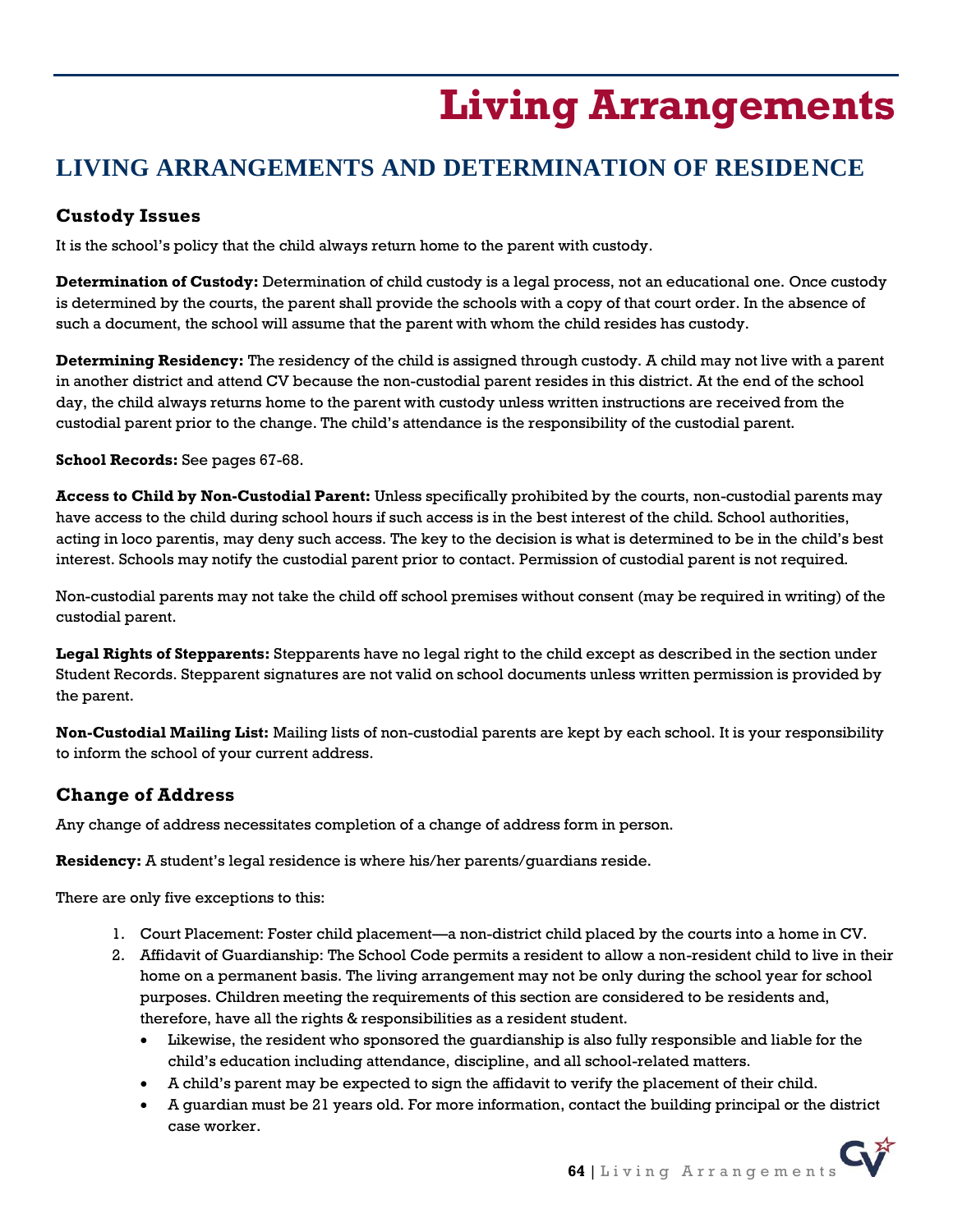- 3. Emancipation: Students who are on their own and living apart from parents and reside in CV may apply for emancipation for school purposes. An emancipated child is freed from all restraints and controls of the parent, financially independent, and totally responsible for all aspects of his/her education.
	- Persons wishing to attend CV as emancipated students shall contact the home school visitor or the administration or counselor for specific details.
	- Emancipation may be denied by the school if the district is not satisfied that the applicant meets all criteria.
- 4. Tuition student: The Board may allow a non-resident to attend CV on a tuition basis. Application is through the Office of the Superintendent.
- 5. Tuition waiver: The Board may allow a non-resident to begin or end a school year in CV pending the family's move. Such permission is for a maximum of one marking period. In addition, juniors who are in good standing and whose parents were residents on the last day of their junior year may attend their last year at CV tuition free. Application must be filed through the building principal.

## **Living at an Alternate District Residence**

It is generally assumed that both parent and child live in the same home. If a child leaves the home of the parent and moves into another home in the district, the building principal must be informed and an affidavit must be completed by parent and guardian. The guardian will then be fully liable for all acts of the child. All information will also be sent to the guardian rather than parent.

### **Attendance Areas**

Each elementary school has clearly defined attendance areas. The student's residence determines the school they must attend.

## **Homeless Children**

Any resident child that becomes a "homeless child" may continue attending their current school when the child's family becomes homeless. Homeless students are defined as individuals lacking a fixed, regular and nighttime residence which can include the following conditions:

- Sharing housing with other persons due to loss of housing or economic hardship
- Living in motels, hotels, trailer parks, or camping grounds due to lack of alternative adequate accommodation
- Living in emergency, transitional, or domestic violence shelters
- Abandoned
- Living in cars, parks, public spaces, or other places not designed for or ordinarily used as regular sleeping accommodations for human beings
- Living as migratory children in above conditions Living as runaway child
- Living as school age unwed mothers in homes for unwed mothers if they have no other accommodations

a. Enrollment: To the extent feasible, and in accordance with the student's best interest, a homeless student shall continue to be enrolled in his/her school of origin while s/he remains homeless or until the end of the academic year in which s/he obtains permanent housing. Parents/guardians of a homeless student may request enrollment in the school in the attendance area where the student is actually living or other schools. If a student is unaccompanied by parent/guardian, the district will consider views of the student in determining where s/he will be enrolled.

The selected school shall immediately enroll the student and begin instruction, even if the student is unable to produce records normally required for enrollment pursuant to district policies. However, the district may require a parent/guardian to submit contact information to contact the previous school for oral confirmation of immunizations, and request records from the previous district (as per Policy CV 206)

If the district is unable to determine the student's grade level due to missing or incomplete records, the district shall administer tests or utilize appropriate means to determine the student's placement.

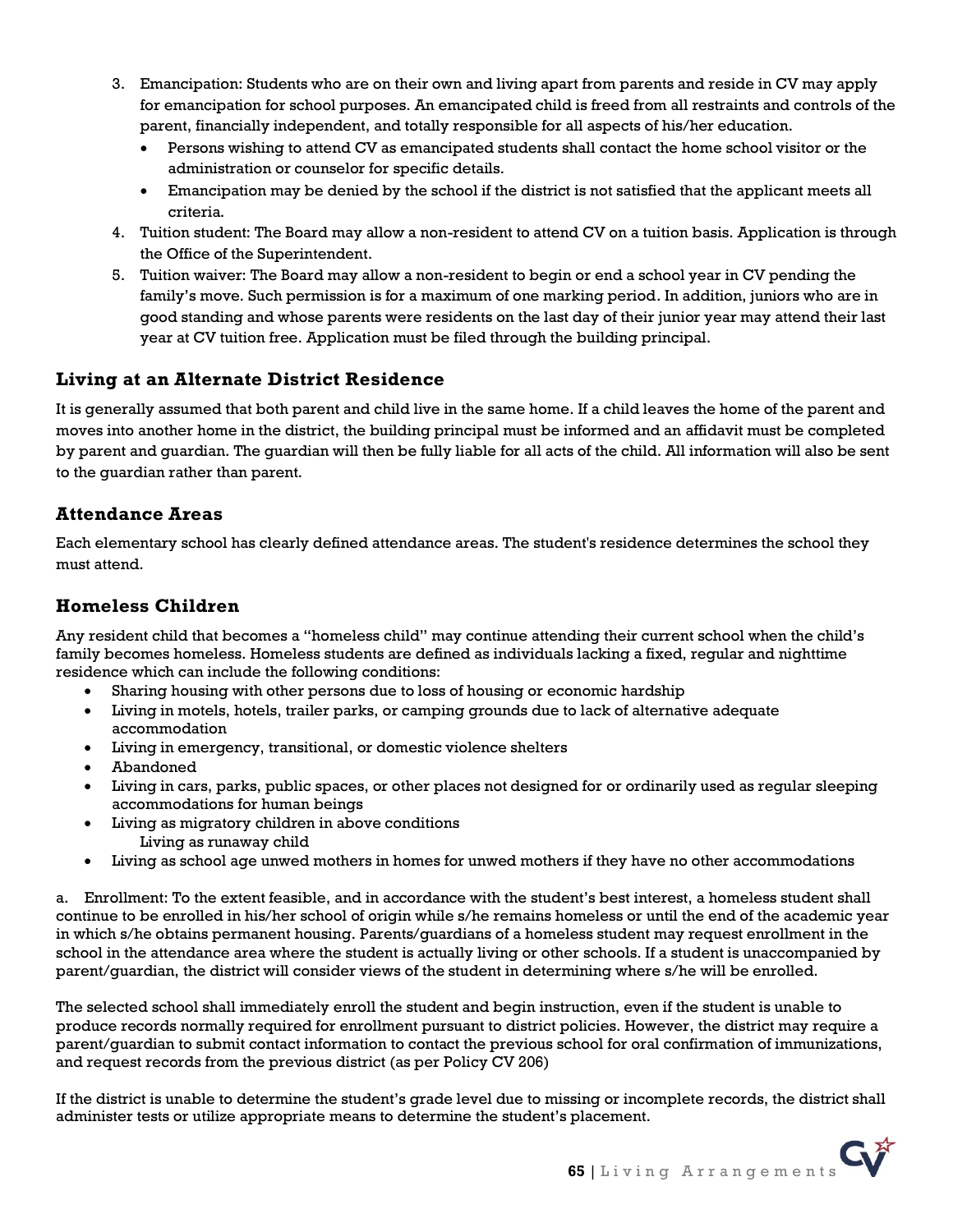If a dispute arises over school selection or enrollment, the student shall be immediately enrolled in the school in which enrollment is sought, pending resolution of the dispute. Parents/guardians shall be provided with a written explanation of the district's decision, their right to appeal, and procedures to use for appeal.

b. Services: Homeless students shall be provided services comparable to those offered to other district students including, but not limited to, transportation, free and reduced lunch programs, vocational and technical (CTC) programs, preschool programs, programs for students with limited English proficiency, and educational services for which students meet eligibility criteria.

c. Transportation: The district shall provide transportation for homeless students to their school of origin or the school they choose to attend within the school district. If the school of origin is outside district boundaries or homeless students live in another district but will attend their school of origin in this district, the districts shall agree upon a method to apportion the responsibility and costs of transportation.

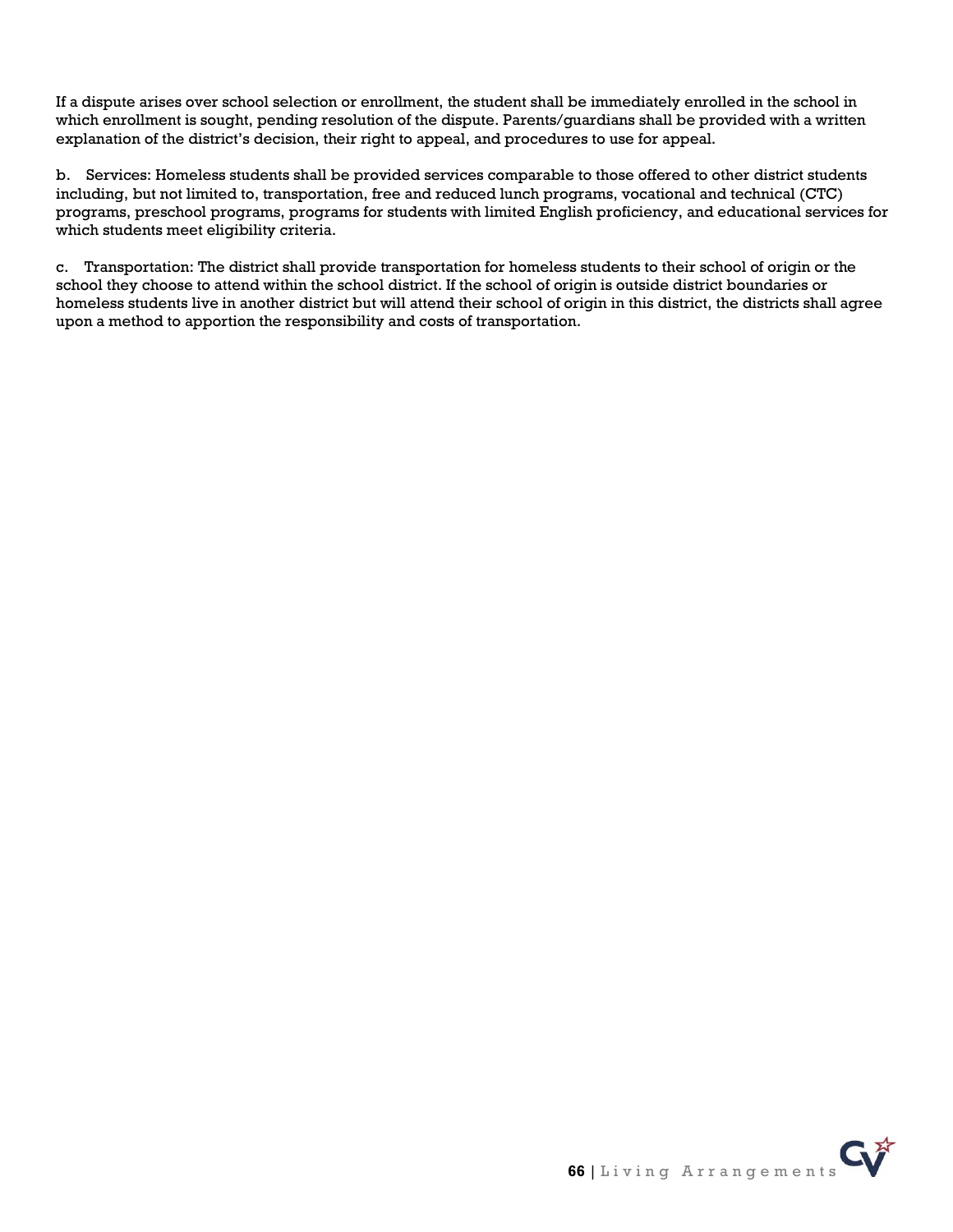# **Student Records (FERPA)**

#### <span id="page-66-0"></span>**Family Educational Rights and Privacy Act (FERPA) guarantees parents/eligible students certain rights concerning student records.**

## **POLICY**

The school has the right and responsibility to collect and maintain educational records on all students. Procedures for collection and maintenance are found in the district records policy (CV 216). That policy is based on the federal Family Educational Rights and Privacy Act (FERPA), which protects the confidentiality of student records by limiting their disclosure. No information may be collected without the informed written consent of the parent or the representational consent of the school board.

FERPA guarantees parents/eligible students (18 years of age or older) certain rights described below. For a copy of the complete policy contact the building principal.

### **Access to Records**

Parents or eligible students have the right to inspect their child's or their own educational records within 45 days of the day the school receives a request for access.

Parents or eligible students should submit to the school principal a written request that identifies the record(s) they wish to inspect. The principal will make arrangements for access and notify the parent or eligible student of the time and place where the records may be inspected.

Records are purged at the end of Grades 6, 8, and 12. Parents have a right to see that information before it is purged. If interested, contact your building principal by May 1.

When a child's parents do not live together, both parents have the right of access to all information relating to their child's education unless there is a court document on file in the school, which specifically prohibits it. Report cards, progress reports, and other educational information routinely provided to the custodial parent by the school may also be sent to the non-custodial parent upon request. Non-custodial parents should make this request yearly.

## **Challenge to Records**

Parents or eligible students may ask the school to amend a record they believe is inaccurate. They should write to the principal, clearly identify the part of the record they want changed, and specify why it is inaccurate. If the school decides not to amend the record as requested by the parent or eligible student, the school will notify him or her of the decision and advise that person of the right to a hearing regarding the request for amendment. Additional information regarding the hearing procedures will be provided to the parent or eligible student when notified of the right to a hearing.

## **Disclosure**

FERPA provides that educational records, except Directory Information, not be released without the written consent of the parent or eligible student except: to other educational institutions; at the order of the court or school board; or the health or safety of the student.

This information can be disclosed to school officials with legitimate educational interests. A school official is a person employed by the school as an administrator, supervisor, instructor, or support staff member (including health or medical staff and law enforcement unit personnel); a School Board member; a person or company with whom the school has contracted to perform a special task (such as an attorney, auditor, medical consultant, or therapist); or a parent or student serving on an official committee, such as a disciplinary or grievance committee, or assisting another school official in performing his or her tasks.

A school official has a legitimate educational interest if the official needs to review an education record in order to fulfill his or her professional responsibility.

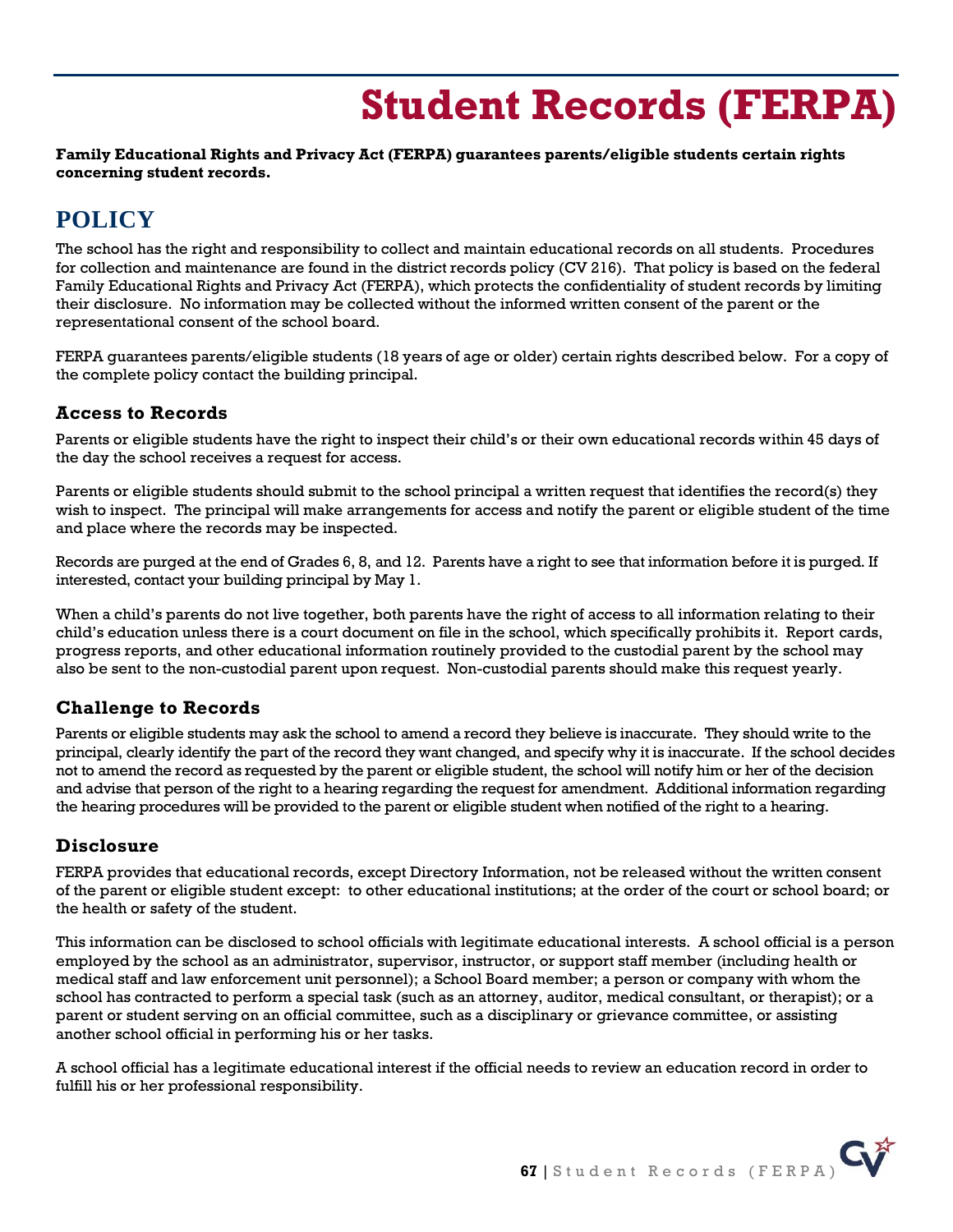Directory Information is excluded from FERPA's protection from release and can be released without parental or student consent. Directory information includes: student name; address; phone number; participation in school clubs, activities and sports; height and weight for athletic participation; attendance; degrees/awards; major field of study; and similar information. Federal law requires schools to provide Directory Information to military recruiters. The district may also release Directory Information to the press if deemed in the best interest of the student.

If you do not want some or all of this information about your child released, you may prevent its disclosure by sending a written request to the building principal prior to October 1 of each school year.

## **Records Transferred When Moving to Another District**

Upon request, the school discloses education records without consent to officials of another school district in which a student seeks or intends to enroll. Discipline records are part of your child's educational record and will be released along with all other records, including students transferring to or from nonpublic schools.

## **Access to Pupil Records in Custody Situation**

When a child's parents do not live together, both parents have the right of access to all information relating to their child's education unless there is a current court order on file in the school which specifically prohibits it.

There are many types of child custody arrangements. Specific policies to cover every situation are impractical. The following guidelines and policies will be practiced:

- Non-custodial parents shall have access to all educational information on their child unless prohibited by a court order specifically denying such access. The access is for information only. Educational decisions are made by the custodial parent.
- All educational decision-making and decision-approving signatures shall be done by the custodial parent. Non-custodial parents may participate in teacher conferences concerning their child/children but not in a decision-making capacity. Both custodial and non-custodial parents are urged to attend the conference together.
- Stepparents, grandparents, or friends of the parent do not have access to any educational information. Stepparents may have access only if a release is signed by the parent. Stepparent signatures on school documents are not permitted unless written permission is granted by the parent. Stepparents may attend parent-teacher conferences with their spouse. They may not attend without their spouse.
- Non-custodial parents may request the school to send copies of the school's communication, report cards, and any other information relating to their child. Each year requests should be made in writing to the principal.

## **Complaints**

If you believe that the School District is not complying with Family Educational Rights and Privacy Act (FERPA) or not guaranteeing you the rights outlined above, you may file a letter of complaint with the federal office in charge of enforcing the Act at the address below:

Family Police Compliance Office U.S. Department of Education 400 Maryland Avenue, SW Washington, DC 20202-4605

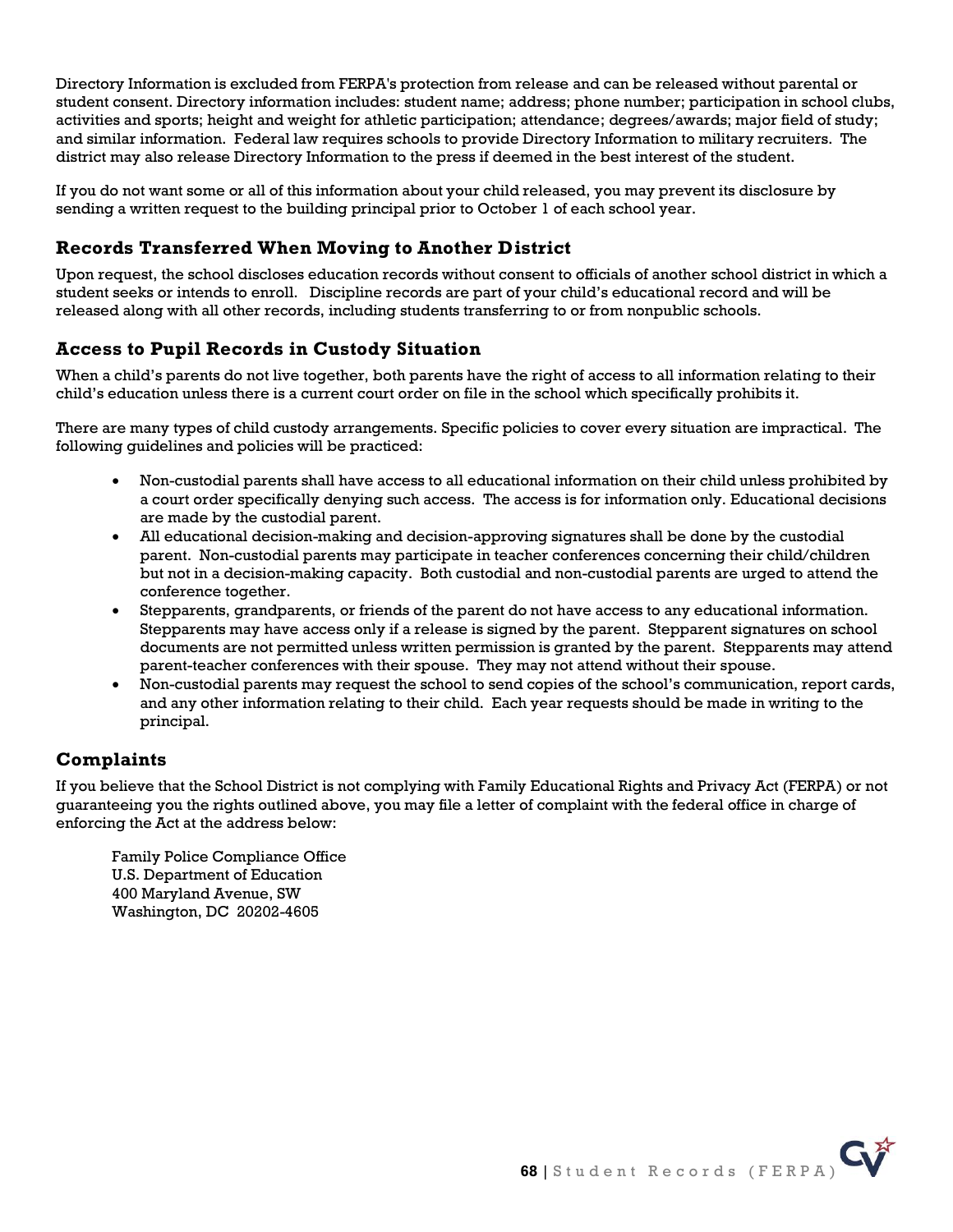## <span id="page-68-0"></span>**DISTRICT ADMINISTRATION**

2110 Horseshoe Road Lancaster, PA 17601 (717) 397-2421 • Fax (717) 397-0442

#### **Superintendent**

| Dr. David Zuilkoski  399-1542                           |  |  |
|---------------------------------------------------------|--|--|
| <b>Assistant to the Superintendent - Secondary</b>      |  |  |
| Dr. Donovan A. Mann  399-1547                           |  |  |
| <b>Assistant to the Superintendent - Elementary</b>     |  |  |
|                                                         |  |  |
| <b>Assistant to the Superintendent - Pupil Services</b> |  |  |
| Sarah E. Schaefer, Ed.S.  397-2421                      |  |  |
| <b>Chief Financial and Operations Officer</b>           |  |  |
| Phyllis Heverly Flesher  399-1547                       |  |  |
| <b>Director of Finance</b>                              |  |  |
| Adele H. Huntzinger  397-2421                           |  |  |
| <b>Director of Technology</b>                           |  |  |
|                                                         |  |  |
| <b>School Psychologists</b>                             |  |  |
|                                                         |  |  |
|                                                         |  |  |
|                                                         |  |  |
|                                                         |  |  |
|                                                         |  |  |
|                                                         |  |  |
| <b>Home School Visitor</b>                              |  |  |
|                                                         |  |  |
| Carla DiClemente 397-5231                               |  |  |
| <b>Public Relations Director</b>                        |  |  |
|                                                         |  |  |
| <b>Chief Medical Examiner</b>                           |  |  |
| LGHP Sports Medicine                                    |  |  |
| <b>Chief Dental Examiner</b>                            |  |  |
| TBD                                                     |  |  |

## **SERVICE BUILDING**

160 Newport Road Leola, PA 17540 (717) 656-2601 • Fax (717) 656-6806

#### **Director of Operations**

| Bus Transportation (Brightbill, Inc.)  656-2603 |  |
|-------------------------------------------------|--|

# **District Personnel**

## **SCHOOL PERSONNEL**

#### **CV High School**

2110 Horseshoe Road, Lancaster, PA 17601 (717) 397-5231 • FAX (717) 397-8841 Principal: Dr. Michael M. Smith Asst. Prin.: Rachel Metzinger, Dave Dunsavage, Dawn Eby Counselors: Morgan Bright, Robert Capolupo, Douglas Helsel, Jill Stauffer **Counseling Center ........................... (717) 399-8291**

### **Gerald G. Huesken Middle School**

500 Mt. Sidney Rd., Lancaster, PA 17602 (717) 397-1294 • FAX (717) 397-4404 Principal: Denis Quirk Assistant Principals: Christine Kassay, Dr. Dan Daneker Counselors: Jennifer Gabryluk, Taylor Lantz

#### **Brownstown Elementary**

50 School Lane, Brownstown, PA 17508 (717) 656-6021 • FAX (717) 656-9172 Principal: Dr. Andrew S. Graybill Counselor: Katherine Young

#### **J.E. Fritz Elementary**

845 Hornig Road, Lancaster, PA 17601 (717) 397-5246 • FAX (717) 397-6481 Principal: Michelle Trasborg Counselor: Jennifer Cangialosi

#### **Leola Elementary**

11 School Drive, Leola, PA 17540

(717) 656-2068 • FAX (717) 656-3247 Principal: Dr. Colleen A. Pavlovec Counselor: Tina Brenneman

#### **Smoketown Elementary**

2426 Old Philadelphia Pike, Lancaster, PA 17602 (717) 394-0555 • FAX (717) 394-2792 Principal: Dr. Sally R. Bredeman Counselor: Beth Sharp